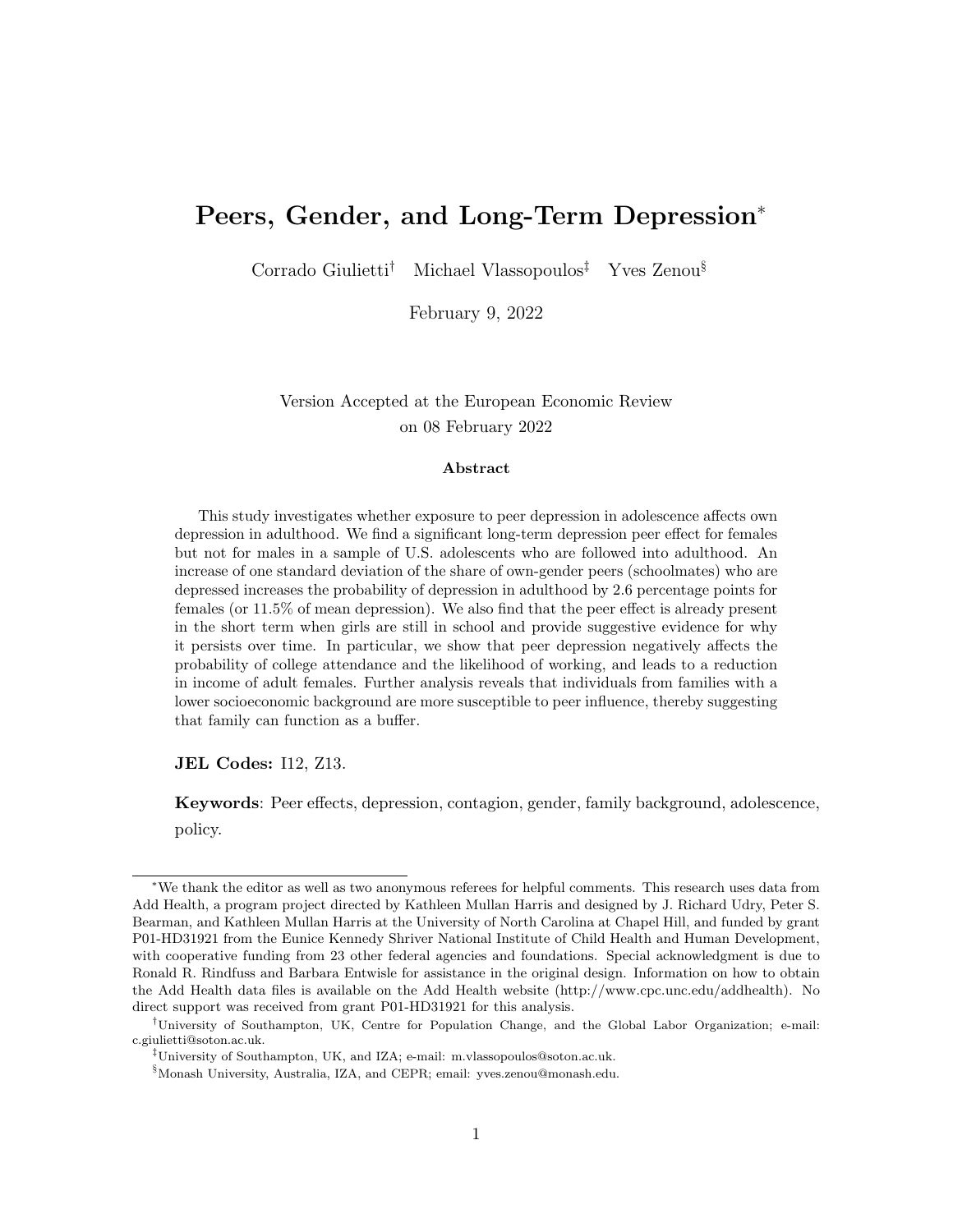## 1 Introduction

Depression is a common mental disorder leaving a large economic footprint: it is estimated to cost society \$210 billion per year in the United States (?). Adolescents are particularly vulnerable to depression. According to the World Health Organization (WHO), 10% to 20% of adolescents globally experience mental health conditions, with depression being a leading cause of illness and disability among this group.<sup>[1](#page-0-0)</sup> In the United States, 13.3% of the population aged 12 to 17 years had at least one major depressive episode in 2017, with females being significantly more prone ([2](#page-0-0)0.0%) than males  $(6.8\%)$ .<sup>2</sup> Teenage depression in the United States is on the rise, having increased by approximately 50% in the period 2005-2017 (?).

The development of adolescent depression has been linked to genetic, biological, emotional, and other vulnerabilities (??). There is also ample evidence that depression has different effects on adolescent boys and girls (???). Indeed, girls begin to exhibit more internalized emotional problems—especially symptoms of depression—than boys starting in early adolescence and lasting throughout most of adulthood  $(??).$ <sup>[3](#page-0-0)</sup> Further, adolescence is a period in which the influence of peers begins to have a more pronounced impact, as adolescents seek to gain social approval (?). Child psychologists have argued that apart from the positive effects of peer relationships in adolescence on emotional and behavioral development, peer networks can facilitate the transmission of depressive symptoms as well (?).

The aim of this paper is to investigate the long-term effect of having same-gender depressed peers in adolescence on own-depression in adulthood (14 years later) and to provide suggestive evidence about the mechanisms underlying this relationship. We use longitudinal data from the National Longitudinal Survey of Adolescent to Adult Health (Add Health), which enables us to investigate the impact of depression among adolescent peers when individuals are between 12 and 18 years of age (grades 7 through 12) on own-depression several years later (when they are between 24 and 32 years of age). Identifying peer effects poses some well-known empirical challenges (?)—the reflection problem, correlated effects, and the endogenous selection into groups. Testing for long-term peer effects using the longitudinal aspect of our data enables us to circumvent the reflection problem, which arises due to the simultaneity inherent in estimating contemporaneous peer effects. Further, we exploit the quasi-random variation in the proportion of depressed peers (schoolmates) within school and across cohorts, following an established approach developed to estimate gender and race peer

 $1$ See https://www.who.[int/news-room/fact-sheets/detail/adolescent-mental-health](https://www.who.int/news-room/fact-sheets/detail/adolescent-mental-health), accessed on March 18, 2020.

<sup>&</sup>lt;sup>2</sup>These statistics are based on data from the 2017 National Survey on Drug Use and Health (NSDUH), as reported by the National Institute of Mental Health (https://www.nimh.nih.[gov/health/statistics/major](https://www.nimh.nih.gov/health/statistics/major-depression.shtml)[depression](https://www.nimh.nih.gov/health/statistics/major-depression.shtml).shtml), accessed on March 18, 2020.

<sup>3</sup> In our sample of 12,400 individuals, in adolescence, girls are more depressed than boys (24.8% versus 14.1%); in adulthood, women are more depressed than men (22.8% versus 16.5%).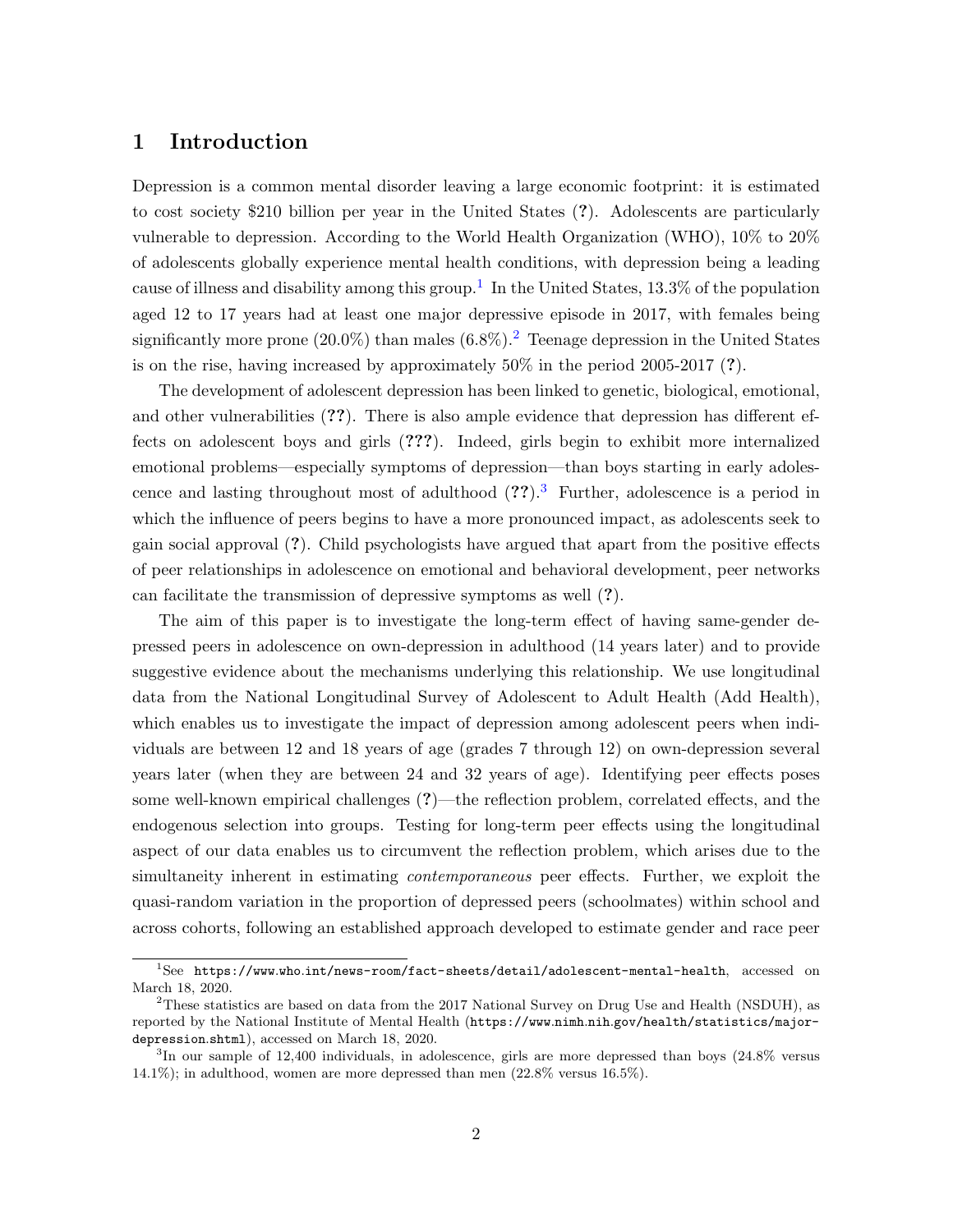effects on student achievement (?), thereby addressing the problem of endogenous selection of peer groups.[4](#page-0-0) The key idea underlying the identification strategy exploits the fact that parents may be selecting a school by taking into account the average depression level of pupils in schools; however, the within-school sorting into grade is unlikely to be driven by parents' knowledge of across-cohort differences in the share of depressed schoolmates. Therefore, it is reasonable to assume that the latter is not correlated with any unobserved determinants of depression, once school fixed effects as well as cohort/grade fixed effects have been accounted for. We also include a school-specific linear time trend, which captures any remaining timevariant influences that are specific to the school. These fixed effects and the time trend also account for the correlated-effect issue because they wash out anything that is specific to the grade or school. In our analysis, we perform a series of balancing and placebo tests that provide support for the identification strategy.

We find evidence of significant long-term peer effects on depression for females but *not* for males. In particular, a one standard deviation increase in the share of female peers who are depressed in adolescence increases the probability of own-depression in adulthood by 2.6 percentage points for females (or 11.5% of mean depression). This effect is more pronounced for females with low-initial mental health status in adolescence and is stronger for individuals who were exposed to a high proportion of depressed peers. Our estimates suggest that a girl who has a large share of depressed peers in high school (top quartile) will have a probability of being depressed in adulthood that is eight percentage points higher than one whose peer group has a low share of depressed peers (bottom quartile). This differential effect corresponds to an increase of over one-third of the average likelihood of female depression.

We explore the possible mechanisms underlying our main result. First, we investigate whether peer depression has an impact in adolescence (short-term effect). This is what we would expect for females—given the presence of a long-term effect—while for males a shortterm effect may or may not be present. We find that an increase of one standard deviation in female peer depression in Wave I (1994-1995) is associated with an increase of 2.9 percentage points in own-depression in Wave II (1996)—that is 11.8% of mean depression. There is no significant effect of peer depression on own-depression for males in adolescence. In other words, peer depression has a strong and immediate impact on own-depression only for females.

Second, considering that adolescents spend considerable amount of time with their peers, we investigate the role of gender differences in friendship and socialization as an explanation for the finding that peer depression influences only females. Child psychologists have argued that peer and friendship relationships differ substantially between genders (?), with females being more likely to share their negative feelings and stressful experiences. One channel

<sup>4</sup>Ever since, the approach has been applied extensively to study peer effects in educational and other outcomes (??????????).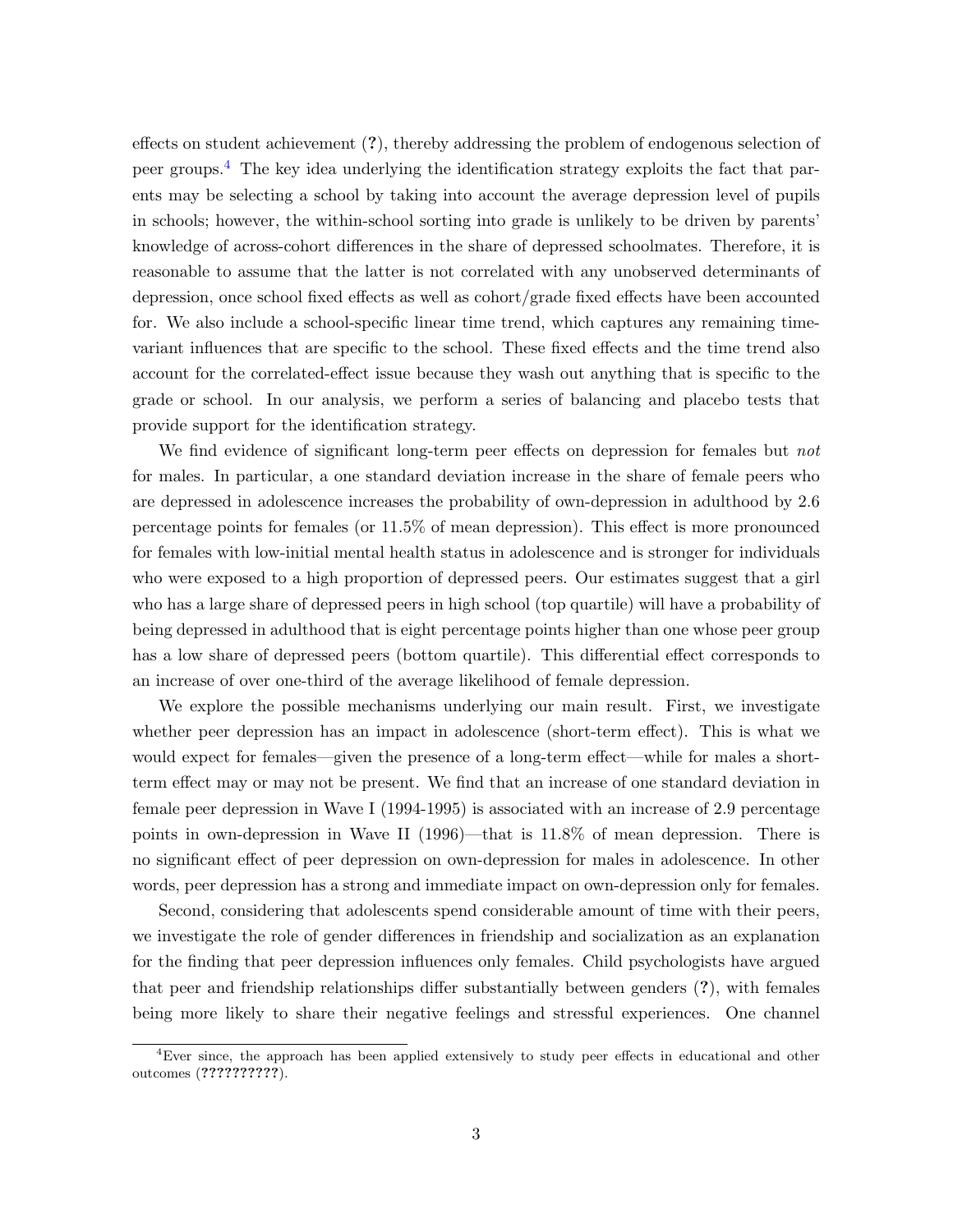through which this may occur is *co-rumination*, which refers to the tendency to extensively discuss and revisit problems without coming up with solutions, thereby leading to symptoms of anxiety and depression (???). We investigate this channel in our data by examining how females and males interact with same-gender peers. We find a marked gender difference in our two measures of co-rumination: girls report to have discussed a problem with 69% of their nominated female friends, while boys report discussing their problems with 39% of their nominated male friends. Girls also report to have talked on the phone with a larger proportion of their female friends than boys have with male friends  $(81\% \text{ versus } 69\%).$ 

We subsequently investigate possible channels underlying the long-term effects—that is, why peer depression in adolescence has still an impact when individuals are adults. We conjecture that peer depression in adolescence amplifies own-depression, affecting the likelihood of attending college, which is a decision made just after high school when peers have still an influence on own-depression. Reduced opportunities to accumulate human capital might imply, in turn, that girls who are exposed to depressed peers in adolescence have a lower likelihood of working and/or earning a high income. We provide suggestive evidence for this channel by examining the effect of peer depression in adolescence on college attendance, employment, and income. We find a significant and negative effect on all these outcomes only for women. In particular, an increase of one standard deviation in peer depression is associated with a lower probability of college attendance by 3.5 percentage points, a lower likelihood of working by 2.8 percentage points, and a reduction in income by \$1,870, which translates into a reduction in income by 6.22% at baseline. For males, there is no evidence of a long-term effect of peer depression on these outcomes.

Finally, in order to better understand the role of family, we study how family income and occupational status of the parents might mitigate the long-term impact of peer effects. We find that the lower the income of the family and the lower the occupational status of the mother, the more females are influenced by the depression of their peers in adolescence. This suggests that parental background could play an important role in absorbing the negative peer effect on mental health as females from families with a lower socioeconomic background are more susceptible to influence from peer depression.

Our paper is linked to several literature strands. First, our work relates to research on the determinants of mental health. Recent studies have indicated the importance of the quality of the neighborhood (?), the degree of religiosity (?), and early-life circumstances, malnutrition, and stress in utero (??) for mental health. There is also an important non-economic (mostly psychology and medical) literature stream (see e.g. ? or ?) that examines the influence of peers on mental health (such as depression, suicide, etc.) and reveals a positive correlation between the two; however, the question remains whether this relationship is causal. To the best of our knowledge, in economics, only two papers—? and ?— have examined the causal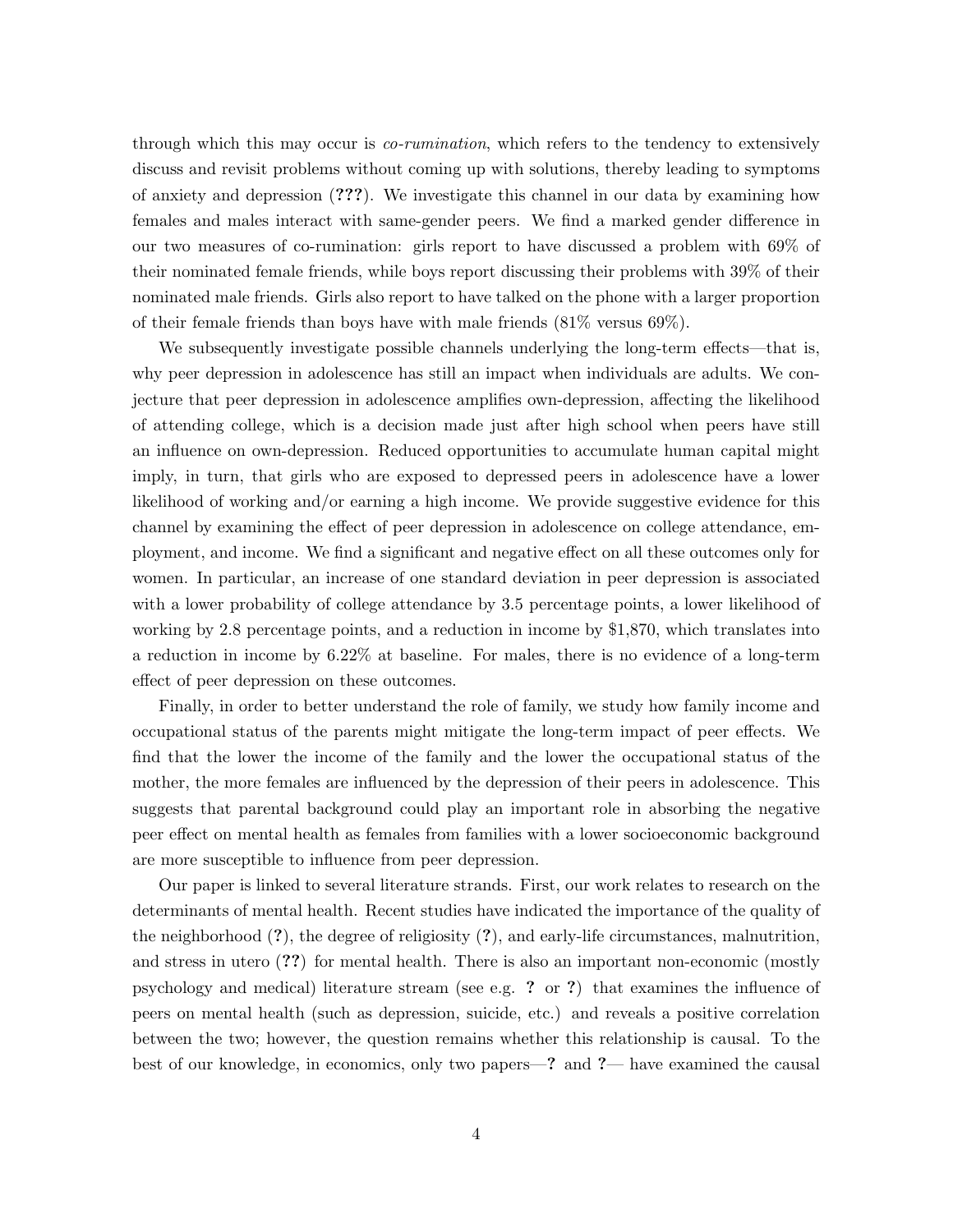effect of peers' mental health on own mental health by exploiting natural experiments of college roommate and classroom assignments. Both find no peer effects in mental health but they only examine short-run effects. Also, given the scarce evidence on the causal links between mental health and economic outcomes (?), our findings on the long-term impact of peer depression in adolescence on various socioeconomic outcomes in adulthood are interesting in their own right and constitute an additional contribution of the current study. Finally, two other recent studies investigate the impact of peers' characteristics in school on mental health: ? focus on the role of peers' gender finding that it affects the mental health of boys, and ? show that peers' ability has a persistent effect on mental health.

Our paper is also linked to the literature that examines the impact of depression on different outcomes. It has been shown that depression affects school attainment and other short-term outcomes and can also have long-term effects on various dimensions, such as, employment and earnings, educational attainment, and criminal activity (?????), thereby having important consequences for the quality of life of those who suffer from it and for their environment.

Finally, our study is related to the literature that examines the long-term effects of peers at school. Researchers have examined the effect of adolescent peers on post-secondary education, college major, and occupation choices (????), on after-school graduation outcomes—such as IQ scores, teenage childbearing, education, and labor market outcomes (????)— and on adult interracial relationships (?).

To the best of our knowledge, our study is the first to document a causal link between the depression of one's peers in adolescence and depression later in life. We also provide suggestive evidence of mechanisms that explain why peer depression has a short-term effect only for girls and why it persists over time. One implication of our findings is that changing from a peer group with high incidence of depression to one with a low incidence of depression would have a big impact on long-term depression and capacity to go to college and work among females. For example, this could be achieved through targeted mental health support and counseling services provided at the school level. We further discuss the policy implications of our findings in the last section.

## 2 Data

We use data from the National Longitudinal Survey of Adolescent Health (AddHealth). AddHealth is a school-based, nationally representative survey of U.S. adolescents conducted over multiple waves, tracking respondents as they progressed in school and transitioned to adulthood. Wave I took place in the 1994-95 school year and involved an In-School survey administered to over 90,000 students in grades 7 to 12 and an In-Home follow-up that was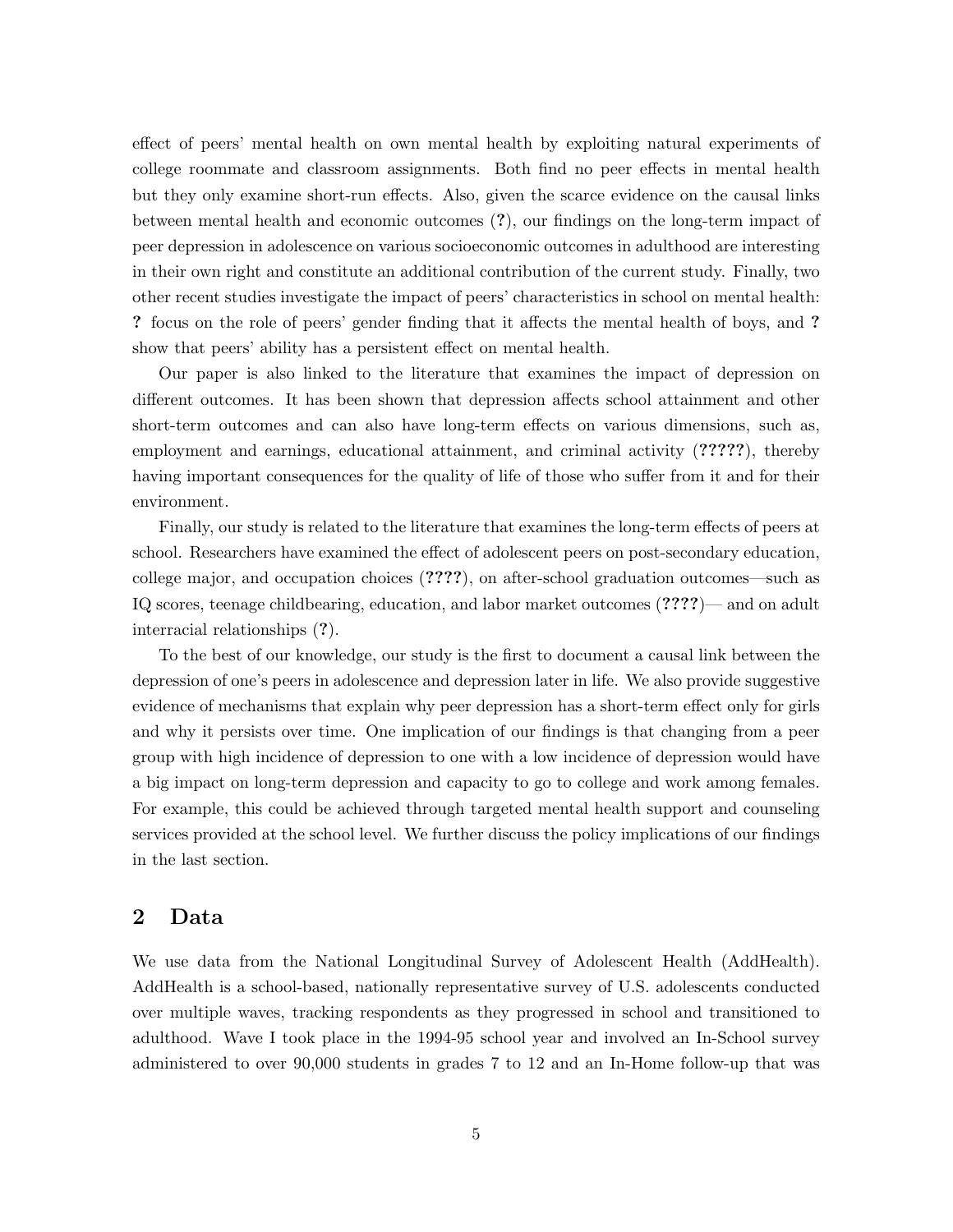administered to a sample of 20,745 adolescents and also included an interview of a parent. Our paper is based on the In-Home follow-up survey, as it collected information on our main variable of interest—depression. The Wave I In-Home sample is the basis for four subsequent longitudinal follow-up interviews on the social, economic, psychological, and health circumstances of respondents. In particular, the AddHealth cohort was reinterviewed in 1996 (Wave II), 2001-02 (Wave III), and 2008-09 (Wave IV) when respondents had transitioned into young adulthood (ages 24 to 32). Thus, by linking data from the various AddHealth waves, one can construct a longitudinal sample that spans 14 years from adolescence into early adulthood. In our analysis, we combine data from Waves I and IV of the In-Home sample, thereby enabling us to link information on depression and family characteristics measured at the time when respondents were in school to depression measured at the time when respondents were young adults. We also use data from Wave II of the In-Home sample when we investigate short-term peer effects.

#### 2.1 Sample selection

Our sample is constructed in several steps. The Wave I In-Home sample is our starting point, from which we derive the measures of individual and peer depression (explained in the next subsection) as well as all the pre-determined individual and family characteristics that we use as covariates in our regression analysis. The initial sample of the Wave I In-Home survey is 20,745. From this, we first exclude observations for which the anonymous school/student identifiers are missing, the few students who are in grade 6, and those with missing information on grade or depression, leaving us with 19,865 observations. We then also exclude observations where the peer group is too small to permit meaningful analysis, that is, grades for which there are less than 10 students. We use the remaining sample of 18,970 to construct the key explanatory variable of our analysis—that is, the within-gender share of depressed peers in a given school/grade, among the students that we observe in this subsample. The resulting average number of own-gender students in one's peer group is 15.8 for females and 13.7 for males. We also extract additional information regarding the students (e.g., self-reported depression, race, number of siblings, and average picture vocabulary score), their parents, and the household (presence of father in the household, mother's education and occupation, and household income).<sup>[5](#page-0-0)</sup> Thereafter, we match data between Waves I and IV, when it is possible.<sup>[6](#page-0-0)</sup> The final sample used in our core analysis comprises  $12,400$  individuals

<sup>&</sup>lt;sup>5</sup>A number of observations are missing information on household income and mother's education. Thus, in order not to exclude these observations from our sample, we opted to impute household income (also adding an indicator variable to account for the imputation) and introduce a separate category for cases where mother's education is missing.

<sup>&</sup>lt;sup>6</sup>Note that in Wave IV, 15,701 out of the 20,745 original Wave I respondents were reinterviewed. However, according to ?, "Wave IV non-response bias is negligible and the Wave IV sample adequately represents the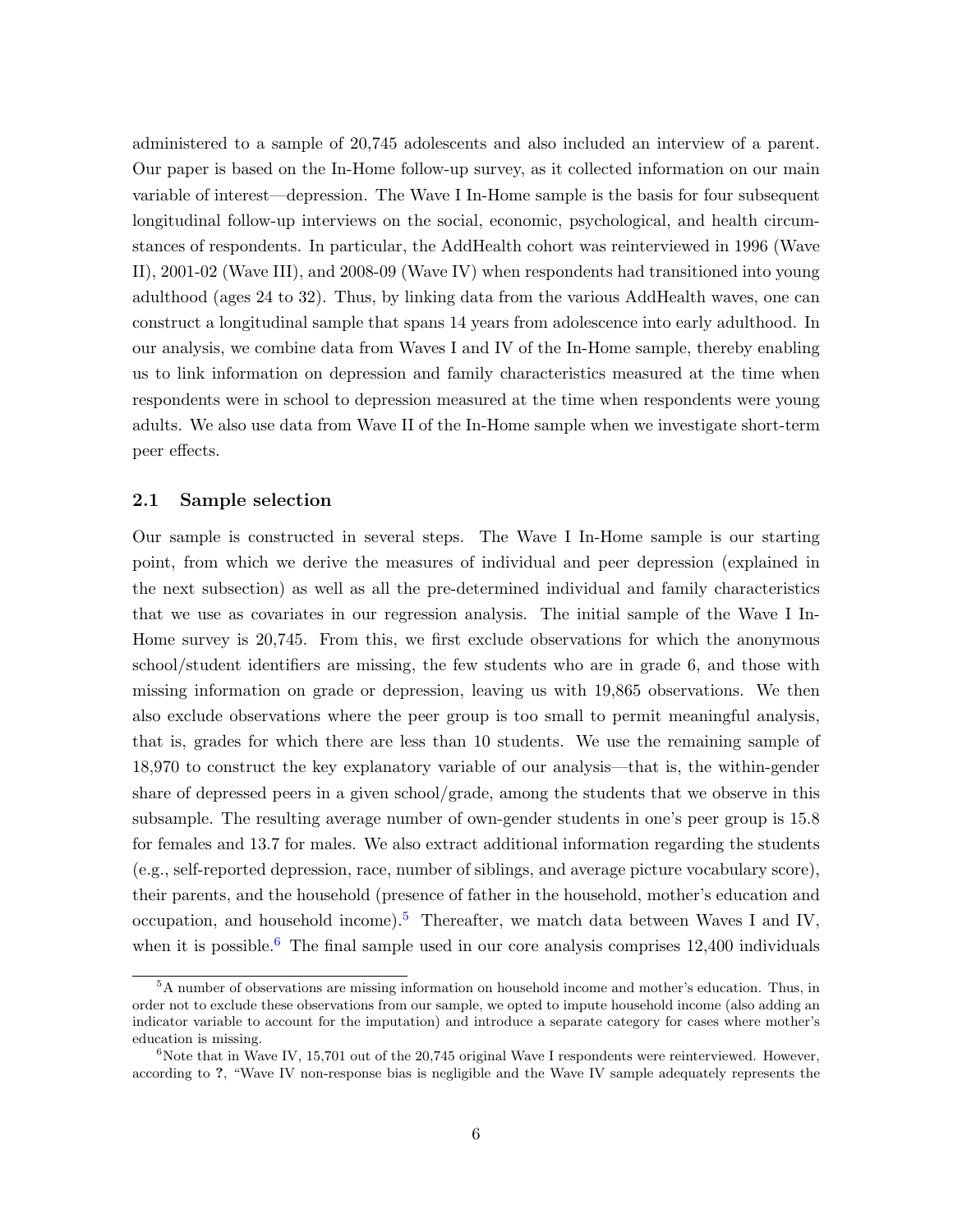(6,663 females and 5,737 males) drawn from 128 schools.

In Table [A1](#page-29-0) in the Online Appendix, we assess whether attrition from Wave I to Wave IV biases our analysis. This could be an issue if, for example, individuals who are more likely to be depressed or have a larger proportion of depressed peers drop out of the sample. We regress an indicator variable on whether an observation attrites from Wave I to Wave IV using the full set of covariates that we include in our baseline regression. The results indicate that own-depression and peer depression are not significant predictors of attrition, thereby allaying concerns regarding attrition bias.<sup>[7](#page-0-0)</sup>

#### 2.2 Construction of main variables

We obtain our outcome variable, self-reported depression, from Waves I and IV. The depression variable is constructed using the Center for Epidemiologic Studies Depression Scale (CES-D), which is a brief, self-reported scale designed to assess the presence of depressive symptoms. It has been used extensively in research settings, but is also used by clinicians as first-stage screening instrument of patients in primary care. Studies have validated the scale as a screener for clinical depression (???), and have found it appropriate to use in samples of adolescents and young adults (??). Thus, the CES-D scale is a well-established and reliable measure of severity of depressive symptoms, albeit it does not constitute a clinical diagnosis of depression.

In Wave I, students completed the 20-questions version of the questionnaire (CES-D-20), while in Wave IV, students completed the 10-item version (CES-D-10). For constructing our variable of depression, we use the CES-D-10 both for Waves I and IV. This enables us to obtain a measure of depression that is based on identical questions over time. The CES-D includes questions regarding whether students feel depressed, blue, happy, etc. As a first step, we constructed a score by adding up the answers to the 10 items. All answers vary from 0 (never or rarely) to 3 (most of the time or all of the time). Questions that have a positive affect (e.g. happiness) are reverse coded (i.e., a 3 would indicate a low level of depression). After adding up all 10 items, the score of CES-D-10 ranges from 0 to 30. Table [A2](#page-30-0) in the Online Appendix reports the questions of the CES-D-10 questionnaire.<sup>[8](#page-0-0)</sup> As a second step and following the literature (see e.g. ?), we define a person as depressed when the CES-

same population surveyed at Wave I" (p. 7).

<sup>&</sup>lt;sup>7</sup>In the same table, we also analyse another type of attrition, namely whether depressed students are more likely to drop-out from the peer group. We do so by checking whether the depression status reported in Wave I is associated with the probability of repeating the grade in Wave II. We estimate a regression model where the outcome variable is an indicator variable for whether the student is repeating the grade. The explanatory variables are the same as in our baseline specification, including own depression in Wave I. We find that being depressed in Wave I is uncorrelated with the probability of repeating the grade.

<sup>8</sup>Note that the CES-D-10 and CES-D-20 scores are highly correlated. Indeed, using our sample in Wave I, we observe that the correlation of the two scores is above 0.9.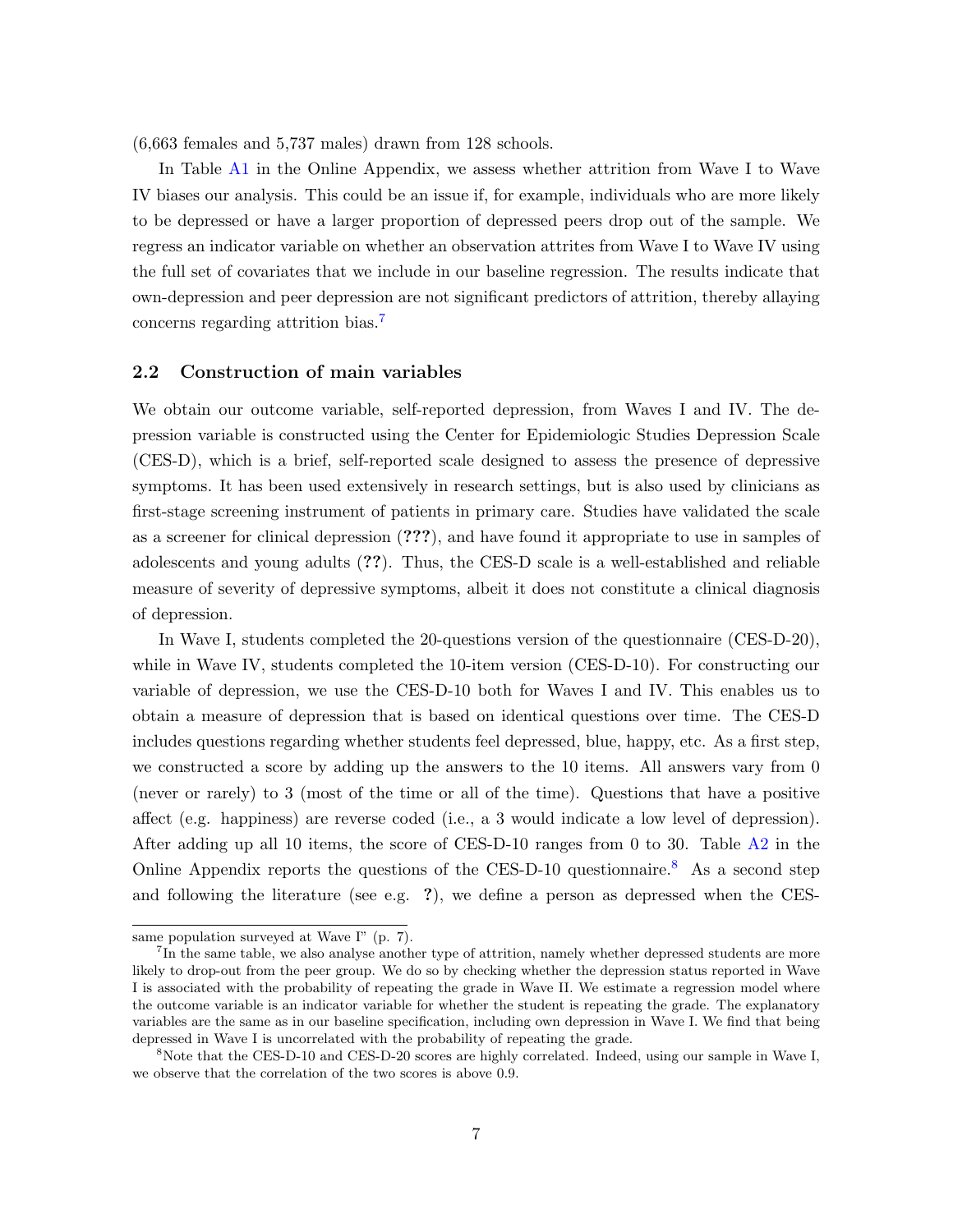D-10 score is 11 or higher and 0 otherwise. We construct our main independent variable of interest, the within-gender and grade share of depressed peers (excluding oneself), using the above definition of depression. Further, Figure [A1](#page-27-0) in the Online Appendix displays the distribution of the percentage of depressed peers for males (dashed curve) and females (solid curve). The figure reveals that peer depression is more spread out for females, while for males the distribution is slightly skewed to the right.

#### 2.3 Summary statistics

Table [1](#page-8-0) presents the summary statistics for the variables that we use in the analysis. On average, individuals are 15 years old in Wave I and 28 years old in Wave IV. Approximately 60% of the sample is White, 23% Black and 16% are of Hispanic ethnicity. In terms of family characteristics, approximately 27% of the sample's mothers have college education and approximately 26% are professionals, while approximately 30% are single-parent families (father is absent) and average household income is above \$46,000.

The prevalence of depression in Wave IV (main outcome) is 22.8% for females and 16.5% for males, that is, depression is more prevalent among females than males in the sample, which is consistent with the broad evidence. The gender difference in depression is also reflected by the main explanatory variable of interest, the share of own-gender peers who are depressed in Wave I. For females, this share is 25.6%, while for males it is 15%. Table [A3](#page-30-1) in the Online Appendix presents the depression transition matrix across the two waves. It is noteworthy that approximately 41% of the females who are depressed in Wave IV were also depressed in Wave I. For males, the corresponding figure is only 27%.

## 3 Empirical Framework

#### 3.1 Empirical strategy

We are interested in estimating whether peer depression in adolescence has an effect on owndepression in adulthood. We formulate the baseline regression specification in the following manner:

<span id="page-7-0"></span>
$$
y_{isgt+1} = \alpha_s + \theta_g + \beta \bar{y}_{-isgt} + \gamma y_{isgt} + \delta X_{isgt} + \rho_s g + \epsilon_{isgt+1},\tag{1}
$$

where  $y_{isqt+1}$  is an indicator variable for whether individual i who was in school s and grade/cohort g at time t (Wave I) is depressed as an adult at time  $t + 1$  (Wave IV),  $\bar{y}_{-isqt}$  is the within In-Home survey sample share of own-gender students (excluding individual i) in individual i's school and grade who were depressed in adolescence at time t.  $\beta$  is our main parameter of interest. We control for whether an individual was depressed at time t to proxy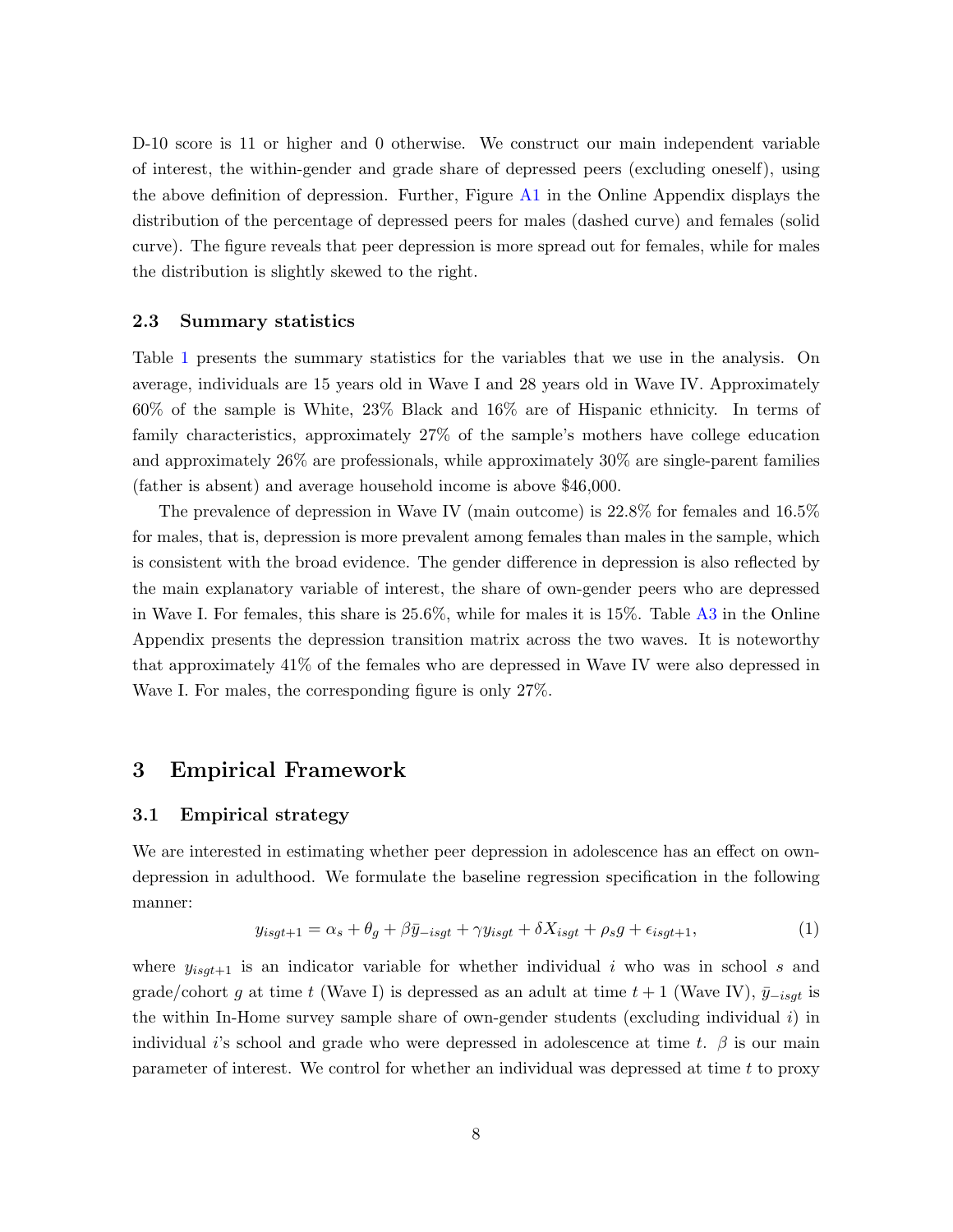<span id="page-8-0"></span>

|                                            | Females |        | Males   |        |
|--------------------------------------------|---------|--------|---------|--------|
|                                            | Mean    | SD     | Mean    | SD     |
| Depressed in Wave IV                       | 0.228   | 0.419  | 0.165   | 0.372  |
| Depressed in Wave I                        | 0.248   | 0.432  | 0.141   | 0.348  |
| % own-gender peers depressed               | 0.256   | 0.117  | 0.150   | 0.088  |
| % other gender peers depressed             | 0.152   | 0.088  | 0.259   | 0.114  |
| Age in Wave I                              | 15.519  | 1.692  | 15.680  | 1.687  |
| Age in Wave IV                             | 28.39   | 1.73   | 28.60   | 1.73   |
| Race: White                                | 0.59    | 0.49   | 0.60    | 0.49   |
| Race: African American                     | 0.234   | 0.423  | 0.200   | 0.400  |
| Race: Asian                                | 0.062   | 0.241  | 0.073   | 0.261  |
| Ethnicity: Hispanic                        | 0.160   | 0.366  | 0.165   | 0.371  |
| Number of siblings                         | 2.576   | 1.413  | 2.621   | 1.420  |
| Picture Vocabulary Test score              | 100.262 | 14.362 | 101.809 | 14.289 |
| Mother's educ: Missing                     | 0.04    | 0.20   | 0.05    | 0.22   |
| Mother's educ: High school / some college  | 0.526   | 0.499  | 0.519   | 0.500  |
| Mother's educ: College degree or above     | 0.261   | 0.439  | 0.285   | 0.452  |
| Mother's occup: Managerial / professional  | 0.250   | 0.433  | 0.269   | 0.443  |
| Mother's occup: Technical / office / sales | 0.256   | 0.437  | 0.259   | 0.438  |
| Mother's occup: Blue collar                | 0.342   | 0.474  | 0.326   | 0.469  |
| Father not present                         | 0.306   | 0.461  | 0.261   | 0.439  |
| Household income (thousand dollars)        | 46.888  | 51.472 | 46.958  | 45.002 |
| Observations                               | 6663    |        | 5737    |        |

#### Table 1: Summary statistics

Source: Longitudinal Survey of Adolescent Health (Add Health), Harris et al. (2009), Waves I and IV.

Depressed in Wave I and Depressed in Wave IV are defined as a dummy variable for whether the 10-item Center for Epidemiologic Studies Depression Scale is above 11.

% own-gender peers depressed is the proportion of students who are depressed among all students of the same gender and in the same school and grade of the respondent. The respondent is excluded from the calculations of the % own gender peers depressed.

Excluded category for race is: Other races (American Indian and Other Race).

Excluded category for mother's education is: Less than high school. Excluded category for mother's occupation is: Homemaker. Occupation categories are defined as follows: Homemaker identifies individuals working at home. Managerial / professional includes professions such as doctor, lawyer, scientist, teacher, librarian, nurse; and managerial includes positions such as executive, director. Technical / office / sales includes technical, such as computer specialist, radiologist; office worker, such as bookkeeper, office clerk, secretary; sales worker, such as insurance agent, store clerk. Blue collar includes: craftsperson, such as toolmaker, woodworker; construction worker, such as carpenter, crane operator; mechanic, such as electrician, plumber, machinist; factory worker or laborer, such as assembler, janitor; transportation, such as bus driver, taxi driver; military or security, such as police officer, soldier, fire fighter; farm or fishery worker; other.

for genetic or environmental time-invariant determinants of depression at the individual level. We also use a set of covariates  $X_{isgt}$  measured at time t to capture observable individual and family pre-determined characteristics. These include race, number of siblings, the Picture Vocabulary Test (PVT) score that measures basic cognitive skills, whether the father was present, mother's education, and household income. In a robustness analysis, we also control for additional peer characteristics—drawing from the full set of individual, parental and household characteristics.  $\alpha_s$  and  $\theta_q$  are school and grade fixed effects, while  $\rho_s g$  is a school-specific linear time trend. School fixed effects absorb the influence of any factors that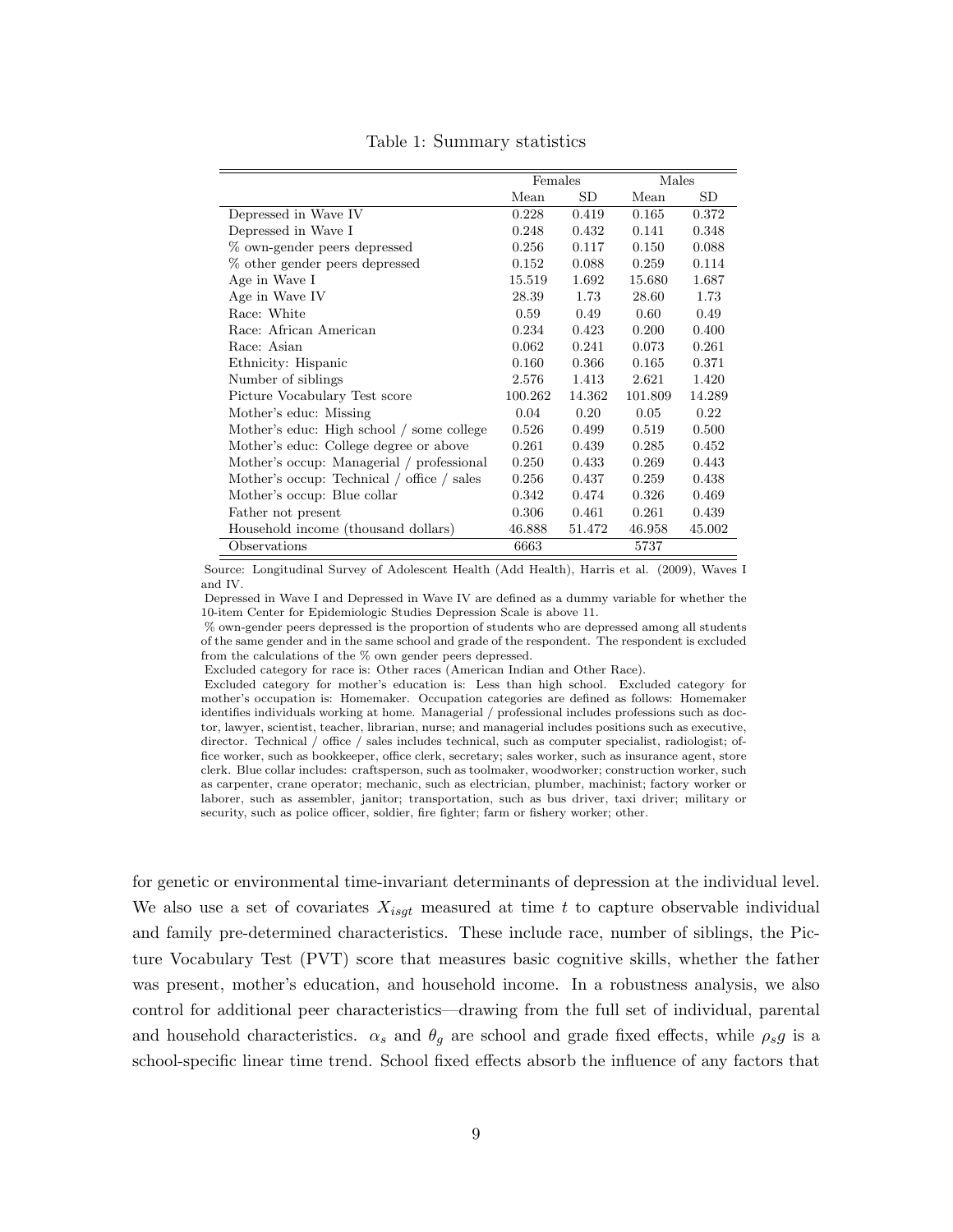are common to all students within the same school, including the effect of the school itself. Grade fixed effects absorb any influences that are specific to the cohort that are common across all students in the sample. Note that our sample spans 128 schools and 6 grades. The school-specific linear time trend captures any remaining time-variant influences that relate to the school. Finally,  $\epsilon_{isgt+1}$  is the error term. We cluster standard errors at the school level and apply survey weights throughout the regression analysis.

In our specification, identification of the main parameter of interest,  $\beta$ , relies on comparing individuals within the same school, with the same own and family characteristics who are exposed to a different proportion of own-gendered depressed peers on account of being in a different grade in school. Formally, our identification relies on assuming strict exogeneity conditioning on school fixed effects, cohort fixed effects, and school-specific time trends that is,  $E(\epsilon_{isgt+1}|X_{isgt}, \alpha_s, \theta_g, \rho_s g) = 0$ . Put simply, our identifying assumption is that while parents may be choosing school for their children on the basis of the mental health and other characteristics of the student body, they are unlikely to be aware of and to act upon year-byyear differences in the share of pupils of each gender who are depressed. One limitation of our identification strategy is that we cannot directly account for unobservable environmental factors at the peer-group level (grade within a certain school), such as teacher characteristics and classroom environment, as information about such characteristics is not available in the data. However, in one of our robustness checks, we include depression of other-gender peers in one's grade and school, which should at least partially capture any omitted peer-group level shocks to mental health.

#### 3.2 Evidence of the validity of the identification strategy

We follow the previous literature that has utilized this identification strategy and provide evidence for its validity (???). We perform several checks.

First, we corroborate that there is sufficient variation in the main variable (peer depression) after controlling for grade/school fixed effects and school-specific trends. Table [A4](#page-31-0) in the Online Appendix indicates that the standard deviation of the residual peer depression for females, after eliminating grade/school fixed effects and school trends, is more than half of the raw standard deviation. For males, the residual standard deviation is approximately 60% of the raw standard deviation, thereby indicating that, for both genders, the fixed effects do not absorb all the variation in the main explanatory variable of interest.

Second, we perform balancing tests that provide evidence for the identifying assumption that peer depression is quasi-randomly assigned conditioning on school fixed effects. These tests amount to estimating a series of regressions in which we regress the main variable of interest—share of depressed peers—on the various student and family characteristics. In prac-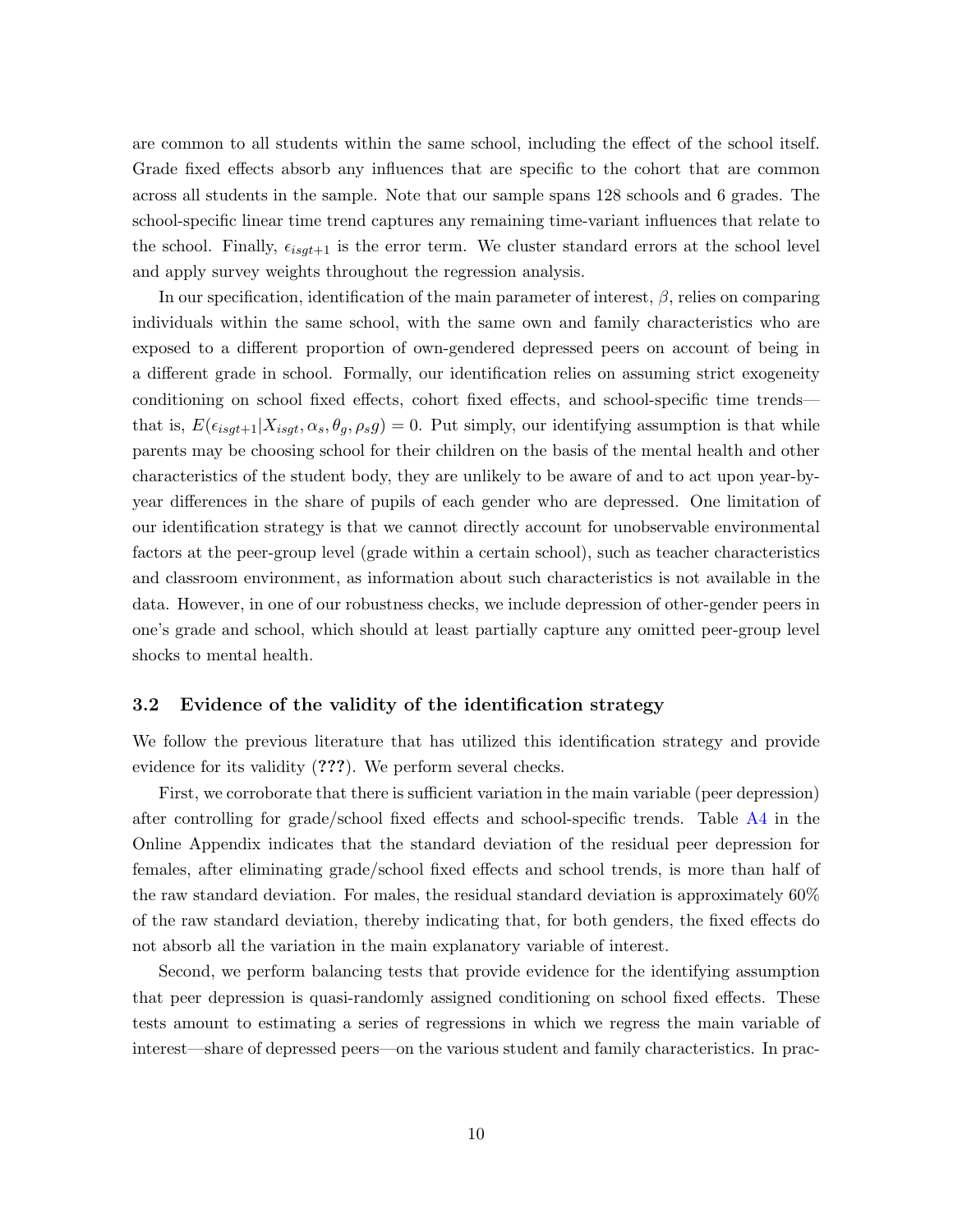tice, we estimate one regression model for each characteristic, controling for own-depression and the usual grade and school fixed effects and school-specific time trends. These results are presented in Table [2,](#page-10-0) where each row reports the estimated coefficient on the characteristic indicated on the left column. As is evident, only one characteristic is statistically significant at 5% in the female sample and none in the male sample, which provides support for our identifying assumption.

<span id="page-10-0"></span>

|                                            | Females  | Males   |
|--------------------------------------------|----------|---------|
| Race: White                                | .003     | .001    |
|                                            | (.002)   | (.003)  |
| Race: African American                     | $-.001$  | $-.000$ |
|                                            | (.003)   | (.004)  |
| Race: Asian                                | $-.005$  | $-.008$ |
|                                            | (.006)   | (.006)  |
| Ethnicity: Hispanic                        | $-.002$  | $-.001$ |
|                                            | (.003)   | (.003)  |
| Number of siblings                         | .001     | $-.000$ |
|                                            | (.001)   | (.001)  |
| Picture Vocabulary Test score              | .000     | .000    |
|                                            | (.000)   | (.000)  |
| Mother's educ: Missing                     | .003     | .005    |
|                                            | (.004)   | (.006)  |
| Mother's educ: High school / some college  | $.004**$ | .002    |
|                                            | (.002)   | (.002)  |
| Mother's educ: College degree or above     | $-.003$  | $-.002$ |
|                                            | (.002)   | (.002)  |
| Mother's occup: Managerial / professional  | .000     | $-.001$ |
|                                            | (.002)   | (.002)  |
| Mother's occup: Technical / office / sales | $-.001$  | $-.000$ |
|                                            | (.002)   | (.002)  |
| Mother's occup: Blue collar                | .001     | $-.001$ |
|                                            | (.002)   | (.001)  |
| Father not present                         | $-.003$  | .001    |
|                                            | (.002)   | (.002)  |
| Household income (thousand dollars)        | .000     | $-.000$ |
|                                            | (.000)   | (.000)  |
| Grade fixed effects                        | Yes      | Yes     |
| School fixed effects                       | Yes      | Yes     |
| School time trends                         | Yes      | Yes     |

Table 2: Balancing tests

Source: Longitudinal Survey of Adolescent Health (Add Health), Harris et al. (2009), Waves I and IV.

Each coefficient corresponds to a regression of own-gender peer depression on the indicated variable controlling for own depression.

Robust standard errors clustered at the school level are given in parentheses.

∗∗ p < <sup>0</sup>.05.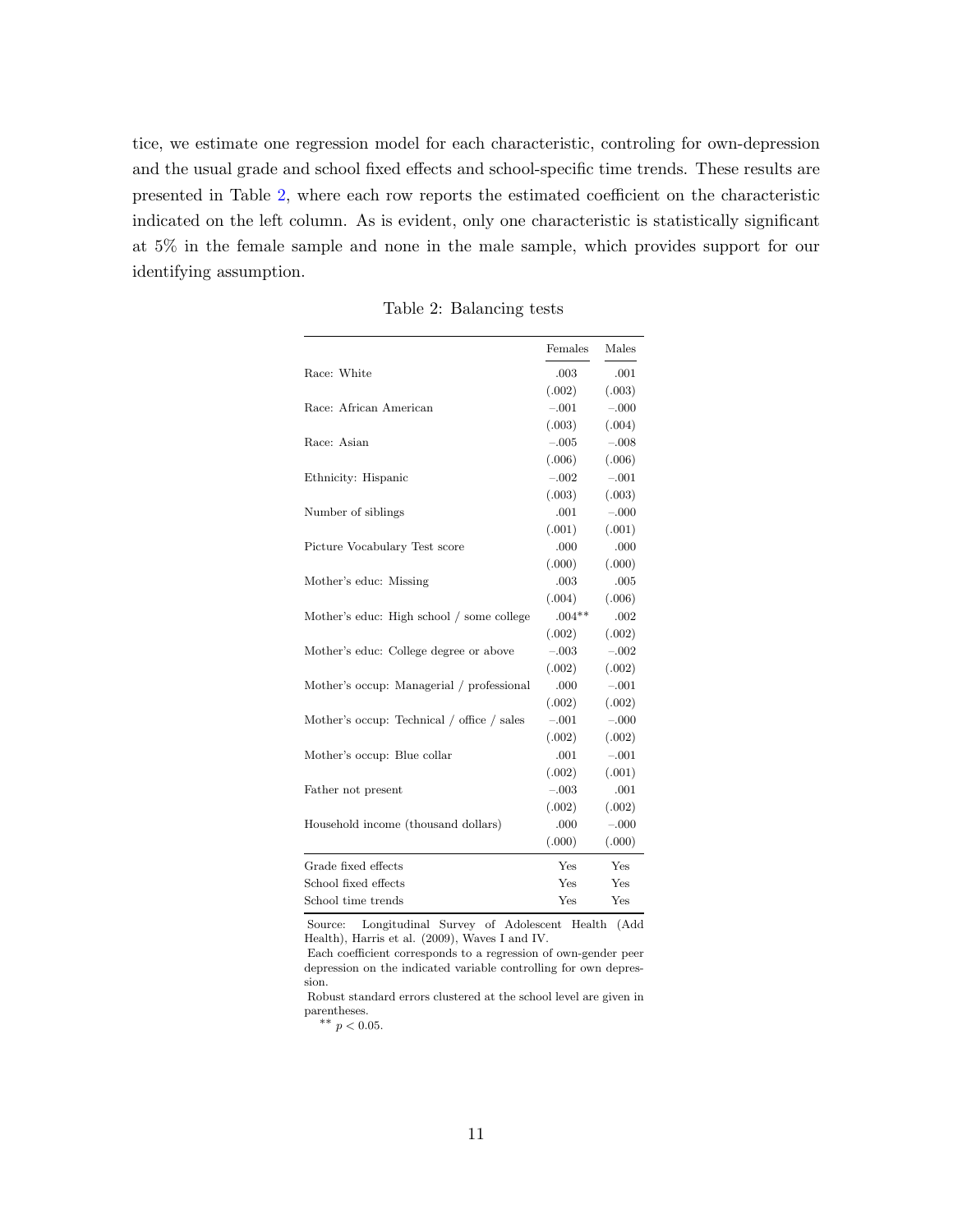As a further check, we visually inspect whether the variation in the share of depressed peers that we leverage for identification is random. This is illustrated in Figure  $A2$  in the Online Appendix, which indicates that the residual distribution of peer depression, after accounting for fixed effects and school trends, is indeed symmetric and centered around zero.

In addition to these identification checks, we perform placebo tests in which we estimate versions of equation [\(1\)](#page-7-0) replacing actual peer groups with placebo peer groups randomly selected within the same school, which we discuss further on in Section [4.2](#page-15-0) after presenting the baseline results.

## 4 Results

#### 4.1 Baseline findings

Table [3](#page-12-0) presents the regression results of the baseline specification [\(1\)](#page-7-0) by gender—columns 1-3 for females and columns 4-6 for males.<sup>[9](#page-0-0)</sup> Columns 1 and 4 include the main explanatory variables, own and peer depression in adolescence, as well as school and grade fixed effects and a school trend. Columns 2 and 5 further include student controls (race, ethnicity, number of siblings and PVT test score), while columns 3 and 6 also include parental and household characteristics (i.e., mother's education and occupation, presence of father, and household income).

Beginning with the results in columns 1 and 4, we find that, consistent with previous evidence, *own-depression* in adolescence is a strong and statistically significant predictor of the risk of depression in adulthood, for both females and males. More importantly, we find that *own-gender peer depression* in adolescence positively affects the incidence of depression in adulthood, for both females and males. However, the coefficient is larger and statistically significant *only* for females. Addition of individual and family characteristics in the remaining columns does not substantially change the picture. Taking the estimates in our preferred specification (column 3 for females and 6 for males), the size of the effect indicates that an increase by one standard deviation in the proportion of depressed female peers (11.7 percentage points) increases the incidence of depression in adulthood by 2.6 percentage points for females (or 11.5% of baseline depression incidence) and does not have a significant effect for males. A test of equality of the coefficient on peer depression across the female and male samples indicates that they are not statistically distinguishable.<sup>[10](#page-0-0)</sup>

 $9$ Throughout the paper, we present separate analysis by gender. This choice is motivated by the evidence cited in the introduction of gender differences in depression and is also supported by a Chow-test performed in a specification that uses all controls and fixed effects included in our baseline specification.

 $10$ If we pool the data across genders and estimate a regression that includes all controls used above, the coefficient on "own-gender depression" is 0.137 with standard error 0.058 and a p-value of 0.020.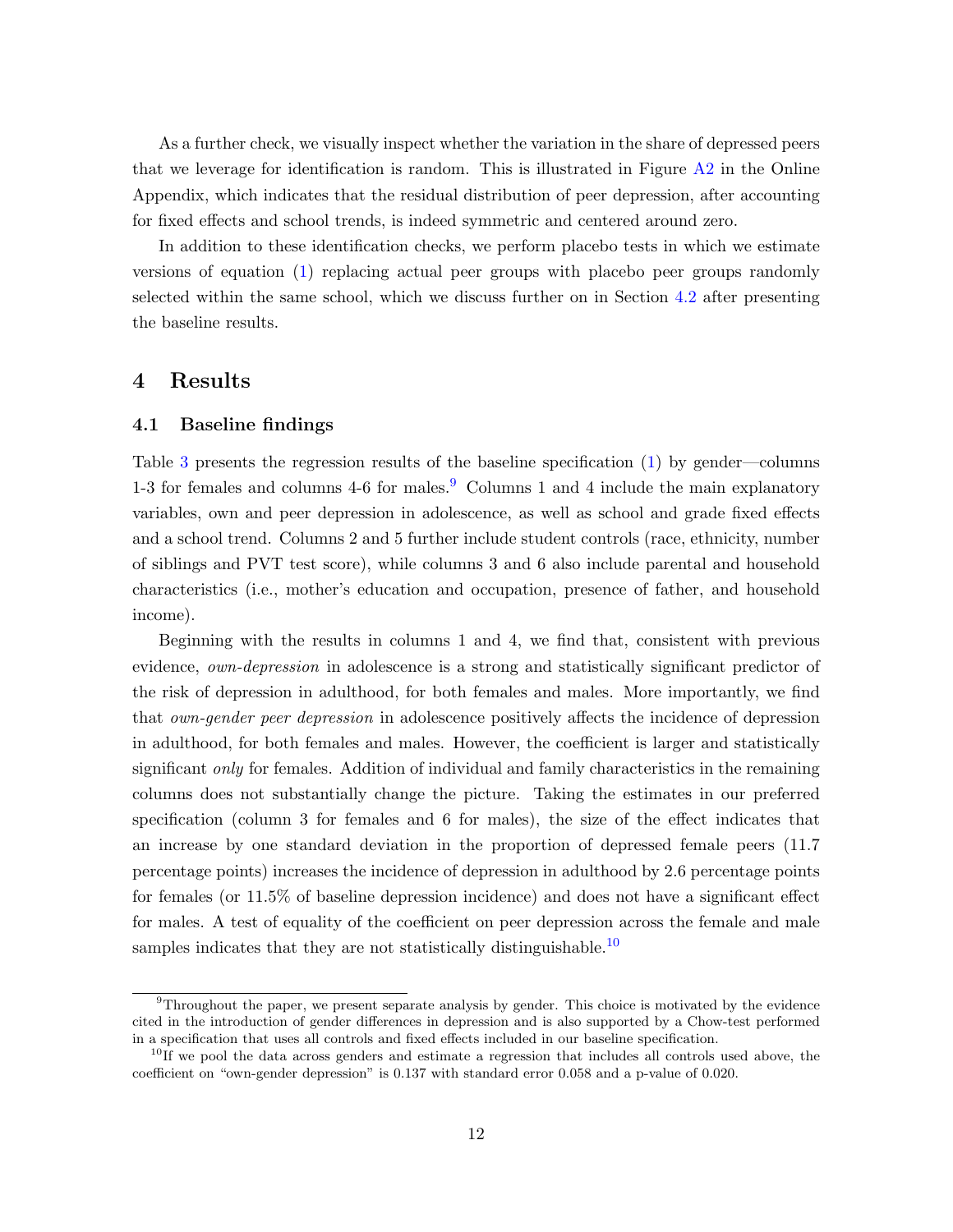<span id="page-12-0"></span>

|                                            |           | Females    |            |           | Males      |            |
|--------------------------------------------|-----------|------------|------------|-----------|------------|------------|
| % own-gender peers depressed               | $.211**$  | $.215***$  | $.224**$   | .111      | .111       | .098       |
|                                            | (.099)    | (.100)     | (.101)     | (.133)    | (.132)     | (.131)     |
| Depressed in Wave I                        | $.222***$ | $.209***$  | $.203***$  | $.207***$ | $.193***$  | $.191***$  |
|                                            | (.019)    | (.020)     | (.019)     | (.025)    | (.025)     | (.025)     |
| Race: White                                |           | $-.045$    | $-.041$    |           | $-.056**$  | $-.057**$  |
|                                            |           | (.036)     | (.036)     |           | (.028)     | (.028)     |
| Race: African American                     |           | $-.019$    | $-.027$    |           | $-.011$    | $-.021$    |
|                                            |           | (.039)     | (.039)     |           | (.035)     | (.035)     |
| Race: Asian                                |           | $-.014$    | $-.018$    |           | $-.029$    | $-.028$    |
|                                            |           | (.053)     | (.052)     |           | (.050)     | (.050)     |
| Ethnicity: Hispanic                        |           | .003       | $-.008$    |           | $-.058*$   | $-.065**$  |
|                                            |           | (.036)     | (.037)     |           | (.030)     | (.031)     |
| Number of siblings                         |           | .006       | .006       |           | $-.005$    | $-.005$    |
|                                            |           | (.005)     | (.005)     |           | (.006)     | (.006)     |
| Picture Vocabulary Test score              |           | $-.003***$ | $-.002***$ |           | $-.002***$ | $-.002***$ |
|                                            |           | (.001)     | (.001)     |           | (.001)     | (.001)     |
| Mother's educ: Missing                     |           |            | .007       |           |            | .042       |
|                                            |           |            | (.048)     |           |            | (.047)     |
| Mother's educ: High school / some college  |           |            | $-.039*$   |           |            | $-.005$    |
|                                            |           |            | (.021)     |           |            | (.024)     |
| Mother's educ: College degree or above     |           |            | $-.055**$  |           |            | $-.018$    |
|                                            |           |            | (.026)     |           |            | (.025)     |
| Mother's occup: Managerial / professional  |           |            | $-.012$    |           |            | $-.029$    |
|                                            |           |            | (.025)     |           |            | (.023)     |
| Mother's occup: Technical / office / sales |           |            | $-.010$    |           |            | $-.025$    |
|                                            |           |            | (.024)     |           |            | (.021)     |
| Mother's occup: Blue collar                |           |            | .004       |           |            | $-.032$    |
|                                            |           |            | (.019)     |           |            | (.020)     |
| Father not present                         |           |            | $.036**$   |           |            | .026       |
|                                            |           |            | (.017)     |           |            | (.018)     |
| Household income (thousand dollars)        |           |            | $-.000$    |           |            | $-.000$    |
|                                            |           |            | (.000)     |           |            | (.000)     |
| Grade fixed effects                        | No        | Yes        | Yes        | No        | Yes        | Yes        |
| School fixed effects                       | No        | Yes        | Yes        | No        | Yes        | Yes        |
| School time trends                         | No        | Yes        | Yes        | No        | Yes        | Yes        |
| Ν                                          | 6663      | 6663       | 6663       | 5737      | 5737       | 5737       |
| $R^2$                                      | .12       | .13        | .13        | .13       | .14        | .14        |

Table 3: Effect of peers' depression on depression in adulthood

Source: Longitudinal Survey of Adolescent Health (Add Health), Harris et al. (2009), Waves I and IV.

The dependent variable is depression, defined as a dummy variable for whether the 10-item Center for Epidemiologic Studies Depression Scale is above 11.

% own-gender peers depressed is the share of students who are depressed among all students of the same gender and in the same school and grade as that of the respondent. The respondent is excluded from the calculations of the % own-gender peers depressed.

The dependent variable is measured at the time of Wave IV; all control variables are measured at the time of Wave I. The excluded category for race is: Other races (American Indian and Other Race). The excluded category for mother's education is: Less than high school. Excluded category for mother's occupation is: Homemaker.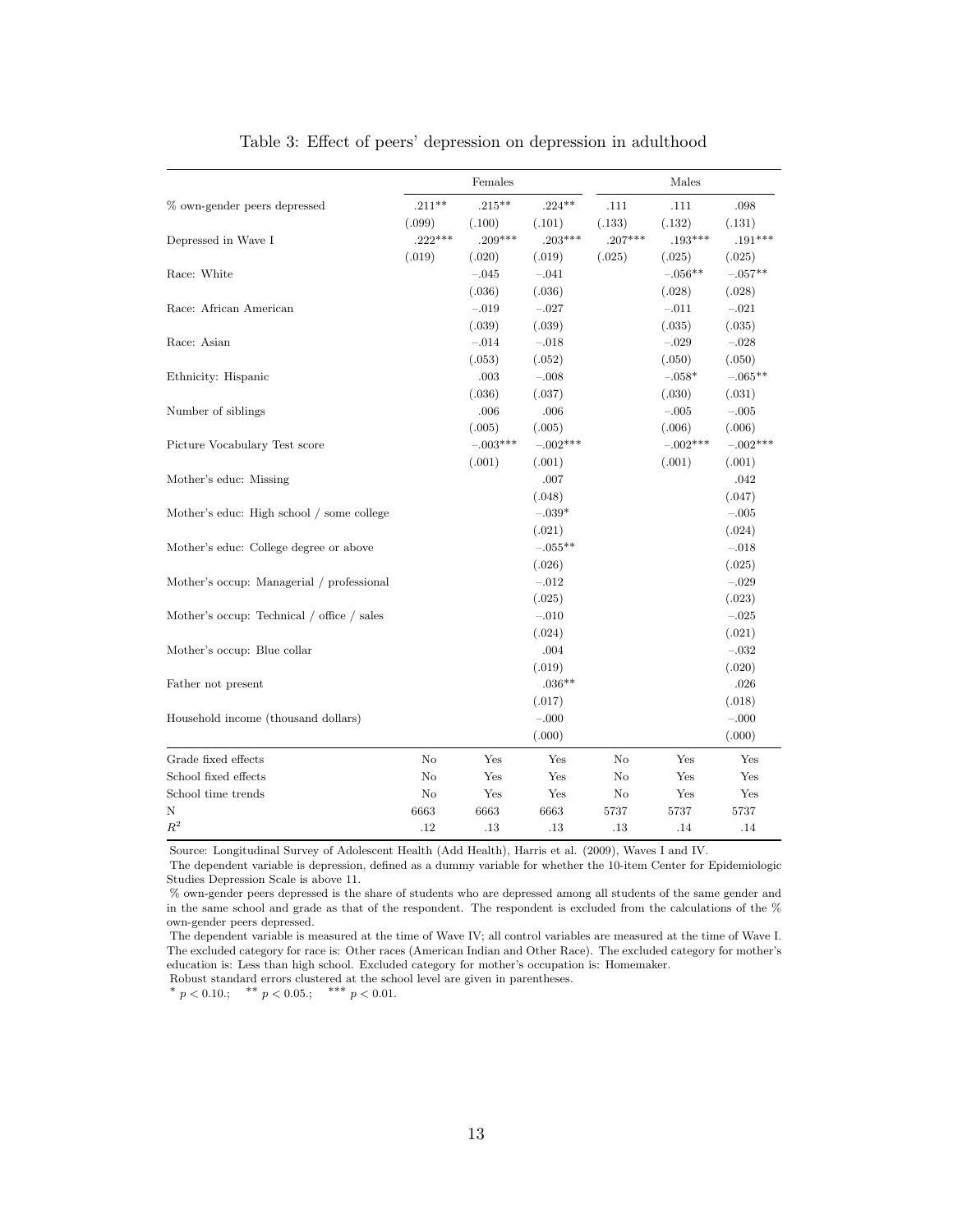In Table [A5](#page-32-0) in the Online Appendix, we investigate the robustness of our findings to the inclusion of additional peer contextual effects by including a full set of individual, parental and household characteristics across peers. As can be gleaned from this table, inclusion of these peer controls does not affect the estimate of our main coefficient of interest, for both genders.

We believe that the size of the peer effect we find is sizeable and plausible. In order to promptly gauge the magnitude of the estimates, it is instructive to compare the peer effect to the estimated impact that other covariates have on adult depression. Our results indicate that the peer effect has quantitatively a similar effect to that of the PVT score: an increase of one standard deviation in the PVT score is associated with a reduction of 3.3 percentage points in the likelihood of depression for females, or the effect of growing up in a family with a missing father, which is associated with an increase of 3.6 percentage points in the likelihood of being depressed for females.

In Table [4,](#page-14-0) we explore several possible sources of heterogeneity in the peer-depression effect. In panel I, we estimate two specifications that enable us to examine whether the impact of peer depression varies with the intensity of exposure. In the first specification, we include an indicator variable for whether an individual is exposed to an above median share of peers who are depressed. In the second specification, we include three indicator variables for the three top quartiles of the share of depressed peers distribution. All the regressions in the table contain the same control variables as in our preferred specification in Table [3](#page-12-0) (Columns 3 and 6), including grade fixed effects, school fixed effects, and school time trends. The results suggest that, for females, having an above-the-median share of peers who are depressed is associated with a significant increase (5.9 percentage points) in the likelihood of being depressed in adulthood relative to having below-the-median share of peers who are depressed. For males, the effect is positive but smaller and statistically insignificant. With regard to the results of the specification involving quartile dummies, we again find a marked gender difference. For females, all coefficients are positive and increasing along the quartiles, with the third and fourth quartiles being statistically distinguishable from the first.<sup>[11](#page-0-0)</sup> Having a proportion of peers who are depressed and in the fourth (third) quartile is associated with an increase of 8.3 (5.2) percentage points in the likelihood of being depressed in adulthood for females, relative to being in the first quartile. This implies that moving a girl from a school peer group in which 40% of peers are depressed (average share in 4th quartile) to one in which 11% of peers are depressed (average share in 1st quartile) will reduce the likelihood of the girl being depressed in adulthood by more than one-third of the average likelihood of depression of females.

<sup>&</sup>lt;sup>11</sup>We fail to reject equality of coefficients of contiguous quartiles for both genders, with the exception of comparing second to third quartiles of females (p-value  $= 0.07$ ).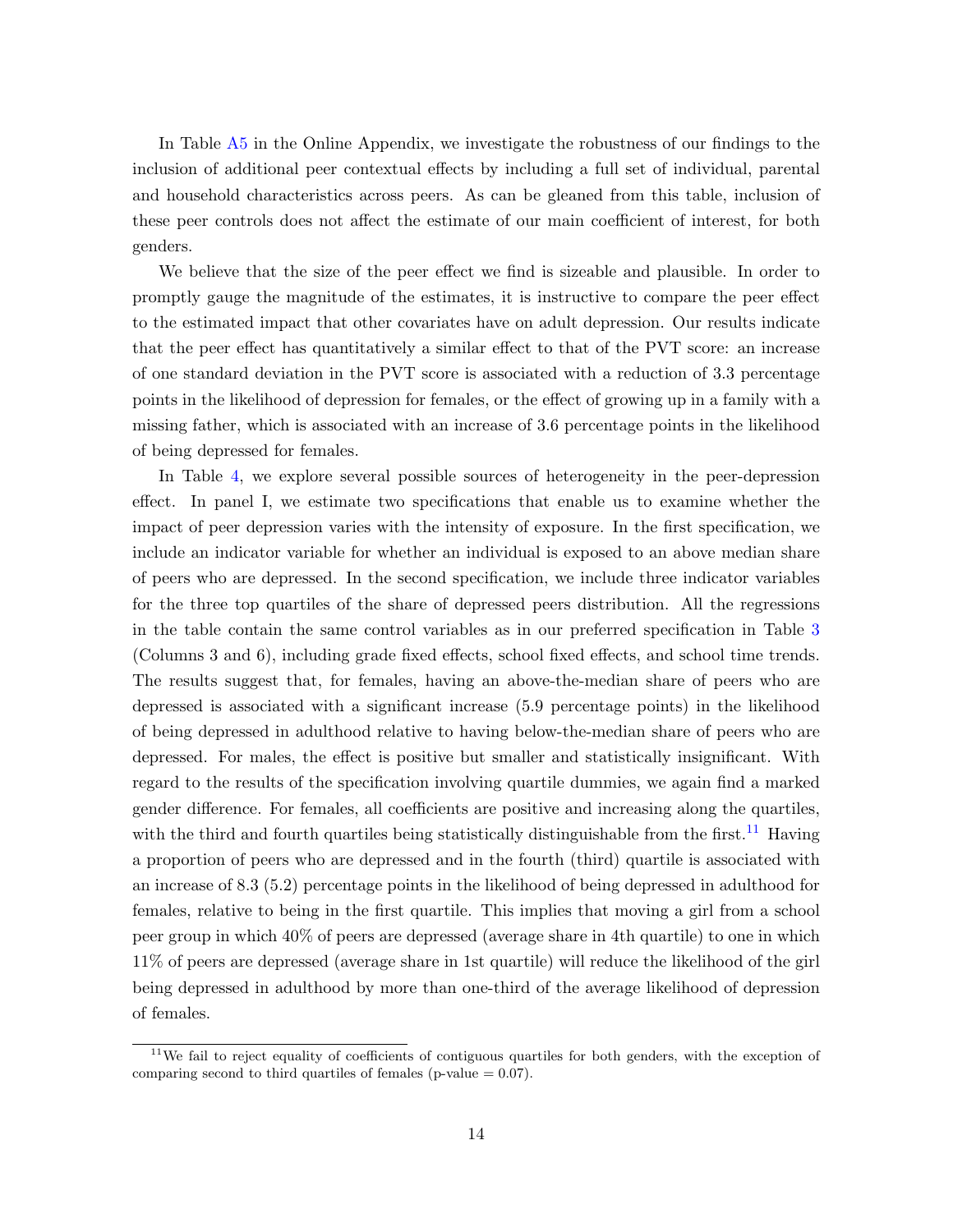<span id="page-14-0"></span>

|                              | Females   |                                  |        | Males  |
|------------------------------|-----------|----------------------------------|--------|--------|
|                              |           | Panel I: non-linear peer-effects |        |        |
| Above median                 | $.059***$ |                                  | .023   |        |
|                              | (.019)    |                                  | (.022) |        |
| 2nd quartile                 |           | .006                             |        | .001   |
|                              |           | (.029)                           |        | (.026) |
| 3rd quartile                 |           | $.052*$                          |        | .027   |
|                              |           | (.029)                           |        | (.030) |
| 4th quartile                 |           | $.083**$                         |        | .019   |
|                              |           | (.033)                           |        | (.038) |
| N                            | 6663      | 6663                             | 5737   | 5737   |
| $R^2$                        | .13       | .13                              | .14    | .14    |
|                              |           | Panel II: CES-D-10 score Wave I  |        |        |
|                              | Low       | High                             | Low    | High   |
| % own-gender peers depressed | .085      | $.326**$                         | .084   | .158   |
|                              | (.141)    | (.154)                           | (.170) | (.173) |
| N                            | 2830      | 3833                             | 2365   | 3372   |
| $R^2$                        | .17       | .18                              | .22    | .20    |

Table 4: Effect of peers' depression on depression in adulthood: Heterogeneity

Source: Longitudinal Survey of Adolescent Health (Add Health), Harris et al. (2009), Waves I and IV.

The dependent variable is depression, defined as a dummy variable for whether the 10-item Center for Epidemiologic Studies Depression Scale is above 11.

Panel I: The key independent variable in Columns 1 and 3 is an indicator that is equal to 1 if the % own-gender peers depressed is above median and 0 otherwise; the key independent variables in Columns 2 and 4 are dummy variables representing the quartiles of the % own-gender peers depressed (first quartile is the reference group).

Panel II: The CES-D-10 score Wave I is the score obtained using answers from the CES-D-10 questionnaire. See Table [A2](#page-30-0) for details.

All regressions contain the same control variables as Table [3,](#page-12-0) Columns 3 and 6, including grade fixed effects, school fixed effects, and school time trends.

Robust standard errors clustered at the school level are given in parentheses.

\*  $p < 0.10$ .; \*\*  $p < 0.05$ .; \*\*\*  $p < 0.01$ .

In panel II of Table [4,](#page-14-0) we investigate whether exposure to peer depression has a different impact on individuals depending on their own mental health status. Indeed, the effect may depend on one's own mental health. People with poor mental health may be more susceptible to being affected by peer depression because they may have less ability to cope with the stress of being around someone else with poor mental health. In order to test this cross effect of own and peer depression, we divide our sample into a low/high mental health group on the basis of their CES-D-10 score in Wave I (above/below the median). The results indicate that,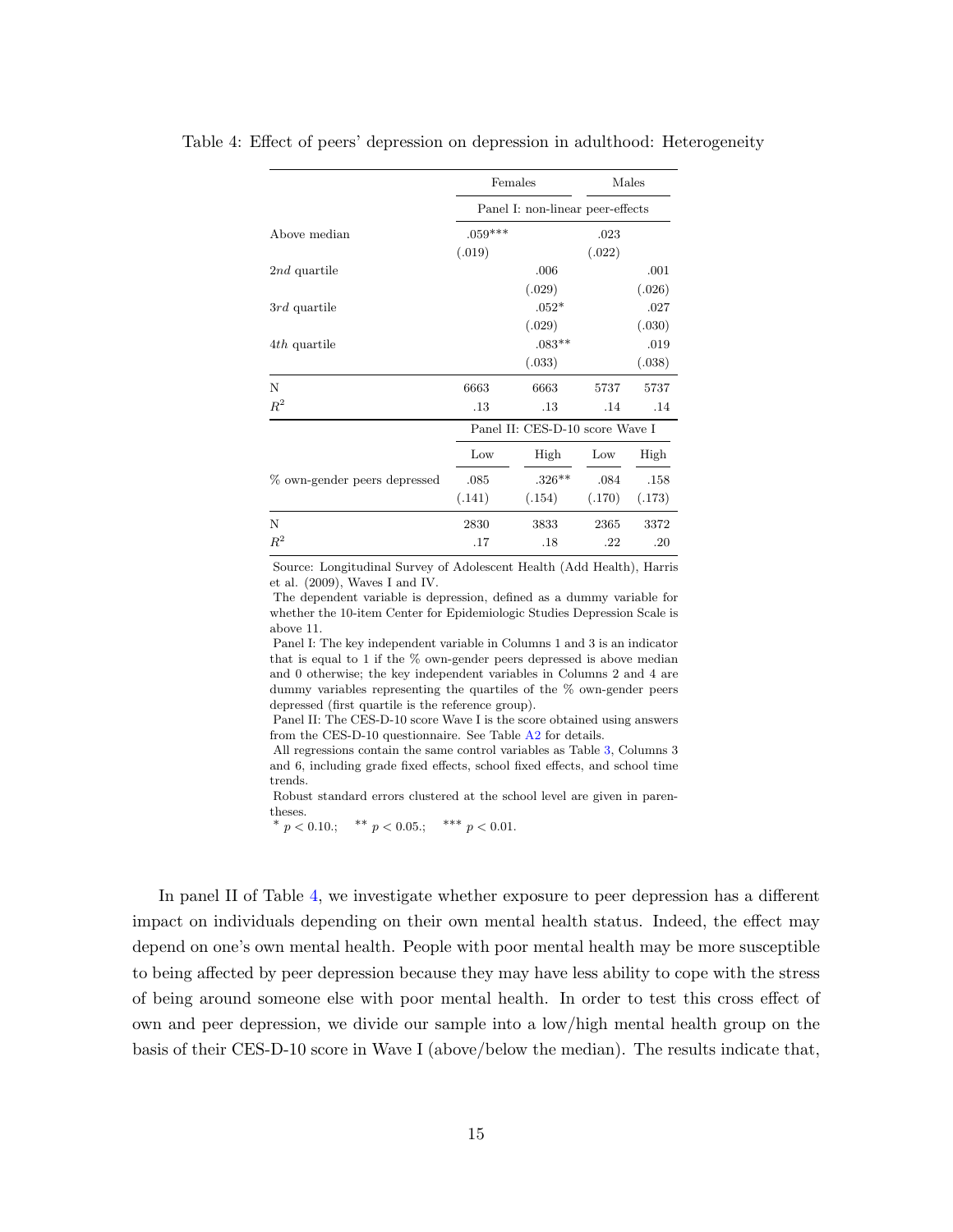indeed, individuals who had worse mental health are more susceptible to the depression of their peers. For females, the estimated coefficient of the peer effect for the high-score group is large and statistically significant at 5%, whereas for the low-score group this coefficient is smaller in size and statistically insignificant. For males, the estimated effect is also larger for the high-score group than the low-score group, but none of the coefficients are statistically significant.

In summary, our results indicate a positive effect of peer depression for females. The effect is more pronounced for females who have low mental health status and who are located in schools with a comparatively large share of depressed classmates.

#### <span id="page-15-0"></span>4.2 Robustness checks and placebo tests

Table [5](#page-16-0) presents robustness checks on our baseline findings, focusing on alternative methods of measuring depression and alternative definitions of the peer reference group.

We first explore whether there is an across-gender peer effect by including the share of other-gender peers who are depressed in the baseline specification. The results in column 1 for females indicate that the other gender's effect is small and statistically insignificant, while the own-gender effect remains positive and statistically significant, albeit at 10%. For males (column 6), both peer effects are not statistically significant. These results indicate that when the peer effect does matter—for females—it operates through own-gendered peers.

We also estimate our baseline specification relying on a different measure of depression in Wave I that uses the 20-item Center of Epidemiological Studies Depression Scale (which is not available in Wave IV). The results presented in columns 2 and 7 are consistent with the baseline results in Table [3—](#page-12-0)that is, for females, the effect is positive and statistically significant at 10%, while for males the effect is very small and statistically insignificant. A further robustness check that we perform is to check whether our results are sensitive to the choice of the CES-D-10 score cutoff, above which we designate an individual as being depressed. In columns 3-5 for females and 8-10 for males, we present results where we use higher cutoffs than those in the baseline—that is, designating depression as a rarer condition. For females, what is evident across the columns is that the peer effect is robustly positive and statistically significant, while for males, the effect is never statistically significant.<sup>[12](#page-0-0)</sup> We have also estimated the baseline specification using the continuous CES-D-10 score, which we report in Table [A8.](#page-34-0) As can be seen, the linear specification reported in columns 3 and 7 using the continuous scale shows the effect of peers' depression to be negative but not statistically

 $12$ In our analysis, we have excluded students in grades in which there are less than 10 students. We perform a sensitivity analysis to assess whether our estimates of peer depression are sensitive to excluding small peer groups. Table [A9](#page-35-0) reports this analysis and shows that our results are robust to peer groups that are defined to be  $\geq 3, \geq 5, \text{ and } \geq 10.$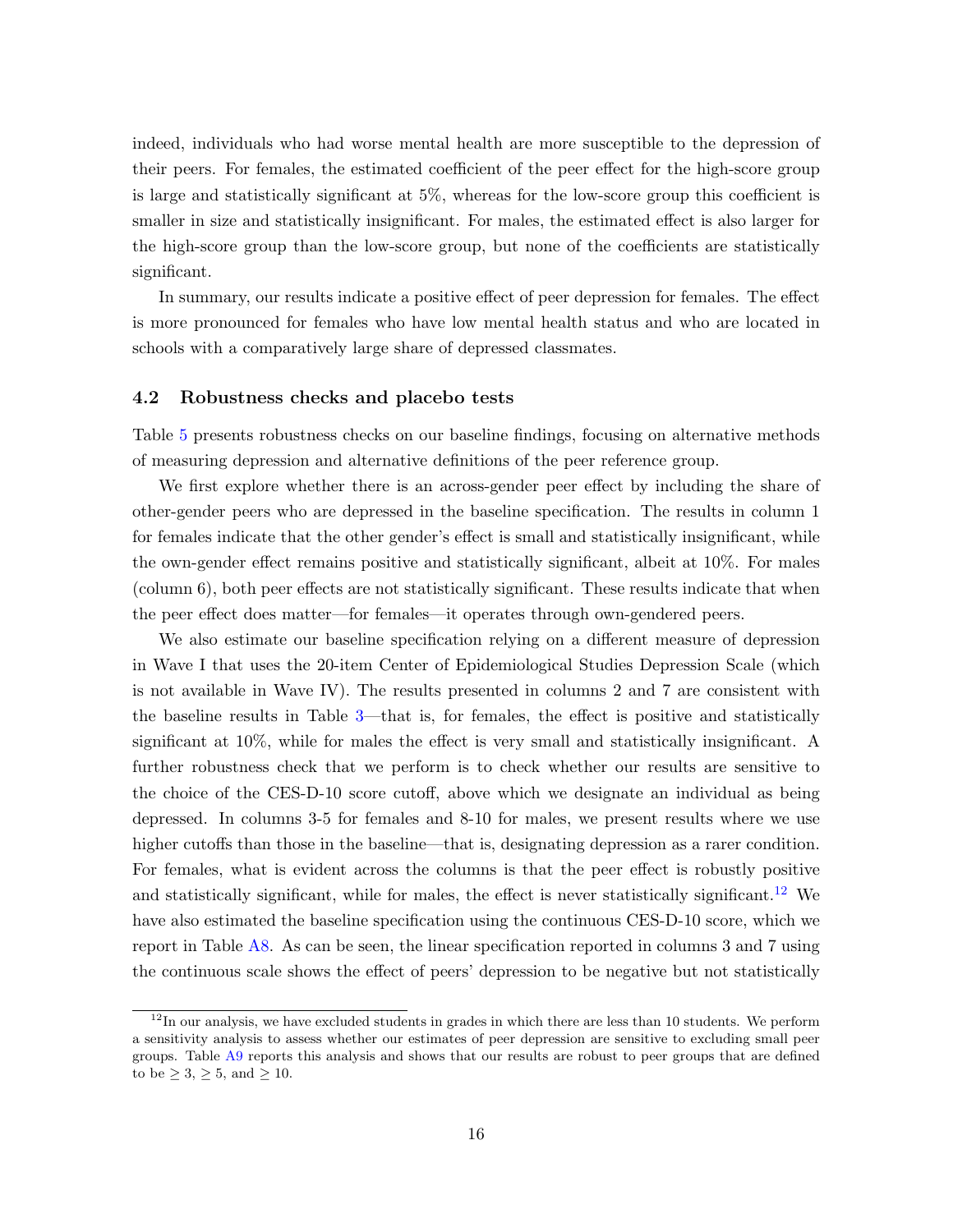significant for both genders. However, when we estimate a quadratic specification in columns 4 and 8, we find for females the peer effect to be negative and concave.

A further concern that we address is the possible measurement error in peer depression due to the fact that this is based on the in-home sample. Following the logic in ? and ?, we estimate a specification in which we "weight" peer depression by the share of peers observed in the in-home survey relative to those observed in the in-school survey.<sup>[13](#page-0-0)</sup> This is reported in Table [A8,](#page-34-0) columns 2 and 6, and indicates that the estimate of peer depression for females is robust. $14 \overline{15}$  $14 \overline{15}$  $14 \overline{15}$  $14 \overline{15}$ 

Table 5: Effect of peers' depression on depression in adulthood: Robustness

<span id="page-16-0"></span>

|                                                                |                              |                   | Females             |                            |                     |                        |                | Males         |                            |                |
|----------------------------------------------------------------|------------------------------|-------------------|---------------------|----------------------------|---------------------|------------------------|----------------|---------------|----------------------------|----------------|
|                                                                | Both<br>genders              | $CES-D-19$        | >12                 | CES-D-10 threshold:<br>>13 | >14                 | Both<br>genders        | $CES-D-19$     | >12           | CES-D-10 threshold:<br>>13 | >14            |
| % own-gender peers depressed<br>% other gender peers depressed | $.193*$<br>(.108)<br>$-.018$ | $.163*$<br>(.091) | $.201***$<br>(.074) | $.160*$<br>(.085)          | $.204***$<br>(.085) | .136<br>(.119)<br>.023 | .022<br>(.122) | .030<br>.099) | .102<br>(.118)             | .109<br>(.129) |
|                                                                | (.121)                       |                   |                     |                            |                     | (.121)                 |                |               |                            |                |
| N<br>$R^2$                                                     | 6462<br>.13                  | 6661<br>.14       | 6663<br>.11         | 6663<br>$.10\,$            | 6663<br>.10         | 5566<br>.15            | 5735<br>.15    | 5737<br>.13   | 5737<br>$.12\,$            | 5737<br>.13    |

Source: Longitudinal Survey of Adolescent Health (Add Health), Harris et al. (2009)

The dependent variable is depression, defined as a dummy variable for whether the 10-item Center for Epidemiologic Studies Depression Scale is above 11.

Both genders: both the % peers depressed for males and females are included in the regression.

CES-D-19: The dependent variable is depression, defined as a dummy variable for whether the 19-item Center for Epidemiologic Studies Depression Scale is above 16. The % own-gender peers depressed is calculated using the same defintion of depression.

CES-D-10 threshold: Depression is defined using alternative thresholds of the CES-D-10 score in Wave I. See Table [A2](#page-30-0) for details.

All regressions contain the same control variables as Table [3,](#page-12-0) Columns 3 and 6, including grade fixed effects, school fixed effects, and school time trends.

Robust standard errors clustered at the school level are given in parentheses.

\*  $p < 0.10$ .; \*\*  $p < 0.05$ .; \*\*\*  $p < 0.01$ .

We also perform placebo regressions in which we attach to each student a placebo peer depression by reassigning them to a randomly selected grade within the same school. These

<sup>&</sup>lt;sup>13</sup>The average ratio of peers observed in the in-home survey relative to the school survey is 0.36 for females and 0.38 for males.

<sup>&</sup>lt;sup>14</sup>We have also investigated whether peer effects vary across different sizes of the peer group and do not find such heterogeneity (see Table  $A8$ , columns 1 and 5).

 $15$ In further analysis reported in Appendix [C,](#page-37-0) we explore the use of the in-school data for our research question. One of the advantages of the in-school data is that they provide a larger sample and peer groups can be constructed using the universe of students. A major drawback, though, is that depression is poorly measured in the in-school data, since the questionnaire does not include a full CES-D score, but only a selfreported measure of depression drawing from the question "In the last month, how often did you feel depressed or blue?". Table [A12,](#page-38-0) shows that when we use this measure and the in-school data we find that own-gender peer depression has a small, negative, and statistically insignificant effect on long-term depression for both males and females. In Appendix [C,](#page-37-0) we provide suggestive evidence that this result is likely driven by the use of a different measure of depression rather than by whether peer depression is measured in the in-school or the in-home sample.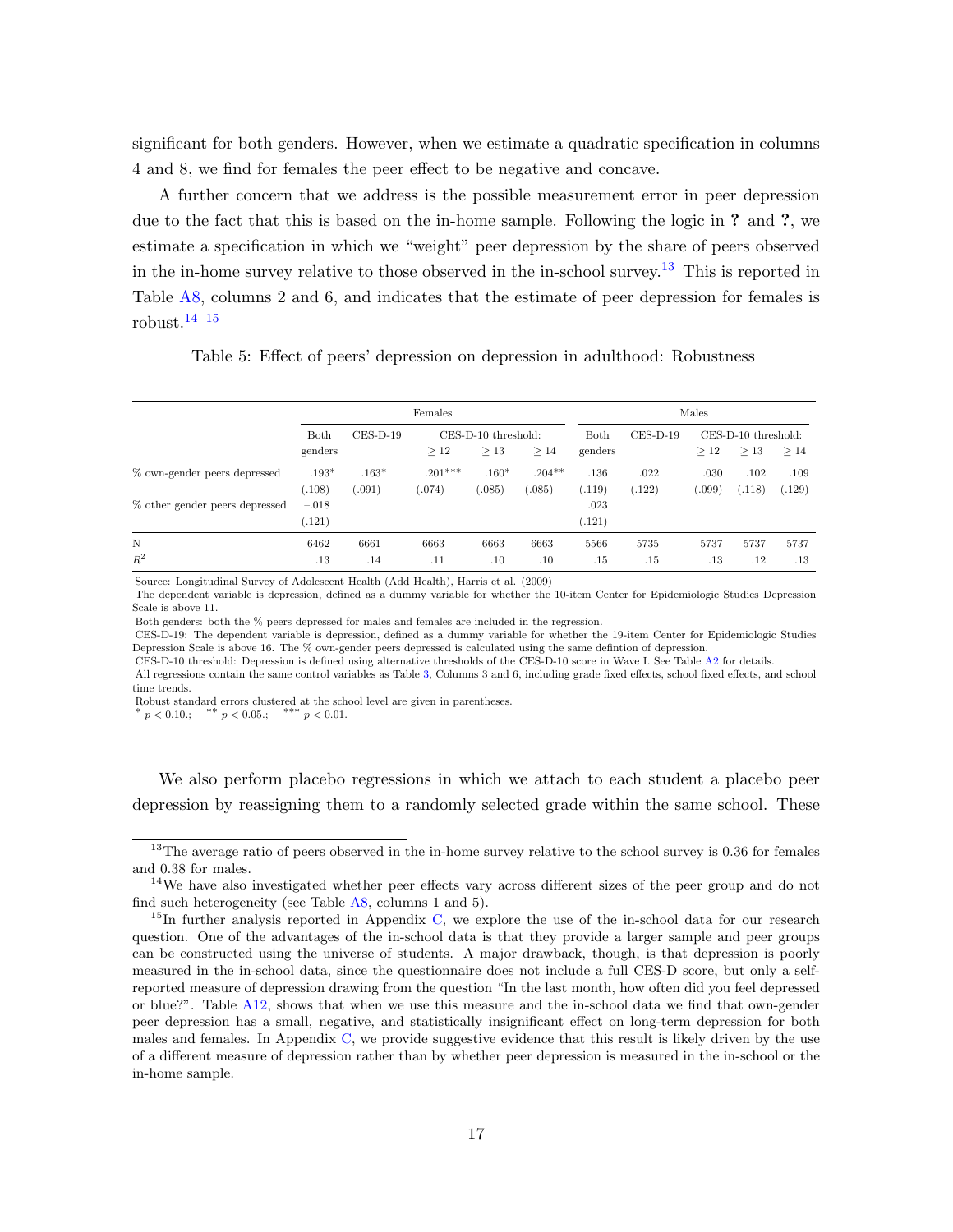results are presented in Table [A6](#page-33-0) in the Online Appendix, which reports specifications similar to the ones in the baseline results in Table [3.](#page-12-0) Reassuringly, the coefficient on the placebo peer depression is not statistically significant in any of these specifications. This provides further support for the validity of our identification strategy.

Finally, following Cohen-Cole and Fletcher (2008), we also examine if, using our identification approach, we can detect peer effects in height, a health outcome that is unlikely to be transmitted through a social network. If we find such implausible peer effects then we would be circumspect about whether the peer effects on depression are genuine. Reassuringly, results reported in Table [A7](#page-34-1) show no statistically significant effect of peer height in any of the specifications, for both genders.

## 5 Mechanisms

We have established that females' peer depression in adolescence has an enduring effect on own-depression in adulthood. In order to understand the mechanisms underlying this result, we will first investigate whether, as we would expect, peer depression in adolescence already has an impact on other adolescents' depression in the short-term –that is, while in high school. Second, we will seek to understand the roots of the gender difference in the impact of peer depression that we find. Third, we will explore why this short-term effect lasts and continues to impact individual depression into adulthood (long-term effects).

#### 5.1 The short-term effect of peer depression

We first examine whether adolescent peer depression has a short-term effect on depression when (the majority of) individuals are still in school. This would provide direct evidence that depression of peers is, indeed, contagious and confirm, in a causal manner, the psychology studies cited above and add to the evidence provided in ? and ?. Using the same empirical strategy adopted in our baseline model, we estimate equation  $(1)$ , but now  $y_{isqt+1}$  is measured in Wave II and not in Wave IV—that is,  $t =$  Wave I and  $t + 1 =$  Wave II.<sup>[16](#page-0-0)</sup> Recall that Wave II was conducted one year after Wave I.

The results, presented in Table [6](#page-18-0) in columns 1 and 4, indicate that for adolescent females, there is a positive and significant short-term effect of peer depression, while for males the coefficient is smaller and statistically insignificant.<sup>[17](#page-0-0)</sup> Quantitatively, the coefficient in column 1 of Table [6](#page-18-0) suggests that a one standard deviation increase in female peer depression in Wave

<sup>&</sup>lt;sup>16</sup>Observe that we do not regress peer depression (i.e.,  $\bar{y}-i s q t$ ) in Wave I on own-depression  $y_{isq t+1}$  in Wave I—that is,  $t = t + 1$  = Wave I—because of the occurrence of the reflection problem.

<sup>&</sup>lt;sup>17</sup>A test of equality of the coefficient on peer depression across the female and male samples indicates that they are not statistically distinguishable  $(p=0.296)$ .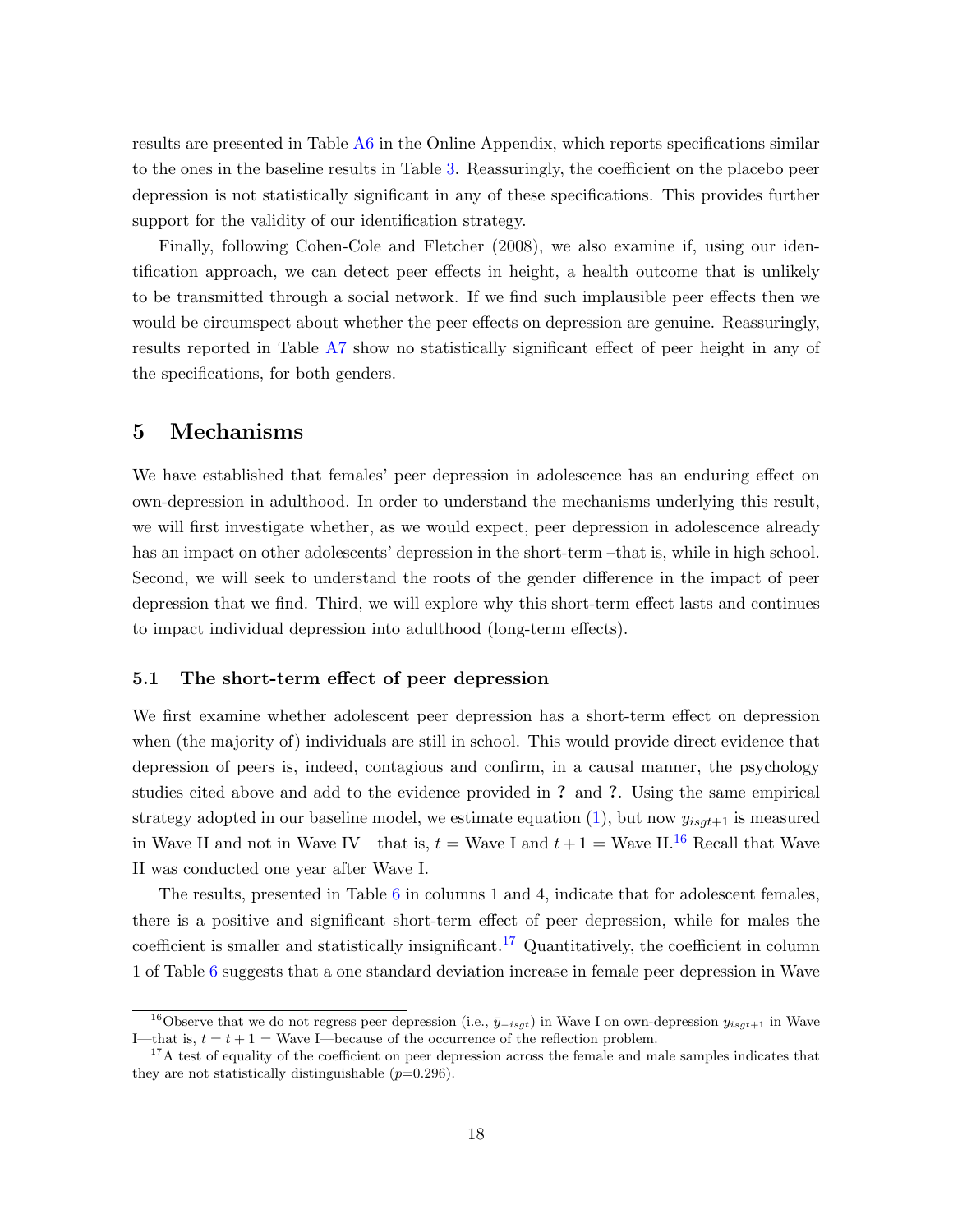I is associated with an increase in own-depression by 2.9 percentage points in Wave II (11.8% of baseline). This result indicates that peer depression has a strong and immediate causal impact on own-depression for females only.<sup>[18](#page-0-0)</sup>

<span id="page-18-0"></span>

|                                              |                    | Females  |                             |                | Males   |                             |
|----------------------------------------------|--------------------|----------|-----------------------------|----------------|---------|-----------------------------|
| % own-gender peers depressed                 | $.251**$<br>(.098) |          | $.325***$<br>(.126)         | .124<br>(.096) |         | $.198*$<br>(.118)           |
| Bond with mother above median (BMA)          |                    | $-.027*$ | .005                        |                | $-.017$ | .007                        |
| $\%$ own-gender peers depressed $\times$ BMA |                    | (.014)   | (.029)<br>$-.125$<br>(.116) |                | (.013)  | (.019)<br>$-.172$<br>(.118) |
| N                                            | 5948               | 5948     | 5948                        | 5541           | 5541    | 5541                        |
| $R^2$                                        | .23                | .23      | .23                         | .21            | .21     | .21                         |

Table 6: Effect of peers' depression on depression in adolescence: Short run

Source: Longitudinal Survey of Adolescent Health (Add Health), Harris et al. (2009), Waves I and II. The dependent variable is depression, defined as a dummy variable for whether the 10-item Center for Epidemiologic Studies Depression Scale is above 11, measured in Wave II.

The dependent variable is measured at the time of Wave II; all control variables are measured at the time of Wave I.

All regressions contain the same control variables as Table [3,](#page-12-0) Columns 3 and 6, including grade fixed effects, school fixed effects, and school time trends.

Robust standard errors clustered at the school level are given in parentheses.

\*  $p < 0.10$ .; \*\*  $p < 0.05$ .; \*\*\*  $p < 0.01$ .

Adolescence is a special phase in which young people spend more time with their peers than with their families (?). Consequently, we now investigate the interplay between peers' and parents' influence in the development of depression in the short-term. That is, we aim to understand whether the strength of the connection that an adolescent has with his/her parents could act as a buffer for the negative peer influence on mental health in the short run. To do so, we construct an index of the strength of the mother/child relationship by taking the average across eight items contained in the Wave I questionnaire, in which respondents are asked to report on their connections with each parent during the past month through communication (i.e., whether parent and youth had discussed a personal problem, a romantic partner, or school work) and activities that facilitate connection (whether parent and youth worked on a project, played a sport, or went to a religious service, recreational/cultural event, or shopping together). We focus on the adolescent/mother relationship because information for fathers is missing for a large part of the sample (approximately 30%).

In order to measure the direct effect of the bond between the adolescent and his/her

<sup>&</sup>lt;sup>18</sup>In Table [6,](#page-18-0) we consider students who are in both Waves I and II but the sample in Wave II may be different to the one in Wave IV that we used in Table [3.](#page-12-0) As a robustness check, in Table [A10](#page-36-0) in the Online Appendix, we use the same sample as in Table [3](#page-12-0) but for Waves I and II. We see that the effects are similar, particularly for the short-run effect of peer depression on own-depression.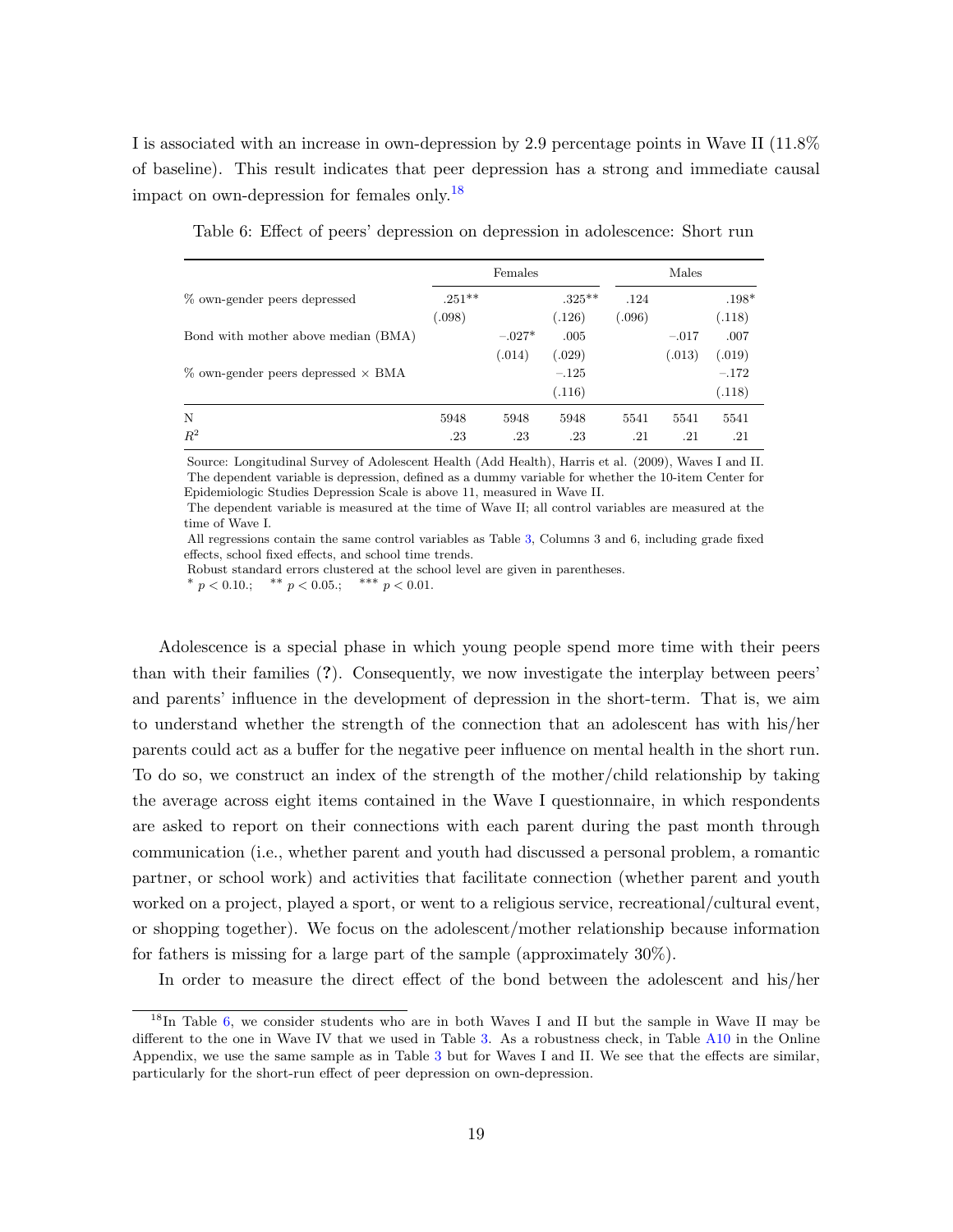mother on own-depression, we estimate a version of the regression presented in Table [6](#page-18-0) in columns 2 and 5, replacing peer depression with the strength of the child's bond with their mother (indicator for the index being above the median). The results in columns 2 and 5 indicate that, indeed, having a strong connection to own mother is associated with a lower probability of being depressed for girls, while for boys the effect is not statistically significant. We then estimate a model that includes both peer depression and the quality of bond with the mother and their interaction. The results are displayed in columns 3 and 6 in Table [6.](#page-18-0) We find that the interaction term, while being negative (which indicates that a strong connection can attenuate the negative effect of peers on mental health), is not statistically significant. The lack of a significant interaction effect could be attributed to the fact that, in adolescence, children become increasingly more independent from their parents, whereas relationships with friends become more significant, as reported by the psychology literature cited above.

#### 5.2 Gender differences in adolescent friendship socialization

It is well-documented that, during adolescence, which is a developmental period, peer relationships are of central importance in psychosocial development, and difficulties in this domain can be detrimental to mental health (?). Indeed, as adolescence involves unique upheaval, young people spend more time with their peers than with their families (?) and exert a great deal of energy forming peer networks (?).

It is also well-documented that adolescent girls have tighter and closer contacts with their female peers than boys have with their male peers, and these gender differences in socialization could play a role in depression. Indeed, adolescent girls' relationships and friendships are characterized by greater levels of intimacy, emotional support, and self-disclosure (??), whereas such relationships among boys tend to be grounded in companionship and shared activities (?). For girls compared with boys, close interpersonal relationships are more important for self-definition and identity (?) and are considered more as a source of emotional support (?). Such gender differences in the form and function of interpersonal relationships are amplified as youth progress through adolescence, and the importance of the peer group grows in significance for youths' social and emotional experiences (??).

Therefore, the manner in which girls interact with their female peers is very different from the manner in which boys interact with their male peers. In particular, during adolescence, girls appear to be more likely than boys to respond to stress and distress with rumination, focusing inward on feelings of distress and personal concerns rather than taking action to relieve their distress. Indeed, it has been hypothesized that a leading mechanism through which peer influence could operate is *co-rumination*, which refers to the tendency particularly observed among adolescent girls to extensively discuss and revisit problems without coming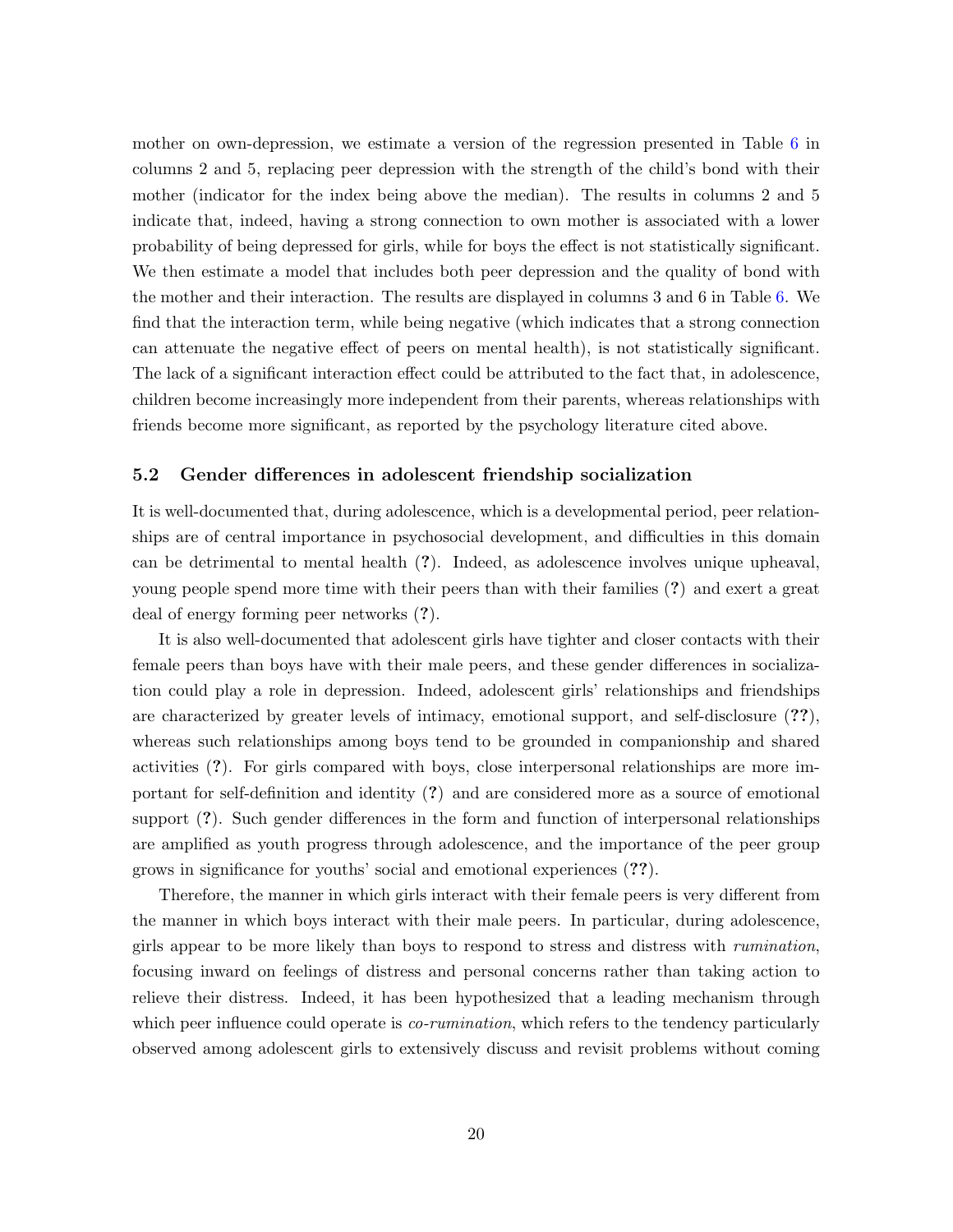up with solutions, thereby leading to symptoms of anxiety and depression (???).

In order to investigate this, in the Add Health data, we examine the peer-nomination questionnaire in Wave I, in which participants were asked to nominate up to five female friends and five male friends. They were also asked to report whether they had engaged in a number of activities with each friend during the past week. These activities include interactions with the friend (visiting their house, hanging out, or spending time on the weekend) and time spent talking with their nominated friends regarding a problem or talking on the phone, in the last seven days. Answers to these last two questions could be perceived as measures of whether respondents engage in behavior that would be considered as suggestive of co-rumination.

We present the summary statistics for these questions in Table [7](#page-21-0) by gender—that is, girls with their nominated female friends and boys with their nominated male friends. Each entry of this table refers to the average incidence of the activity in question performed with friends of the same gender. We find a marked gender difference in the two measures of corumination reported in the two first rows of Table [7.](#page-21-0) Indeed, on average, girls report to have discussed a problem to 69% of their nominated female friends, while for boys this happens on average only with 39% of their nominated male friends. The difference is statistically significant  $(p < 0.001)$ . Girls also report to have talked on the phone with a larger proportion of their female friends than boys have with male friends  $(81\%$  versus  $69\%)$ ; this difference is also statistically significant ( $p < 0.001$ ). Interestingly, for the other three measures—which are not capturing co-rumination but rather the time spent with friends—we see much smaller gender differences. This is clearly not causal evidence but merely indicates that co-rumination may explain why peer depression is more contagious for girls than for boys.<sup>[19](#page-0-0)</sup>

In summary, this evidence indicates that there are differences in friendship relationships between girls and boys because girls are more likely to engage in communication with their female friends and discuss problems. The tendency to discuss extensively and co-ruminate about problems has been linked in the psychology literature to the development of depression symptoms and could explain the gender difference in peer influence that we find in this paper.

#### 5.3 Understanding the long-term effect of peer depression

We have seen that the short-term effect of peer depression on own-depression is rather strong for female students. The key question is how this effect persists over time, particularly after 14 years. Indeed, in Wave I (1994-1995), students are between 13 (year 7) and 18 years of age (year 12) while, in Wave IV (2008-2009), they are between 27 and 32 years of age. Recall that

<sup>&</sup>lt;sup>19</sup>In Table [A11](#page-36-1) in the Online Appendix, we provide a more general picture of friendship relationships than that of Table [7](#page-21-0) by examining both directly nominated friends (as in Table [7\)](#page-21-0) but also the peers in the same school/grade. We also display the relationships between male and female friends, and female and male friends. The general picture is similar to that in Table [7,](#page-21-0) in the sense that girls tend to co-ruminate more than boys.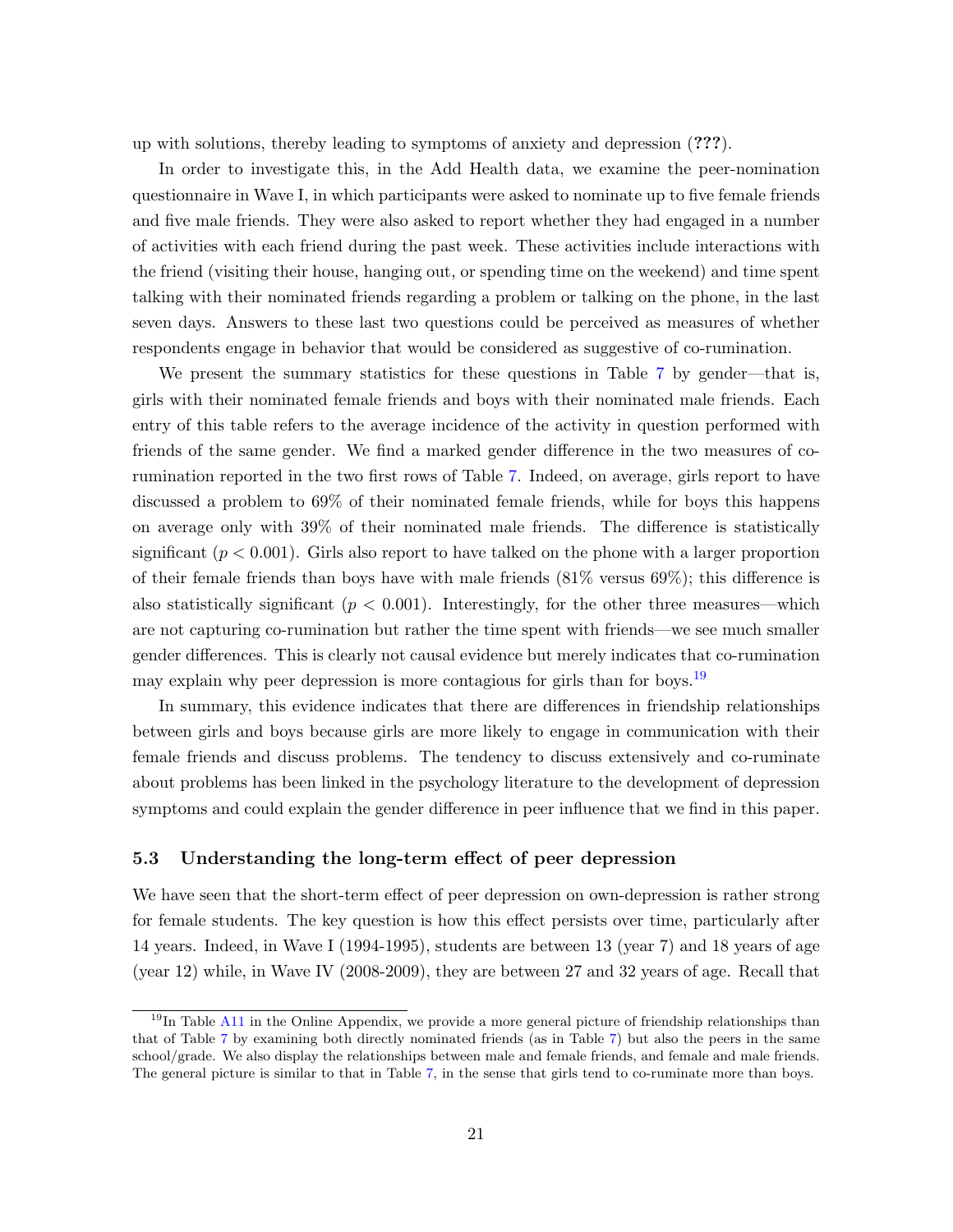|                     | Females | Males   | Difference      |
|---------------------|---------|---------|-----------------|
| Talk about problems | 0.694   | 0.390   | $0.304^{***}\,$ |
|                     | (0.425) | (0.471) |                 |
| Talk on the phone   | 0.808   | 0.691   | $0.117***$      |
|                     | (0.355) | (0.446) |                 |
| Visit house         | 0.491   | 0.567   | $-0.076***$     |
|                     | (0.461) | (0.445) |                 |
| Hang out            | 0.573   | 0.607   | $-0.034***$     |
|                     | (0.461) | (0.465) |                 |
| Spend weekend       | 0.535   | 0.575   | $-0.040***$     |
|                     | (0.464) | (0.463) |                 |
| N                   | 6482    | 5561    |                 |

<span id="page-21-0"></span>Table 7: Gender Differences in Own-Gender Friend Socialization among Adolescents

Source: Longitudinal Survey of Adolescent Health (Add Health), Harris et al. (2009), Wave I.

Talk about problems refers to the share of respondents who answered yes to the question Did you talk to [friend 1....5] about a problem during the past seven days ?

Talk on the phone refers to the share of respondents who answered yes to the question Did you talk to [friend 1....5] on the telephone during the past seven days?

Visit house refers to the share of respondents who answered yes to the question Did you go to [friend 1....5]'s house during the past seven days? Hang out refers to the share of respondents who answered yes to the question Did you meet [friend 1....5] after school to hang out or go somewhere during the past seven days?

Spend weekend refers to the share of respondents who answered yes to the question Did you spend time with [friend 1....5] during the past weekend? ∗∗∗ p < 0.01.

we define peers as students who are in the same grade, which implies that the respondents might know only a few of them personally. Thus, there is a high likelihood that these students do not interact with each other after high school, which implies that they have not seen each other for 9 years (for those who were in grade 7) and up to 14 years (for those who were in grade 12). We conjecture that the short-term effect of peer depression on own-depression persists over time because it may reduce the chance for depressed females to go to college, to work, and, thus, to earn a high income which, in turn, leads to more depression. In other words, being randomly "exposed" to depressed peers when young may impact the probability of college attendance, of being employed and of earning high income in adulthood, which, in turn, may have an effect on future depression.

In order to provide suggestive evidence for this mechanism, we perform two separate analyses. First, we investigate whether adolescent's peer depression has, indeed, an impact on own college enrollment, work, and income in adulthood. Second, we examine the role of parents' socioeconomic background on long-term depression. Indeed, while peers may disappear after high school, parents do not. Consequently, it is important to understand how the family structure and background have an impact on long-term depression and if they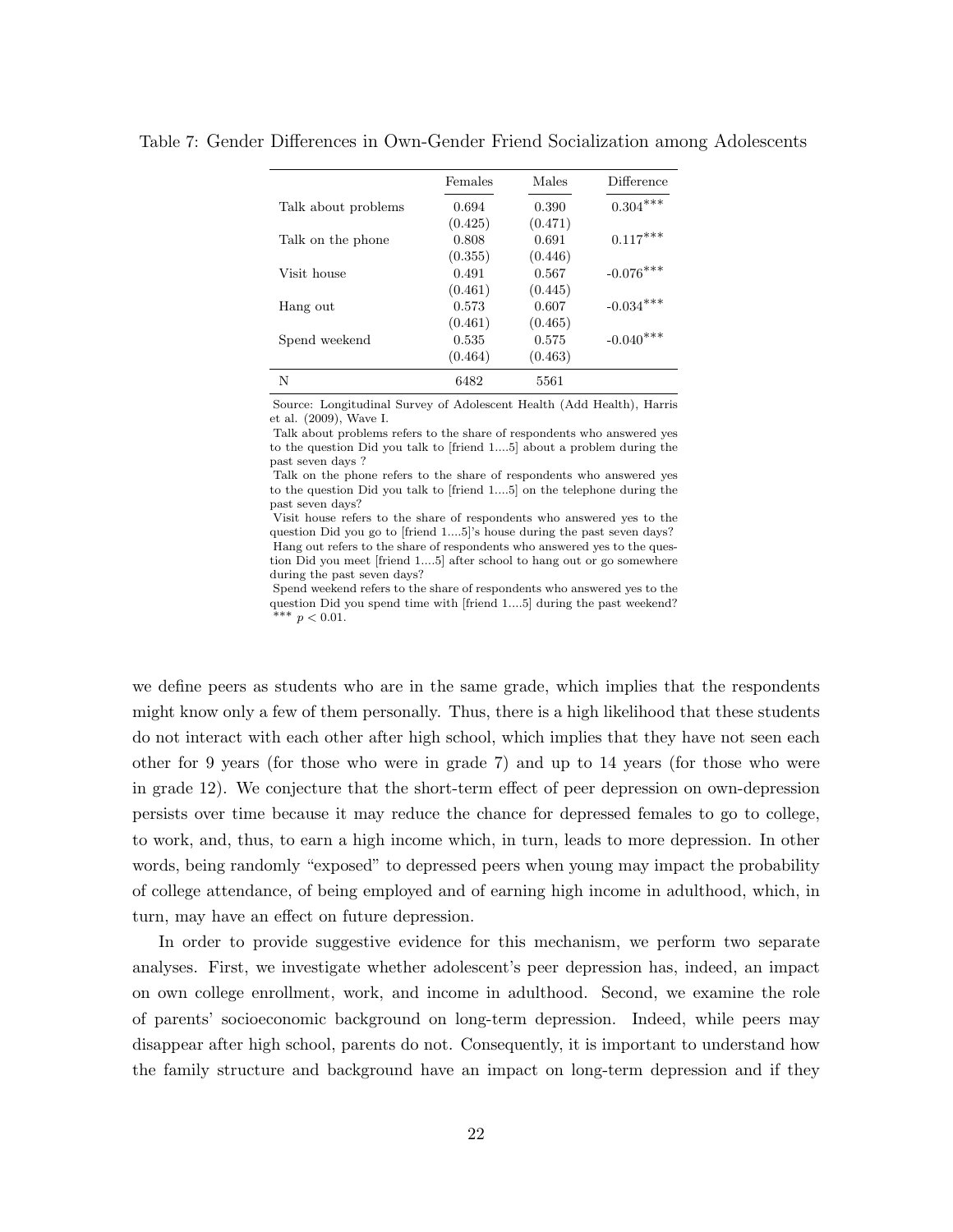mitigate the effect of peer depression.

#### 5.3.1 The effect of peer depression on long-term outcomes

We explore the mechanism highlighted above—that is, whether peer depression in adolescence has an impact on adult outcomes. Specifically, we focus on whether peer depression affects post-secondary education (college attendance), employment, and income. In terms of descriptive statistics, 81% of females go to college, 74% are employed, and average income is \$30,000. The corresponding figures for males are 72% go to college, 85% are employed and average income is \$42,000.

<span id="page-22-0"></span>

|                              |            | Females   |            |          | Males     |          |
|------------------------------|------------|-----------|------------|----------|-----------|----------|
|                              | College    | Work      | Income     | College  | Work      | Income   |
| % own-gender peers depressed | $-.302***$ | $-.236**$ | $-16.025*$ | $-.104$  | .181      | 1.386    |
|                              | (.096)     | (.114)    | (9.471)    | (.109)   | (.132)    | (12.417) |
| Depressed in Wave I          | $-.085***$ | $-.036*$  | $-4.402**$ | $-.049*$ | $-.039**$ | $-2.177$ |
|                              | (.020)     | (.020)    | (1.720)    | (.025)   | (.019)    | (1.531)  |
| $\bar{Y}$                    | 0.812      | 0.737     | 30.077     | 0.722    | 0.847     | 42.286   |
| N                            | 6663       | 5567      | 6333       | 5736     | 4637      | 5459     |
| $R^2$                        | .24        | .10       | .15        | .29      | .16       | .14      |

Table 8: Effect of peers' depression on depression in adulthood: Other outcomes

Source: Longitudinal Survey of Adolescent Health (Add Health), Harris et al. (2009)

College: The dependent variable is a dummy variable that is equal to 1 if in Wave IV the individual reports enrolling to college or obtaining a degree higher than the high school degree as highest level of qualification, and 0 otherwise.

Work: The dependent variable is a dummy variable that is equal to 1 if in Wave IV the individual reports to work, and 0 otherwise.

Income: The dependent variable is the income in thousands dollars reported in Wave IV.

All regressions contain the same control variables as Table [3,](#page-12-0) Columns 3 and 6, including grade fixed effects, school fixed effects, and school time trends.

Robust standard errors clustered at the school level are given in parentheses. \*  $p < 0.10$ .; \*\*  $p < 0.05$ .; \*\*\*  $p < 0.01$ .

The results of regressing the percentage of own gender peers who are depressed in adolescence on own outcomes in adulthood are displayed in Table  $8.^{20}$  $8.^{20}$  $8.^{20}$  $8.^{20}$  We find that, for females, peer depression in adolescence influences long-term outcomes beyond depression. In particular, an increase in peer depression by one standard deviation is associated with a probability of college attendance that is 3.5 percentage points lower, a likelihood of working that is 2.8 percentage points lower, and a reduction in income of \$1,870, which translates to a 6.2% reduction in income at the baseline. For males, there is no evidence of a long-term effect on

 $^{20}$ Note that the sample size varies across the columns of this table, thereby reflecting the fact that the employment and income questions are missing for a few of the observations in our sample.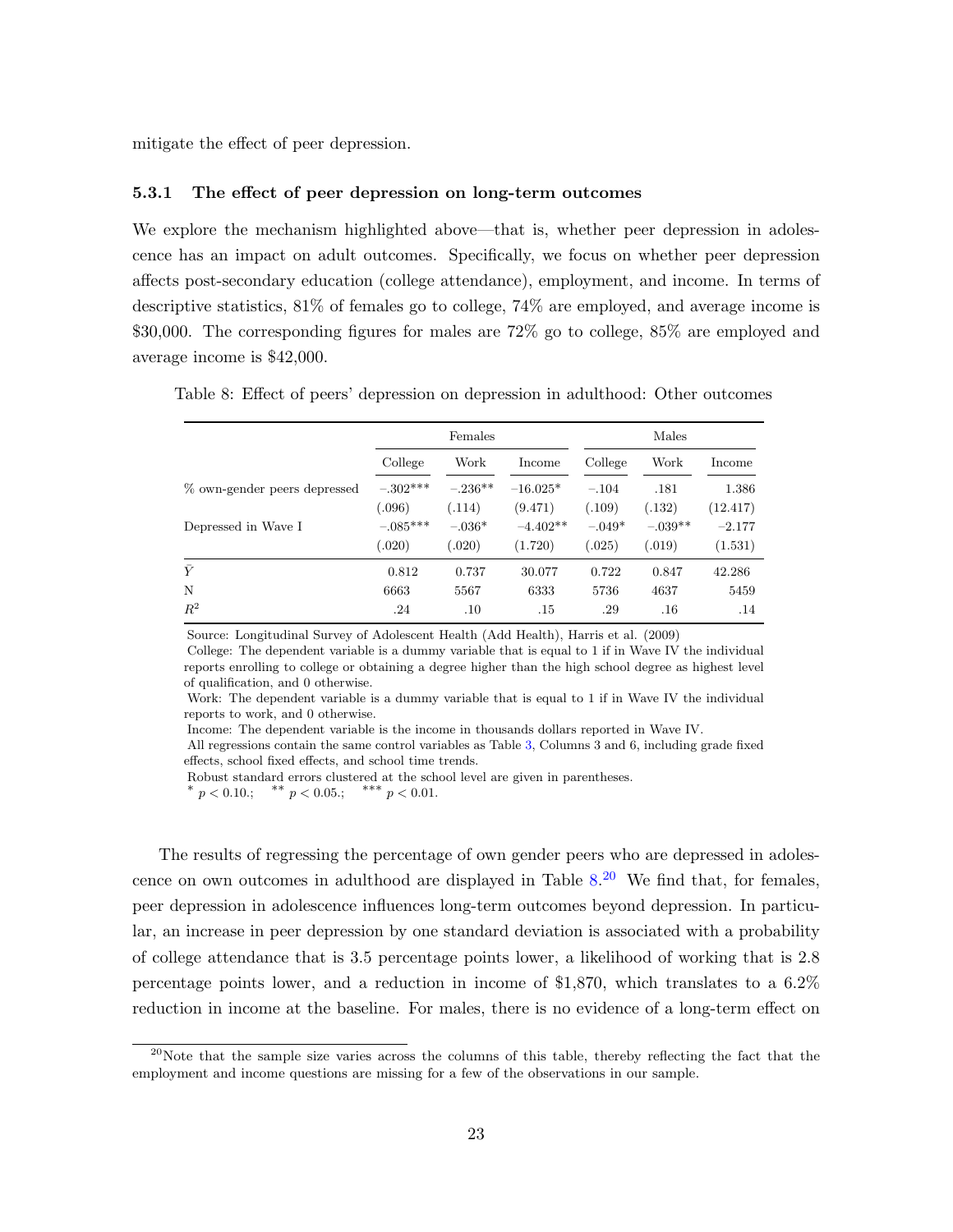other outcomes.

We have shown that peer depression in adolescence affects both long-term outcomes (college attendance, employment, and earnings) and long-term depression. One potential explanation for these findings is that peer depression in grades 7-12 leads to increased depression in the short term, which, then, negatively affects these other adult outcomes, as suggested by previous evidence (?????). These negative effects on one's socio-economic outcomes can, in turn, lead to higher incidence of depression in adulthood. We cannot show that this is the unique chain of causality with our current analysis, but this is one plausible path. An alternative pathway is that peer depression affects short-term depression, which, in turn, simultaneously affects both long-term depression and outcomes. Then, given the two-way interaction between mental health and educational or labor-market outcomes, the two would tend to negatively reinforce each other. Note, however, that in both stories the policy implications are the same: exposure to depressed peers in adolescence has an impact on long-term depression and outcomes for females.

#### 5.3.2 The role of parents' socioeconomic background on long-term depression

In order to better understand the mechanism highlighted above, we now examine whether parental background might mitigate the effect of peer depression on own long-term depression. Indeed, prior research has reported that parental support and involvement exert important influences on adolescents' mental health because of the influential role of the family at this stage (?). In this regard, family socioeconomic status may be particularly important for buffering the negative influence of peer depression in adolescence, as it has been documented that disadvantaged children and adolescents are more likely to develop mental health problems (?). In Table [6,](#page-18-0) we depicted that the stronger the child/mother bond, the lower the shortterm effect on own-depression. However, maternal bond did not reduce the impact of peer depression on short-term own-depression. We now explore whether the long-term peer effects can be moderated by own-family's socioeconomic status.

In order to carry out this analysis, we make use of two measures of socioeconomic status: family income and mother's occupation.<sup>[21](#page-0-0)</sup> Specifically, we divide the sample into two groups on the basis of income: high- and low-family income (above and below median), while, for occupation, we divide it into four groups: (i) managerial/professional occupations; (ii) technical and office and sales workers; (iii) low skill occupations (e.g. restaurant worker, factory worker, farm worker etc., and (iv) homemaker.

We then estimate our main specification on these different samples. The results are presented in Table [9.](#page-24-0) For females, the results related to the household income reveal that the

 $21$ We use mother's occupation and not father's as information for the latter is missing for a large number of the respondents.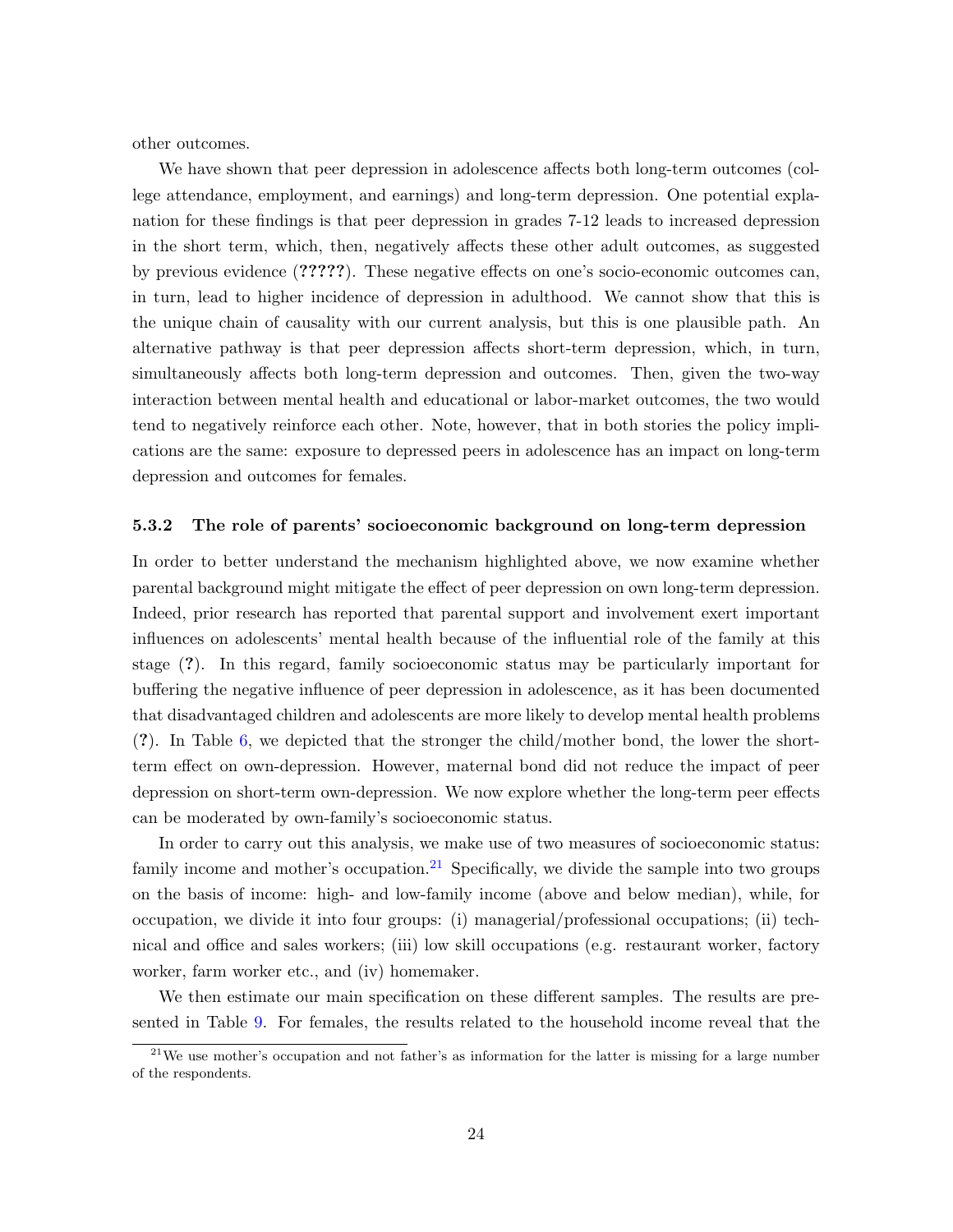peer effect is large and statistically significant only for individuals in the low-household income group, whereas, for those in the high-income group, the effect is not significant. For occupation, the results show that the effect is stronger and statistically significant for individuals whose mother worked in a low-skill occupation; this effect weakens and becomes statistically insignificant as we move to technical occupations and professionals.<sup>[22](#page-0-0)</sup> For males, none of the peer effects are statistically significant.

Table 9: Parental background

<span id="page-24-0"></span>

| Females                           |                     |                               |                |                    |                      |                               |                 | Males            |                   |                |                     |                      |
|-----------------------------------|---------------------|-------------------------------|----------------|--------------------|----------------------|-------------------------------|-----------------|------------------|-------------------|----------------|---------------------|----------------------|
|                                   |                     | Mother's occupation<br>Income |                |                    |                      | Mother's occupation<br>Income |                 |                  |                   |                |                     |                      |
|                                   | Low                 | High                          | Home-<br>maker | Blue<br>collar     | Techn./off.<br>sales | Manag./<br>profess.           | Low             | High             | Home-<br>maker    | Blue<br>collar | Tech./off.<br>sales | Manag. /<br>profess. |
| $%$ own-gender<br>peers depressed | $.375***$<br>(.142) | .137<br>(.125)                | .199<br>(.399) | $.437**$<br>(.173) | .227<br>(248)        | .154<br>.208)                 | .203<br>(0.144) | $-.062$<br>(171) | $-.437$<br>(.559) | .140<br>(252)  | $-.162$<br>(.230)   | .355<br>.296)        |
| $\bar{Y}$                         | 0.262               | 0.194                         | 0.276          | 0.250              | 0.212                | 0.182                         | 0.189           | 0.144            | 0.205             | 0.172          | 0.158               | 0.141                |
| N                                 | 3305                | 3358                          | 989            | 2280               | 1707                 | 1663                          | 2750            | 2987             | 814               | 1871           | 1486                | 1543                 |
| $R^2$                             | .18                 | .19                           | .38            | .21                | .31                  | .28                           | .22             | .18              | .43               | .26            | $.36\,$             | .29                  |

Source: Longitudinal Survey of Adolescent Health (Add Health), Harris et al. (2009), Waves I and IV.

The dependent variable is depression, defined as a dummy variable for whether the 10-item Center for Epidemiologic Studies Depression Scale is above 11.

All regressions contain the same control variables as Table [3,](#page-12-0) Columns 3 and 6, including grade fixed effects, school fixed effects, and school time trends.

Low (high) income: household income is below (above) sample median.

Mother's occupation groups are defined as in Table [1.](#page-8-0) Robust standard errors clustered at the school level are given in parentheses.

\*  $p < 0.10$ .; \*\*  $p < 0.05$ .; \*\*\*  $p < 0.01$ .

Observe that we are unable to directly examine the role of poor parental mental health, as this is not reported in the Add Health data. However, we cannot rule out that for some of the parents with low-socioeconomic indicators, mental health problems could be an underlying cause for their status. Therefore, parental mental health problems could be an additional reason for the pattern we see in Table [9.](#page-24-0)

#### 5.3.3 Discussion

In summary, we have shown that peer depression in adolescence can still have an impact on one's long-term depression, and have provided evidence consistent with a mechanism that this is because it reduces the likelihood of women to go to college and, thus, to work and to earn a good income which, in turn, leads to depression in adulthood.

There may be other mechanisms that can explain why peer depression affects own longturn depression. For example, girls who have been exposed to depressed peers in adolescence

 $^{22}$ We fail to reject equality of the coefficients across the subgroups in any of the comparisons.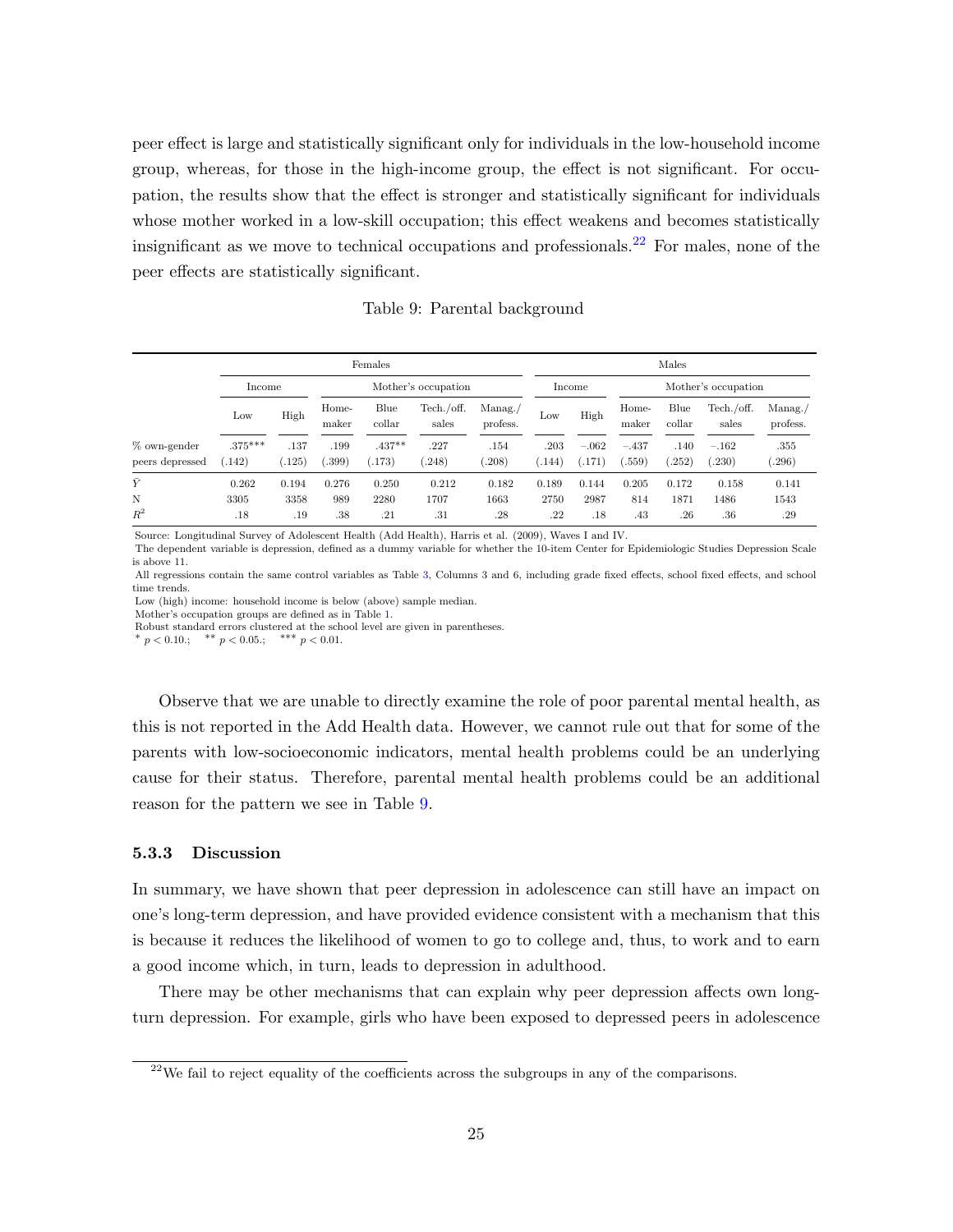may have a higher likelihood of choosing depressed friends in adulthood and, thus, be depressed. We cannot test this mechanism as we do not have any information on peers and friendship relationships in Wave IV or even in Wave III. However, this does not contradict our story. Indeed, women who have been exposed to depressed peers in adolescence are less likely to go to college and to work in adulthood and may be more likely to associate with similar peers (homophily) and end up being depressed. What we believe and showed to be a crucial determinant of female's peer depression is the exposure of depressed peers in adolescence, because adolescence is a rather important phase in becoming an adult and it is a period where, for the first time, peers become more important than parents. This implies that adolescents are much more fragile, vulnerable, and much more likely to be influenced by peer depression; particularly girls as they tend to have a more emotion-focused and ruminative relationship with their peers. We also showed that the economic status of the parents can mitigate the effects of peer depression, thereby implying that the most likely adolescents to be influenced by peer depression are the girls who come from disadvantaged families.

## 6 Concluding remarks

Adolescence is a critical period for the development of one's mental health, as symptoms of depression, particularly for girls, tend to emerge during this period and continue and recur into adulthood. Depression is one of the most common, chronic, and costly illnesses affecting adolescents and adults worldwide. This paper contributes to our understanding of the longterm determinants of mental health by highlighting the causal role of peer depression in adolescence on females' long-term depression, after accounting for own adolescence depression.

We use data from a large representative longitudinal survey of adolescents in the United States, following individuals from adolescence to adulthood, and use an identification strategy that relies on within-school and across-cohorts idiosyncratic variation in the proportion of same-gender peers who are depressed. We find a significant and positive causal effect of exposure to depressed peers in school on depression experienced in adulthood for females but not for males. An increase by one standard deviation in the share of own-gender peers (schoolmates) who are depressed increases the probability of depression in adulthood by 2.6 percentage points for females (or 11.5% of mean depression).

Then, we investigate the possible mechanisms that may explain our results. First, we show that female's peer depression has also a strong positive impact on individual adolescent female depression (short-term effect) but no impact on boys' depression. We provide some evidence suggesting that girls interact with other girls in a different manner than boys do with boys. In particular, we find that girls are more likely to engage in communication with their female friends by discussing problems and talking on the phone. This may indicate that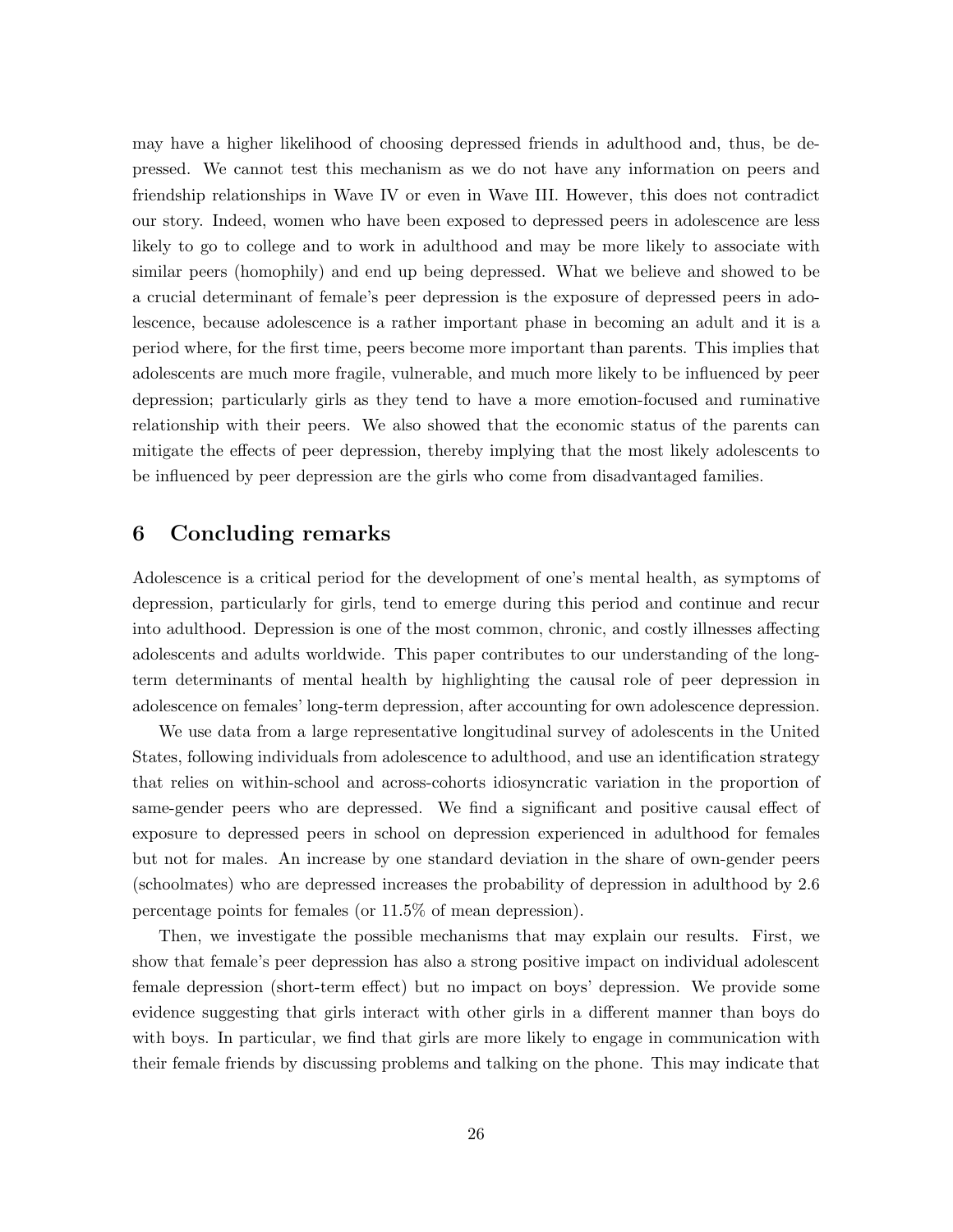there is co-rumination among adolescent girls, that is, they tend to extensively discuss and revisit problems without coming up with solutions, thereby leading to symptoms of anxiety and depression. This evidence of the reasons behind the gender differences in the effects of peer depression that we find is suggestive but far from being conclusive and remains a fruitful area for future research.

Second, we investigate whether being randomly "exposed" to depressed peers when young has an impact on the probability of college attendance, of being employed, and of earning a high income in adulthood. We find a clear negative impact of peer depression on these outcomes, adding to the relative scant evidence on the causal impact of mental health on economic outcomes. We also find that the social background of the family matters, as girls from low-skilled and lower-occupation backgrounds are more susceptible to negative peer influences.

In terms of policy implications, our findings suggest that policies and interventions aimed at buffering the impact of peer effects on vulnerable adolescent girls can have long-lasting effects on the targeted individuals' mental health and broader socioeconomic outcomes. In particular, interventions aimed at preventing the "contagion" of peer depression for girls coming from low socioeconomic status families may be effective in reducing long-term depression for females. Our results indicate that the combination of poverty and depression may magnify each other and lead to more depression. Therefore, given this paper's findings, a natural policy to improve women's mental health would be to promote mental well-being and provide mental and emotional health support and counseling within educational settings, in particular, to girls from disadvantaged background. This approach combined with efforts to raise awareness among parents about the far reaching implications of common mental health issues present in the school context can contribute to better outcomes for the children. Future research that evaluates the impact of such policies would be very valuable.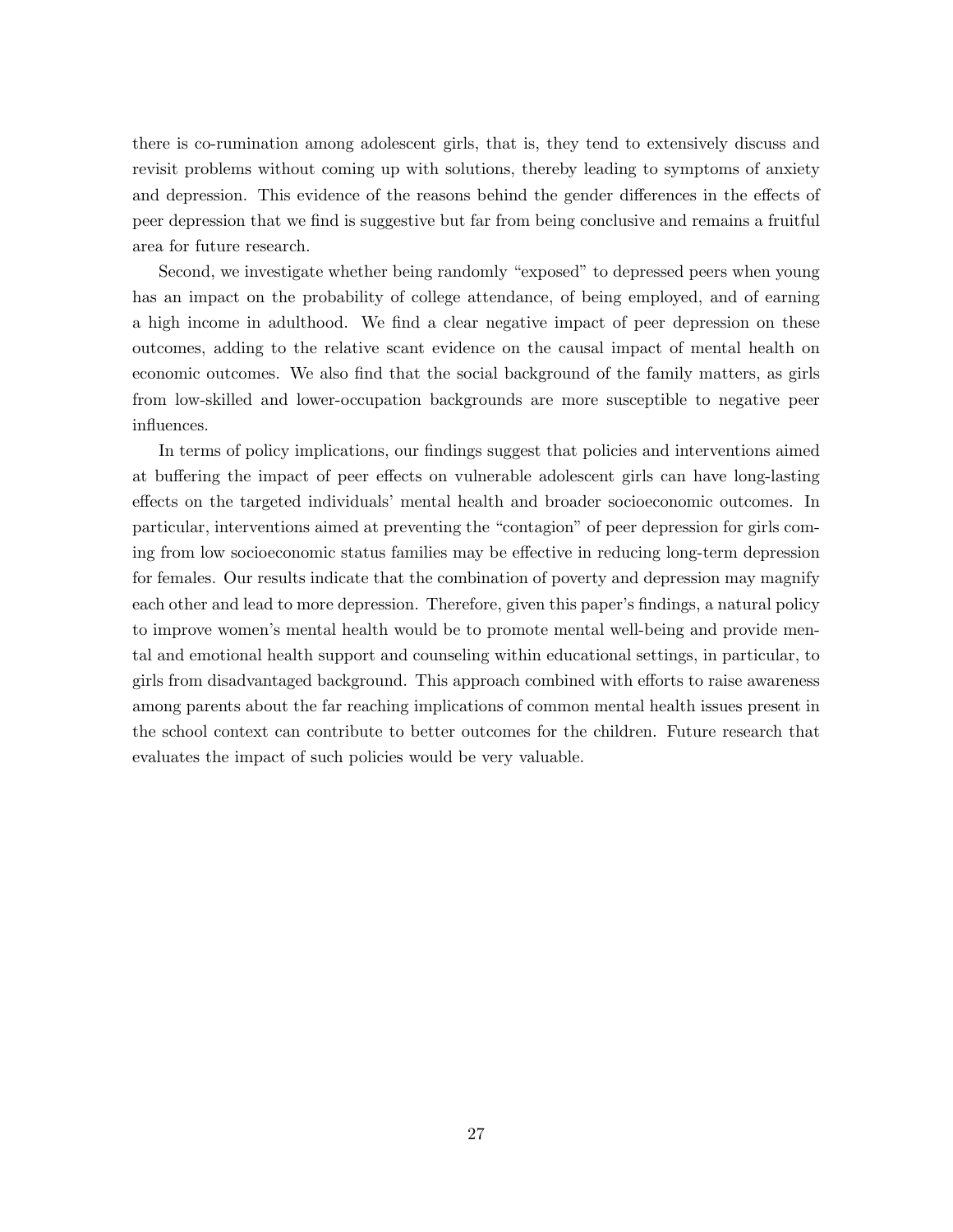# Appendix

# <span id="page-27-0"></span>A Figures

Figure A1: Distribution of % own-gender peers depressed



Source: Longitudinal Survey of Adolescent Health (Add Health), Harris et al. (2009), Wave I.

The figure plots the kernel density of the variable "% own gender peers depressed" for females and males.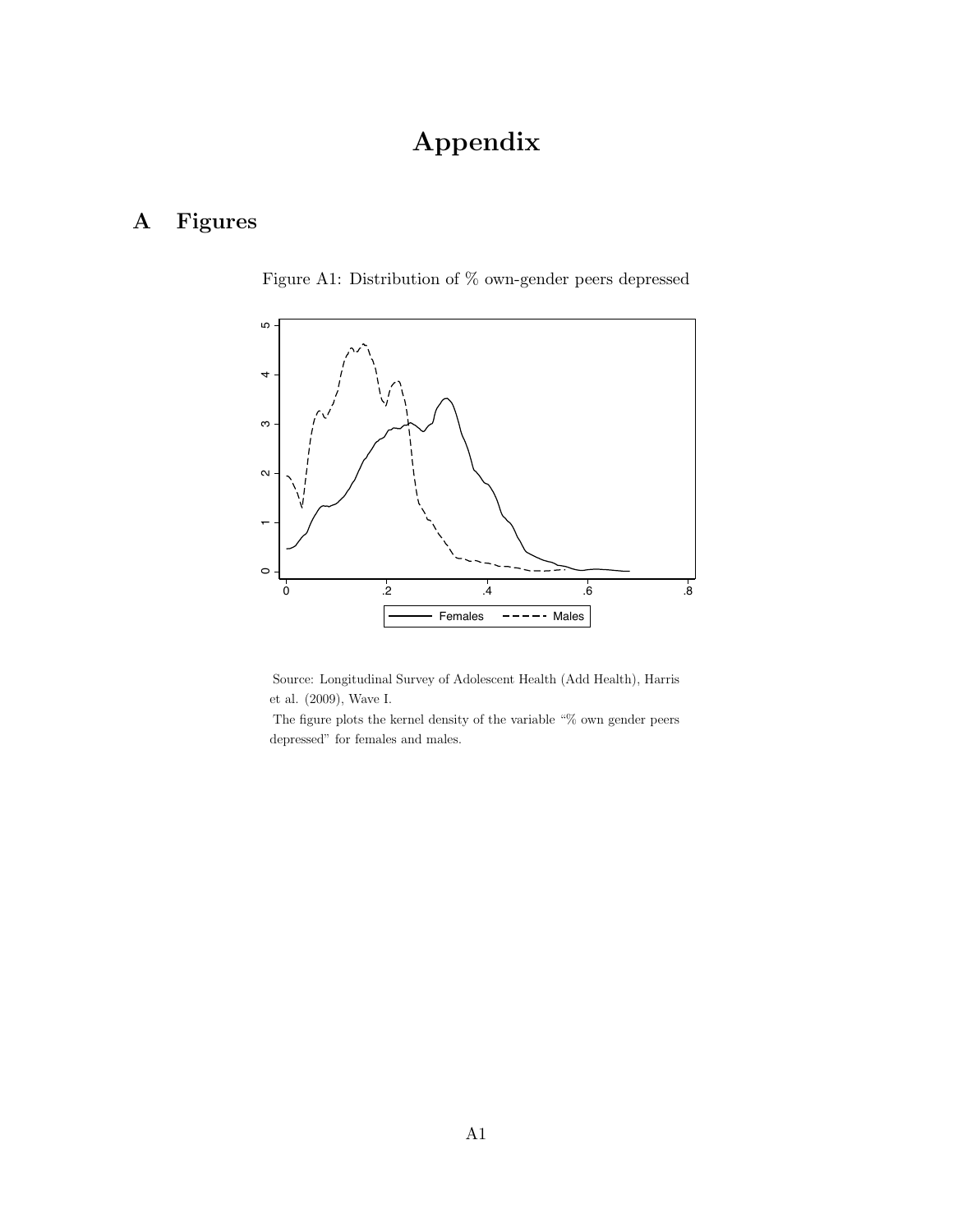

<span id="page-28-0"></span>

Source: Longitudinal Survey of Adolescent Health (Add Health), Harris et al. (2009), Wave I. The figures plot the relative frequency of the residual "% own gender peers depressed" calculated as predicted residuals of a regression of average level in peer depression on grade and school fixed effects and school-specific time trend, separately for females and males.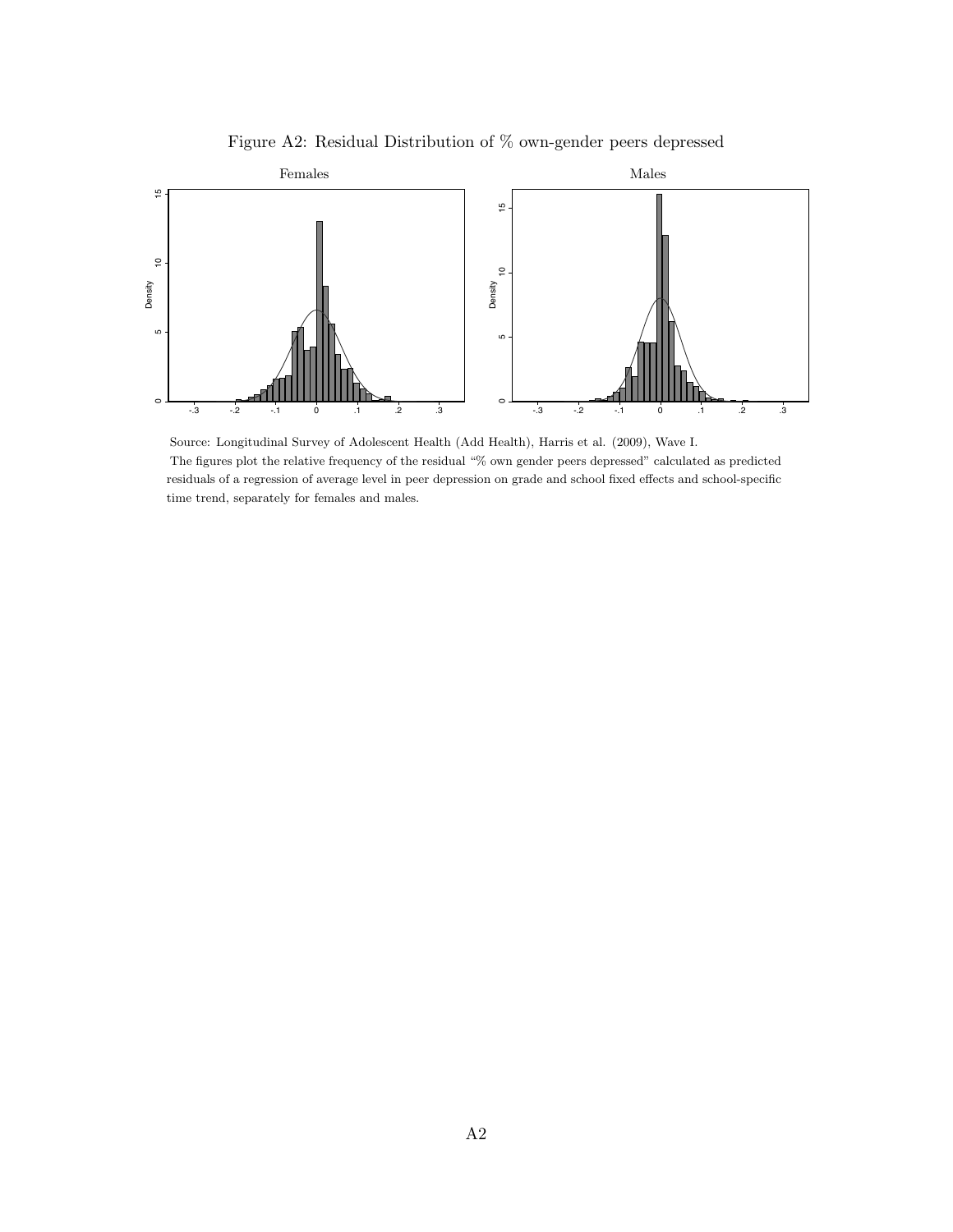## B Tables

<span id="page-29-0"></span>

|                                            |            | Dropping out of the survey<br>Wave I / Wave IV |            | Wave I / Wave II | Repeating<br>grade |            |  |
|--------------------------------------------|------------|------------------------------------------------|------------|------------------|--------------------|------------|--|
|                                            | Females    | Males                                          | Females    | Males            | Females            | Males      |  |
|                                            |            |                                                |            |                  |                    |            |  |
| % own-gender peers depressed               | $-.129$    | $-.141$                                        | $-.014$    | $-.107$          | .036               | .003       |  |
|                                            | (.084)     | (.113)                                         | (.080)     | (.105)           | (.042)             | (.064)     |  |
| Depressed in Wave I                        | .006       | .001                                           | $-.030***$ | $-.033*$         | .002               | .009       |  |
|                                            | (.016)     | (.020)                                         | (.011)     | (.019)           | (.009)             | (.013)     |  |
| Race: White                                | $-.004$    | $-.006$                                        | $-.039$    | .015             | .006               | .001       |  |
|                                            | (.021)     | (.025)                                         | (.024)     | (.022)           | (.013)             | (.017)     |  |
| Race: African American                     | $-.060**$  | .013                                           | $-.038$    | .013             | $-.002$            | $-.003$    |  |
|                                            | (.029)     | (.035)                                         | (.031)     | (.026)           | (.016)             | (.023)     |  |
| Race: Asian                                | $.108**$   | .049                                           | $-.069**$  | $-.001$          | $-.032*$           | $-.016$    |  |
|                                            | (.042)     | (.046)                                         | (.033)     | (.028)           | (.017)             | (.022)     |  |
| Ethnicity: Hispanic                        | .025       | .015                                           | $-.062***$ | $-.046*$         | .006               | $-.014$    |  |
|                                            | (.022)     | (.031)                                         | (.022)     | (.024)           | (.015)             | (.018)     |  |
| Number of siblings                         | $.002\,$   | $-.000$                                        | $-.017***$ | $.011**$         | $.001$             | .004       |  |
|                                            | (.004)     | (.005)                                         | (.003)     | (.004)           | (.002)             | (.004)     |  |
| Picture Vocabulary Test score              | $-.002***$ | $-.002***$                                     | $-.001$    | $-.001$          | $-.000$            | $-.001**$  |  |
|                                            | (.000)     | (.001)                                         | (.000)     | (.000)           | (.000)             | (.000)     |  |
| Mother's educ: Missing                     | $.041*$    | .012                                           | .027       | $.068*$          | .003               | $-.037**$  |  |
|                                            | (.024)     | (.033)                                         | (.024)     | (.035)           | (.014)             | (.016)     |  |
| Mother's educ: High school / some college  | .019       | $-.013$                                        | $-.017$    | $-.005$          | $-.005$            | $-.021*$   |  |
|                                            | (.019)     | (.020)                                         | (.016)     | (.026)           | (.010)             | (.013)     |  |
| Mother's educ: College degree or above     | .035       | .004                                           | $-.037**$  | $-.011$          | .002               | $-0.34***$ |  |
|                                            | (.022)     | (.024)                                         | (.016)     | (.030)           | (.010)             | (.012)     |  |
| Mother's occup: Managerial / professional  | $-.002$    | $-.064**$                                      | $-.024$    | .021             | $-.009$            | $-.019*$   |  |
|                                            | (.021)     | (.026)                                         | (.017)     | (.022)           | (.010)             | (.011)     |  |
| Mother's occup: Technical / office / sales | $-.010$    | $-.017$                                        | $-.021$    | .031             | $-.002$            | $-.017$    |  |
|                                            | (.020)     | (.024)                                         | (.016)     | (.021)           | (.010)             | (.012)     |  |
| Mother's occup: Blue collar                | .011       | $-.027$                                        | $-.013$    | $.052***$        | .003               | $-.013$    |  |
|                                            | (.018)     | (.022)                                         | (.014)     | (.019)           | (.010)             | (.012)     |  |
| Father not present                         | $.033**$   | .007                                           | .003       | $-.002$          | .003               | $.027***$  |  |
|                                            | (.014)     | (.015)                                         | (.014)     | (.014)           | (.008)             | (.008)     |  |
| Household income (thousand dollars)        | $-.000$    | $-.000$                                        | .000       | $-.000**$        | $-.000$            | $-.000$    |  |
|                                            | (.000)     | (.000)                                         | (.000)     | (.000)           | (.000)             | (.000)     |  |
| Ν                                          | 8550       | 8102                                           | 7011       | 6072             | 6230               | 5870       |  |
| $R^2$                                      | .10        | .09                                            | .47        | .45              | .09                | .11        |  |

Table A1: Probability of dropping out of the survey / repeating grade

Source: Longitudinal Survey of Adolescent Health (Add Health), Harris et al. (2009), Waves I, II and IV.

The dependent variable is: a dummy variable for not being interviewed in Wave IV (Columns 1 and 2) or in Wave II (Columns 3 and 4), conditioning on being part of the selected sample in Wave I; a dummy variable for whether in Wave II individuals report of being in the same grade of Wave I (Columns 5 and 6).

All regressions contain the same control variables as Table [3,](#page-12-0) Columns 3 and 6, including grade fixed effects, school fixed effects, and school time trends.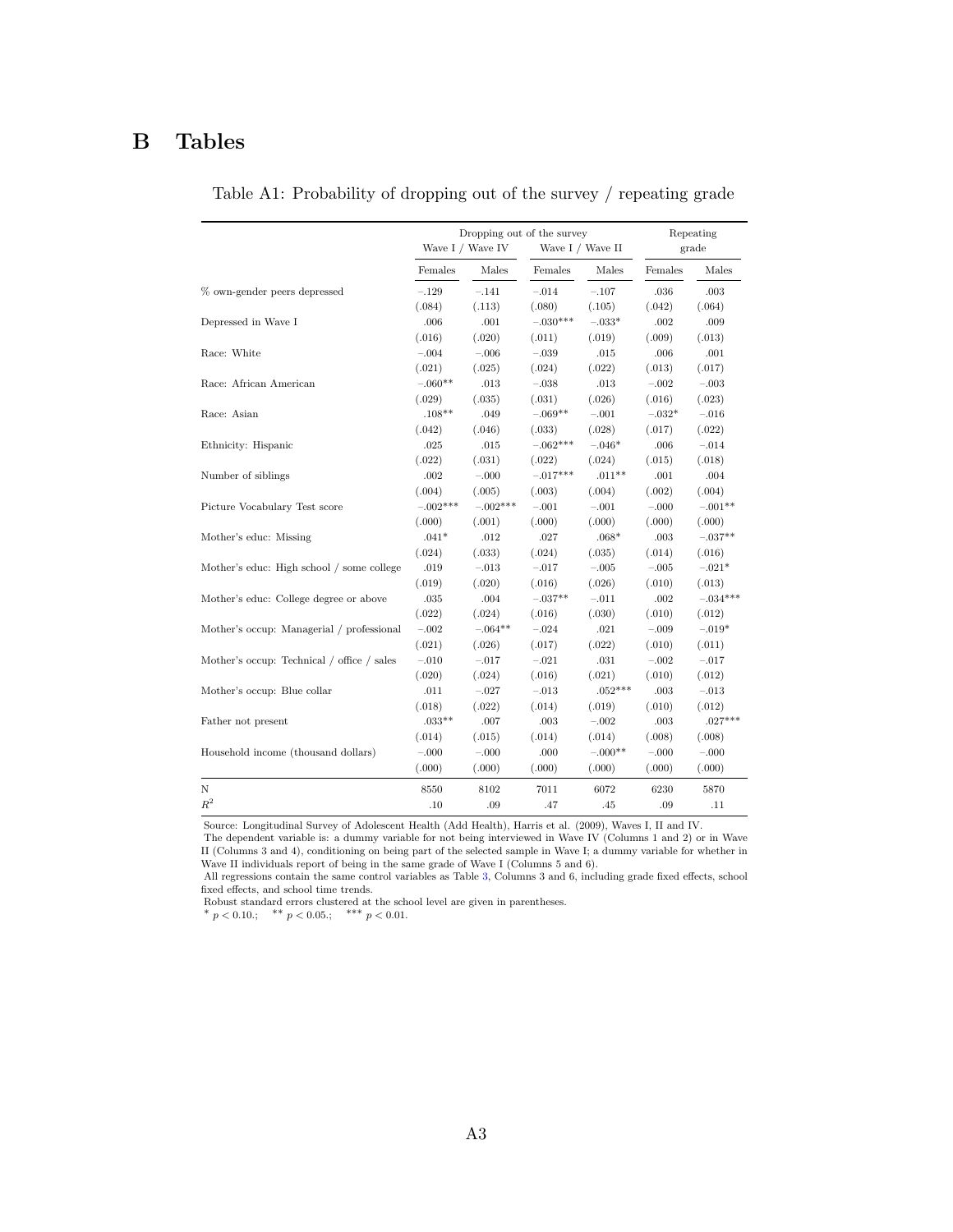|  | Table A2: CES-D-10 questionnaire |  |  |
|--|----------------------------------|--|--|
|--|----------------------------------|--|--|

<span id="page-30-0"></span>

| 1)  | You were bothered by things that don't usually bother you. |
|-----|------------------------------------------------------------|
| 2)  | You felt that you could not shake off the blues, even with |
|     | help from your family and your friends.                    |
| 3)  | You felt you were just as good as other people.            |
| 4)  | You had trouble keeping your mind on what you were doing.  |
| 5)  | You felt depressed.                                        |
| 6)  | You felt that you were too tired to do things.             |
| 7)  | You were happy.                                            |
| 8)  | You enjoved life.                                          |
| 9)  | You felt sad.                                              |
| 10) | You felt that people disliked you.                         |

Source: Longitudinal Survey of Adolescent Health (Add Health), Harris et al. (2009), Waves I and IV.

Scores to the answers vary from 0 to 3. Scores for answers to questions 3, 7 and 8 are reverse coded.

<span id="page-30-1"></span>Table A3: Individual depression – Transition matrix

|                    | Depressed in Wave IV |                    |                      |                     |                   |                     |  |  |  |
|--------------------|----------------------|--------------------|----------------------|---------------------|-------------------|---------------------|--|--|--|
|                    |                      | Females            |                      |                     | Males             |                     |  |  |  |
| Depressed in Wave  | No                   | Yes                | Total                | No                  | Yes               | Total               |  |  |  |
| No<br>Yes<br>Total | 4119<br>1027<br>5146 | 891<br>626<br>1517 | 5010<br>1653<br>6663 | 4233<br>555<br>4788 | 695<br>254<br>949 | 4928<br>809<br>5737 |  |  |  |

Source: Longitudinal Survey of Adolescent Health (Add Health), Harris et al. (2009), Waves I and IV.

Depression is defined as a dummy variable for whether the 10-item Center for Epidemiologic Studies Depression Scale is above 11.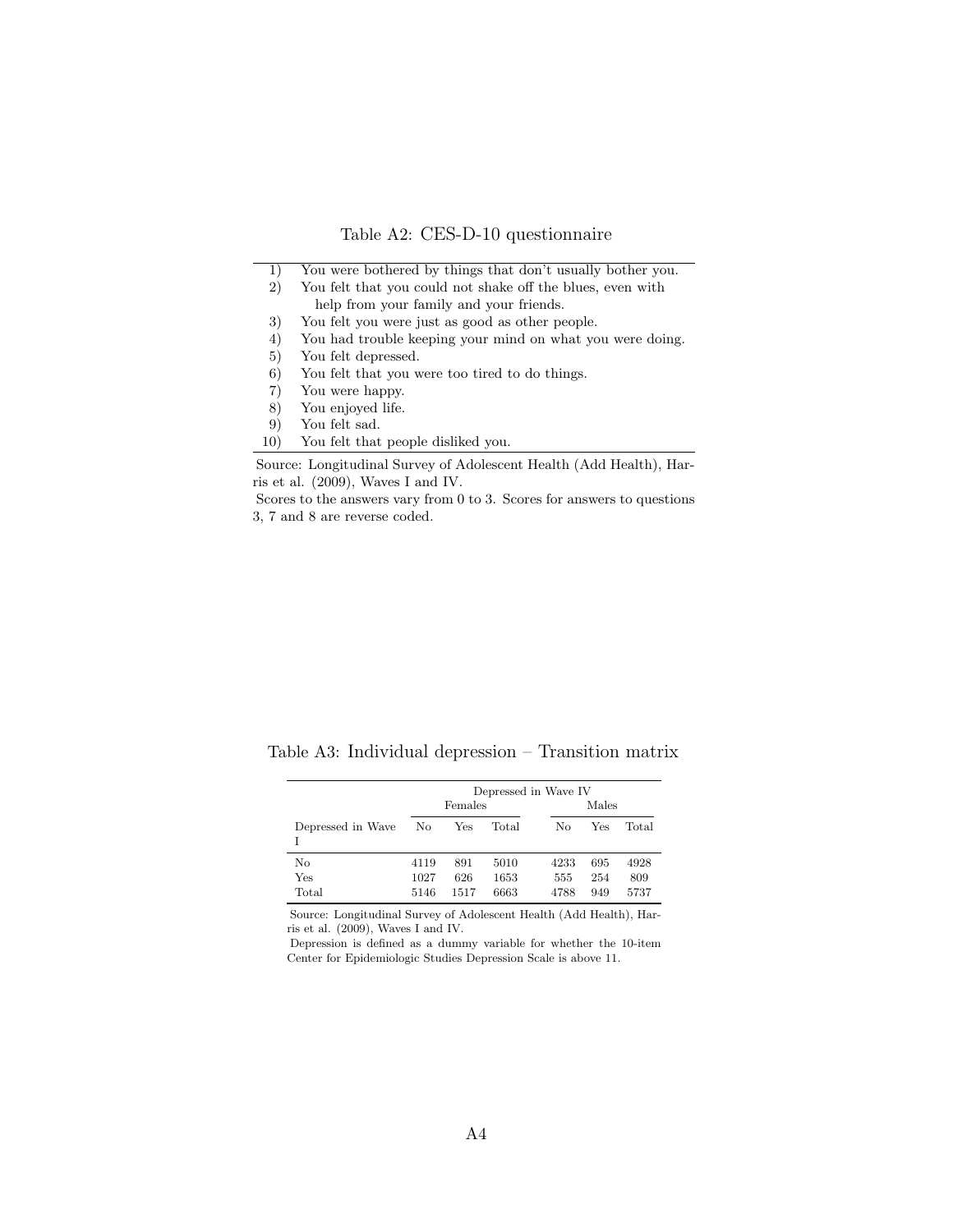<span id="page-31-0"></span>

| Females                                     |          |           |          |       |      |  |
|---------------------------------------------|----------|-----------|----------|-------|------|--|
|                                             | Mean     | <b>SD</b> | Min      | Max   | N    |  |
| Raw variable                                | 0.256    | 0.117     | 0.000    | 0.684 | 6663 |  |
| Demeaning grade/school FE                   | 0.000    | 0.078     | $-0.321$ | 0.379 | 6663 |  |
| Demeaning grade/school FE and school trends | 0.000    | 0.060     | $-0.289$ | 0.288 | 6663 |  |
| Males                                       |          |           |          |       |      |  |
|                                             | Mean     | <b>SD</b> | Min      | Max   | N    |  |
| Raw variable                                | 0.150    | 0.088     | 0.000    | 0.556 | 5737 |  |
| Demeaning grade/school FE                   | 0.000    | 0.065     | $-0.217$ | 0.328 | 5737 |  |
| Demeaning grade/school FE and school trends | $-0.000$ | 0.050     | $-0.236$ | 0.321 | 5737 |  |

Table A4: Raw and residual variation in peer depression

Source: Longitudinal Survey of Adolescent Health (Add Health), Harris et al. (2009), Waves I and IV.

Raw variable indicates the average level in peer depression.

Demeaning grade/school FE indicates the average level in peer depression calculated as predicted residuals of a regression of average level in peer depression on grade and school fixed effects.

Demeaning grade/school FE and school trends indicates the average level in peer depression calculated as predicted residuals of a regression of average level in peer depression on grade and school fixed effects and school-specific time trends.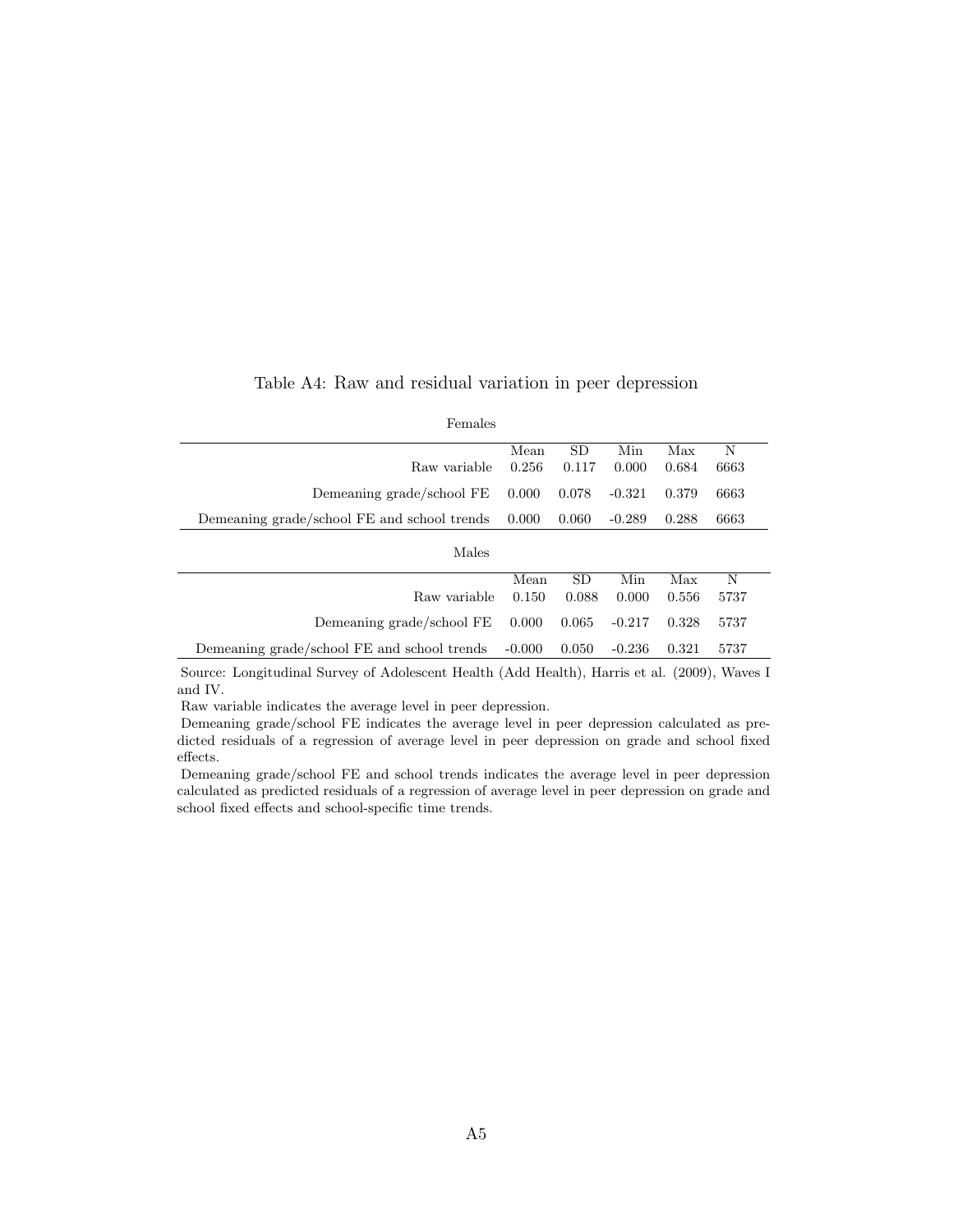<span id="page-32-0"></span>

|                                                                        |                     | Females             |                     |                     | Males               |                     |
|------------------------------------------------------------------------|---------------------|---------------------|---------------------|---------------------|---------------------|---------------------|
| % own-gender peers depressed                                           | $.237**$            | $.224**$            | $.235**$            | .091                | .098                | .106                |
| Depressed in Wave I                                                    | (.107)<br>$.203***$ | (.108)<br>$.201***$ | (.099)<br>$.202***$ | (.114)<br>$.191***$ | (.109)<br>$.191***$ | (.108)<br>$.192***$ |
|                                                                        | (.019)              | (.019)              | (.019)              | (.025)              | (.025)              | (.025)              |
| Race: White                                                            | $-.041$             | $-.050$             | $-.049$             | $-.058**$           | $-.063**$           | $-.063**$           |
|                                                                        | (.036)              | (.036)              | (.036)              | (.029)              | (.027)              | (.027)              |
| Race: African American                                                 | $-.026$<br>(.039)   | $-.039$<br>(.040)   | $-.039$<br>(.040)   | $-.023$<br>(.035)   | $-.021$<br>(.034)   | $-.021$<br>(.034)   |
| Race: Asian                                                            | $-.018$             | $-.039$             | $-.036$             | $-.030$             | $-.035$             | $-.034$             |
|                                                                        | (.052)              | (.049)              | (.050)              | (.051)              | (.051)              | (.051)              |
| Ethnicity: Hispanic                                                    | $-.009$             | $-.005$             | $-.004$             | $-.066**$           | $-.063**$           | $-.063**$           |
| Number of siblings                                                     | (.037)<br>.006      | (.037)<br>.006      | (.037)<br>.005      | (.031)<br>$-.005$   | (.030)<br>$-.005$   | (.030)<br>$-.005$   |
|                                                                        | (.005)              | (.005)              | (.005)              | (.006)              | (.006)              | (.006)              |
| Picture Vocabulary Test score                                          | $-.002***$          | $-.002***$          | $-.002***$          | $-.002***$          | $-.002***$          | $-.002***$          |
|                                                                        | (.001)              | (.001)              | (.001)              | (.001)              | (.001)              | (.001)              |
| Mother's educ: Missing                                                 | .008<br>(.048)      | .008<br>(.048)      | .011<br>(.047)      | .039<br>(.047)      | .041<br>(.047)      | .044<br>(.047)      |
| Mother's educ: High school / some college                              | $-.038*$            | $-.038*$            | $-.039*$            | $-.009$             | $-.007$             | $-.005$             |
|                                                                        | (.021)              | (.021)              | (.020)              | (.023)              | (.023)              | (.023)              |
| Mother's educ: College degree or above                                 | $-.048*$            | $-.050*$            | $-.050*$            | $-.012$             | $-.010$             | $-.010$             |
|                                                                        | (.026)              | (.026)              | (.026)              | (.025)              | (.025)              | (.025)              |
| Mother's occup: Managerial / professional                              | $-.016$<br>(.025)   | $-.015$<br>(.024)   | $-.016$<br>(.024)   | $-.026$<br>(.023)   | $-.025$<br>(.024)   | $-.024$<br>(.024)   |
| Mother's occup: Technical / office / sales                             | $-.012$             | $-.012$             | $-.011$             | $-.021$             | $-.021$             | $-.022$             |
|                                                                        | (.023)              | (.023)              | (.023)              | (.021)              | (.021)              | (.021)              |
| Mother's occup: Blue collar                                            | .003                | .001                | .002                | $-.026$             | $-.026$             | $-.024$             |
|                                                                        | (.020)<br>$.036**$  | (.020)<br>$.037**$  | (.020)<br>$.042**$  | (.019)<br>.026      | (.019)<br>.026      | (.019)<br>.020      |
| Father not present                                                     | (.017)              | (.017)              | (.017)              | (.018)              | (.018)              | (.017)              |
| Household income (thousand dollars)                                    | $-.000$             | $-.000$             | $-.000$             | $-.000$             | $-.000$             | $-.000$             |
|                                                                        | (.000)              | (.000)              | (.000)              | (.000)              | (.000)              | (.000)              |
| Share of peers whose mother's education is missing                     | .045                | .012                | .053                | .021                | .054                | .091                |
| Share of peers whose mother's education is high school / some college  | (.198)<br>.029      | (.192)<br>.027      | (.187)<br>.011      | (.195)<br>$-.101$   | (.197)<br>$-.057$   | (.201)<br>$-.035$   |
|                                                                        | (.128)              | (.129)              | (.133)              | (.154)              | (.165)              | (.171)              |
| Share of peers whose mother's education is college degree or above     | .190                | .160                | .139                | .202                | .241                | .232                |
|                                                                        | (.196)              | (.191)              | (.194)              | (.175)              | (.185)              | (.184)              |
| Share of peers whose mother's occupation is blue collar                | $-.017$<br>(.164)   | $-.064$<br>(.159)   | $-.050$<br>(.162)   | .132<br>(.144)      | .153<br>(.145)      | .188<br>(.141)      |
| Share of peers whose mother's occupation is technical / office / sales | $-.054$             | $-.063$             | $-.053$             | .068                | .075                | .072                |
|                                                                        | (.158)              | (.160)              | (.167)              | (.144)              | (.142)              | (.146)              |
| Share of peers whose mother's occupation is managerial / professional  | $-.107$             | $-.112$             | $-.133$             | $.051\,$            | .071                | .091                |
|                                                                        | (.144)<br>.157      | (.138)<br>.186      | (.143)<br>.136      | (.160)<br>.217      | (.157)<br>.190      | (.155)<br>.169      |
| Share of female peers                                                  | (.138)              | (.133)              | (.135)              | (.142)              | (.164)              | (.156)              |
| Share of White peers                                                   |                     | $-.206$             | $-.202$             |                     | $-.136$             | $-.129$             |
|                                                                        |                     | (.163)              | (.163)              |                     | (.164)              | (.162)              |
| Share of African American peers                                        |                     | $-.292$             | $-.305$             |                     | .019                | .035                |
| Share of Asian peers                                                   |                     | (.211)<br>$-.579*$  | (.220)<br>$-.502*$  |                     | (.189)<br>$-.152$   | (.189)<br>$-.143$   |
|                                                                        |                     | (.299)              | (.278)              |                     | (.207)              | (.211)              |
| Share of Hispanic peers                                                |                     | .130                | .143                |                     | .049                | .068                |
|                                                                        |                     | (.150)              | (.156)              |                     | (.128)              | (.127)              |
| Average picture vocabulary test of peers                               |                     |                     | .004                |                     |                     | $-.001$             |
| Average number of siblings of peers                                    |                     |                     | (.004)<br>$-.016$   |                     |                     | (.003)<br>.005      |
|                                                                        |                     |                     | (.025)              |                     |                     | (.030)              |
| Share of peers whose father is not present                             |                     |                     | .150                |                     |                     | $-.140$             |
|                                                                        |                     |                     | (.103)              |                     |                     | (.105)              |
| Average household income of peers                                      |                     |                     | $-.000$<br>(.001)   |                     |                     | .001<br>(.001)      |
| Grade fixed effects                                                    | Yes                 | Yes                 | Yes                 | Yes                 | Yes                 | Yes                 |
| School fixed effects                                                   | Yes                 | Yes                 | Yes                 | Yes                 | Yes                 | Yes                 |
| School time trends                                                     | Yes                 | <b>Yes</b>          | <b>Yes</b>          | Yes                 | Yes                 | Yes                 |
| Controls for peers mother's education / occupation                     | Yes<br>No           | Yes<br>Yes          | Yes<br>Yes          | Yes<br>No           | Yes<br>Yes          | Yes<br>Yes          |
| Controls for peers race / ethnicity<br>Additional peer controls        | No                  | No                  | Yes                 | No                  | No                  | Yes                 |
| N                                                                      | 6663                | 6663                | 6663                | 5737                | 5737                | 5737                |
| $\mathbb{R}^2$                                                         | .13                 | .13                 | .13                 | .14                 | .14                 | .14                 |

#### Table A5: Effect of peers' depression on depression in adulthood – additional peer controls

Source: Longitudinal Survey of Adolescent Health (Add Health), Harris et al. (2009), Waves I and IV.<br>The dependent variable is depression, defined as a dummy variable for whether the 10-item Center for Epidemiologic Studie

above 11.

 $\%$  own-gender peers depressed is the share of students who are depressed among all students of the same gender and in the same school and grade  $\%$  own-gender peers depressed.<br>The dependent variable is measured at the

collar. <br>  $\label{eq:1}$  collar for peers race / ethnicity are: share of White peers, share of African American peers, share of Asian peers, share of Hispanic peers. Controls for peers encorted are: average number of siblings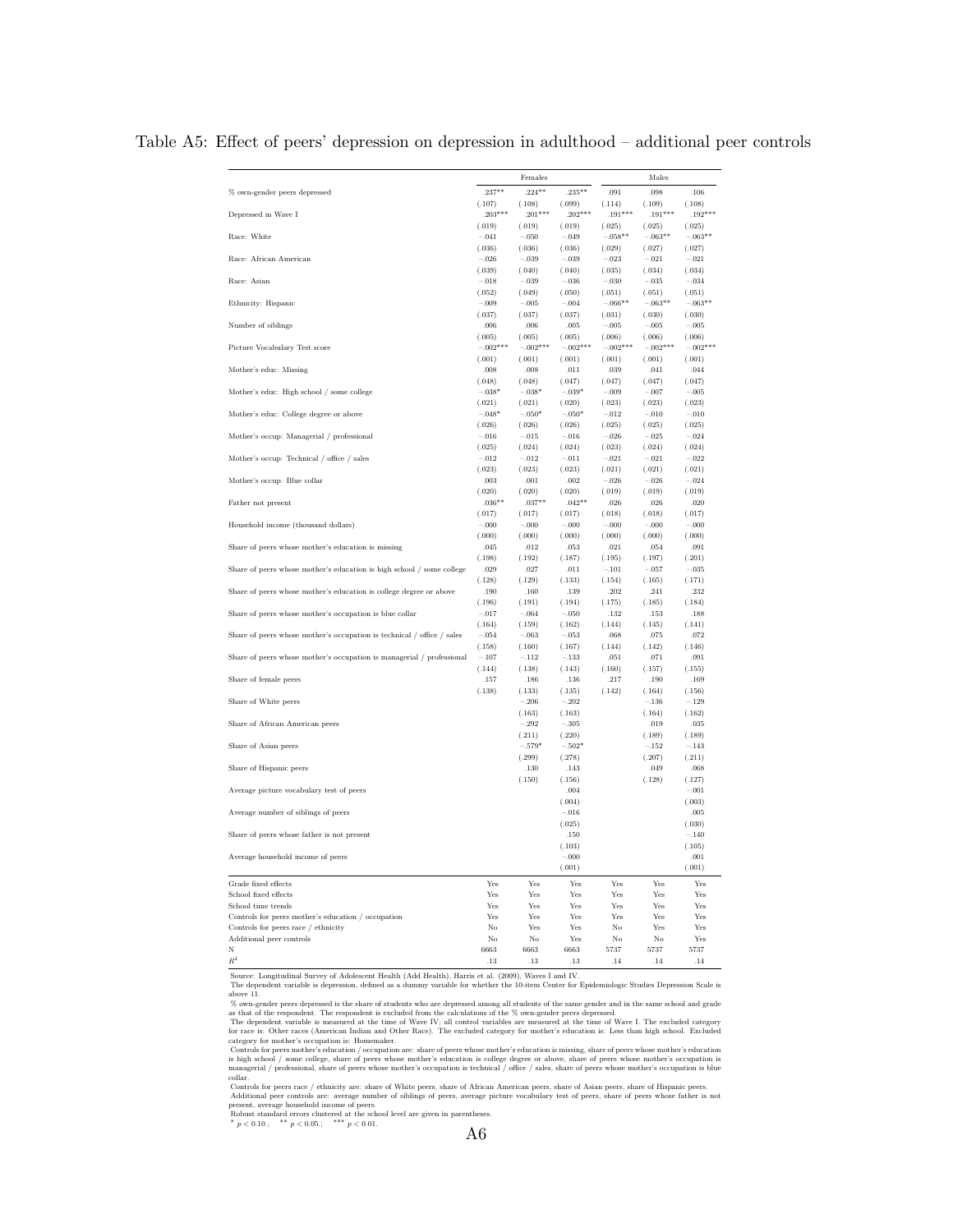<span id="page-33-0"></span>

|                                            |           | Females    |            |           | Males      |            |
|--------------------------------------------|-----------|------------|------------|-----------|------------|------------|
| % own-gender placebo peers depressed       | $-.046$   | $-.047$    | $-.046$    | .081      | .085       | .080       |
|                                            | (.081)    | (.079)     | (.080)     | (.101)    | (.096)     | (.097)     |
| Depressed in Wave I                        | $.214***$ | $.202***$  | $.195***$  | $.203***$ | $.190***$  | $.188***$  |
|                                            | (.019)    | (.019)     | (.019)     | (.026)    | (.026)     | (.026)     |
| Race: White                                |           | $-.045$    | $-.040$    |           | $-.057**$  | $-.058**$  |
|                                            |           | (.036)     | (.036)     |           | (.028)     | (.028)     |
| Race: African American                     |           | $-.019$    | $-.027$    |           | $-.012$    | $-.022$    |
|                                            |           | (.039)     | (.039)     |           | (.035)     | (.035)     |
| Race: Asian                                |           | $-.015$    | $-.018$    |           | $-.031$    | $-.030$    |
|                                            |           | (.053)     | (.052)     |           | (.050)     | (.050)     |
| Ethnicity: Hispanic                        |           | .003       | $-.008$    |           | $-0.058*$  | $-.065**$  |
|                                            |           | (.036)     | (.037)     |           | (.030)     | (.031)     |
| Number of siblings                         |           | .006       | .006       |           | $-.005$    | $-.005$    |
|                                            |           | (.005)     | (.005)     |           | (.006)     | (.006)     |
| Picture Vocabulary Test score              |           | $-.003***$ | $-.002***$ |           | $-.002***$ | $-.002***$ |
|                                            |           | (.001)     | (.001)     |           | (.001)     | (.001)     |
| Mother's educ: Missing                     |           |            | .008       |           |            | .042       |
|                                            |           |            | (.048)     |           |            | (.047)     |
| Mother's educ: High school / some college  |           |            | $-.038*$   |           |            | $-.004$    |
|                                            |           |            | (.021)     |           |            | (.024)     |
| Mother's educ: College degree or above     |           |            | $-.055**$  |           |            | $-.016$    |
|                                            |           |            | (.026)     |           |            | (.026)     |
| Mother's occup: Managerial / professional  |           |            | $-.012$    |           |            | $-.030$    |
|                                            |           |            | (.024)     |           |            | (.024)     |
| Mother's occup: Technical / office / sales |           |            | $-.011$    |           |            | $-.026$    |
|                                            |           |            | (.024)     |           |            | (.021)     |
| Mother's occup: Blue collar                |           |            | .004       |           |            | $-.032*$   |
|                                            |           |            | (.019)     |           |            | (.019)     |
| Father not present                         |           |            | $.036**$   |           |            | .026       |
|                                            |           |            | (.017)     |           |            | (.018)     |
| Household income (thousand dollars)        |           |            | $-.000$    |           |            | $-.000$    |
|                                            |           |            | (.000)     |           |            | (.000)     |
| Grade fixed effects                        | No        | Yes        | Yes        | No        | Yes        | Yes        |
| School fixed effects                       | $\rm No$  | Yes        | Yes        | No        | Yes        | Yes        |
| School time trends                         | No        | Yes        | Yes        | No        | Yes        | Yes        |
| Ν                                          | 6663      | 6663       | 6663       | 5737      | 5737       | 5737       |
| $R^2$                                      | .12       | .13        | .13        | .13       | .14        | .14        |

Table A6: Placebo test of peers' depression on depression in adulthood

Source: Longitudinal Survey of Adolescent Health (Add Health), Harris et al. (2009), Waves I and IV.

The dependent variable is depression, defined as a dummy variable for whether the 10-item Center for Epidemiologic Studies Depression Scale is above 11.

% own-gender placebo peers depressed is the share of students who are depressed among all students of the same gender and in the same school but in a different grade of the respondent. The respondent is excluded from the calculations of the  $\%$  own-gender placebo peers depressed.

All regressions contain the same control variables as Table [3,](#page-12-0) Columns 3 and 6, including grade fixed effects, school fixed effects, and school time trends.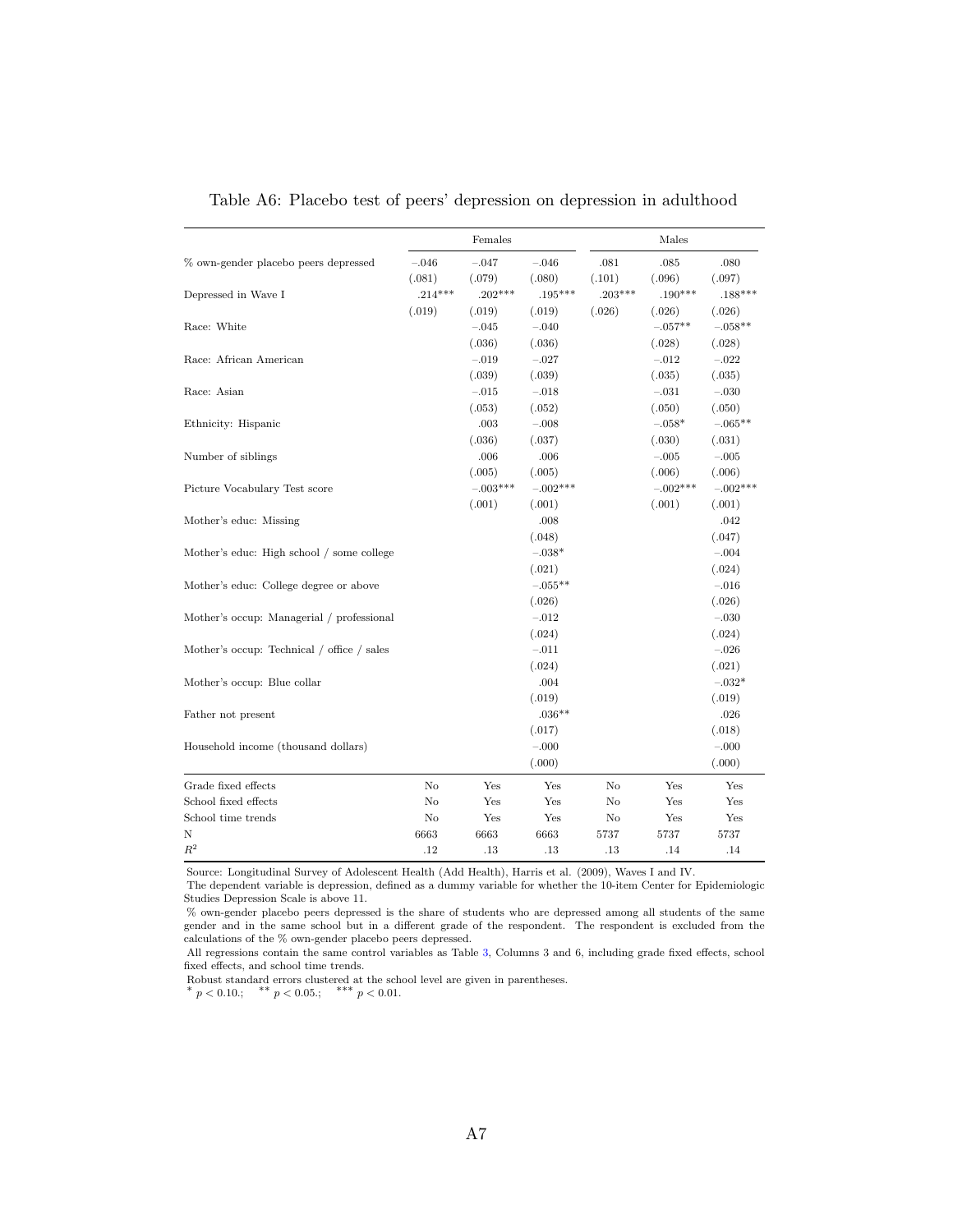<span id="page-34-1"></span>

|                         |                     | Females             |                     | Males               |                     |                     |  |  |
|-------------------------|---------------------|---------------------|---------------------|---------------------|---------------------|---------------------|--|--|
| Own-gender peers height | .052<br>(.077)      | .051<br>(.078)      | .050<br>(.077)      | $-.022$<br>(.066)   | $-.024$<br>(.060)   | $-.027$<br>(.060)   |  |  |
| Height in Wave I        | $.715***$<br>(.022) | $.704***$<br>(.022) | $.702***$<br>(.022) | $.552***$<br>(.025) | $.540***$<br>(.024) | $.541***$<br>(.024) |  |  |
| Grade fixed effects     | No                  | Yes                 | Yes                 | No                  | Yes                 | Yes                 |  |  |
| School fixed effects    | No                  | Yes                 | Yes                 | No                  | Yes                 | Yes                 |  |  |
| School time trends      | No                  | Yes                 | Yes                 | N <sub>0</sub>      | Yes                 | Yes                 |  |  |
| N                       | 6546                | 6546                | 6546                | 5651                | 5651                | 5651                |  |  |
| $R^2$                   | .60                 | .61                 | .61                 | .47                 | .49                 | .49                 |  |  |

Table A7: Placebo test: Peer effects on height

Source: Longitudinal Survey of Adolescent Health (Add Health), Harris et al. (2009), Waves I and IV.

The dependent variable is height in centimeters measured in Wave IV.

% own-gender peers height is the average height of students of the same gender and in the same school and grade as that of the respondent. The respondent is excluded from the calculations of the % own-gender peers height.

All regressions contain the same control variables as Table [3,](#page-12-0) Columns 3 and 6, including grade fixed effects, school fixed effects, and school time trends.

Robust standard errors clustered at the school level are given in parentheses. \*  $p < 0.10$ .; \*\*  $p < 0.05$ .; \*\*\*  $p < 0.01$ .

|  |  |  | Table A8: Effect of peers' depression on depression in adulthood – further robustness |  |  |  |  |  |
|--|--|--|---------------------------------------------------------------------------------------|--|--|--|--|--|
|--|--|--|---------------------------------------------------------------------------------------|--|--|--|--|--|

<span id="page-34-0"></span>

|                                                         |           |           | Females   |           |           |           | Males     |           |
|---------------------------------------------------------|-----------|-----------|-----------|-----------|-----------|-----------|-----------|-----------|
| % own-gender peers depressed                            | $.262**$  |           |           |           | $-.028$   |           |           |           |
|                                                         | (.127)    |           |           |           | (.240)    |           |           |           |
| $\%$ own-gender peers depressed $\times$ N of peers     | $-.002$   |           |           |           | .006      |           |           |           |
|                                                         | (.002)    |           |           |           | (.010)    |           |           |           |
| $\%$ own-gender peers depressed $\times$ share in home  |           | $.426**$  |           |           |           | .317      |           |           |
|                                                         |           | (.187)    |           |           |           | (.320)    |           |           |
| % own-gender peers depressed (CES-D-10 score)           |           |           | .091      | $1.000*$  |           |           | .056      | $-.266$   |
|                                                         |           |           | (.080)    | (.555)    |           |           | .092)     | (.485)    |
| % own-gender peers depressed (CES-D-10 score) - squared |           |           |           | $-.062*$  |           |           |           | .025      |
|                                                         |           |           |           | (.037)    |           |           |           | (.036)    |
| Depressed in Wave I                                     | $.203***$ | $.200***$ | $.282***$ | $.281***$ | $.191***$ | $.191***$ | $.326***$ | $.325***$ |
|                                                         | (.020)    | (.019)    | (.019)    | (.019)    | (.025)    | (.026)    | (.023)    | (.023)    |
| Grade fixed effects                                     | Yes       | Yes       | Yes       | Yes       | Yes       | Yes       | Yes       | Yes       |
| School fixed effects                                    | Yes       | Yes       | Yes       | Yes       | Yes       | Yes       | Yes       | Yes       |
| School time trends                                      | Yes       | Yes       | Yes       | Yes       | Yes       | Yes       | Yes       | Yes       |
| N                                                       | 6663      | 6663      | 6663      | 6663      | 5737      | 5737      | 5737      | 5737      |
| $R^2$                                                   | .13       | .13       | .18       | .18       | .14       | .14       | .20       | .20       |

Source: Longitudinal Survey of Adolescent Health (Add Health), Harris et al. (2009), Waves I and IV.<br>The dependent variable is depression, defined as a dummy variable for whether the 10-item Center for Epidemiologic Studie

(Columns 1, 2, 5 and 6) and defined as the CES-D-10 score (Columns 3, 4, 7 and 8).<br>
We own-gender peers depressed is defined as the CES-D-10 score (Columns 3, 4, 7 and 8).<br>
as that of the respondent (Columns 1, 2, 5 and 6)  $\omega$  and grade as that of the respondent (Columns 3, 4, 7 and 8). The respondent is excluded from the calculations of the  $\%$  own-gender peers depressed.<br>The dependent variable is measured at the time of Wave IV; all con

races (American Indian and Other Race). The excluded category for mother's education is: Less than high school. Excluded category for mother's occupation is: Homemaker.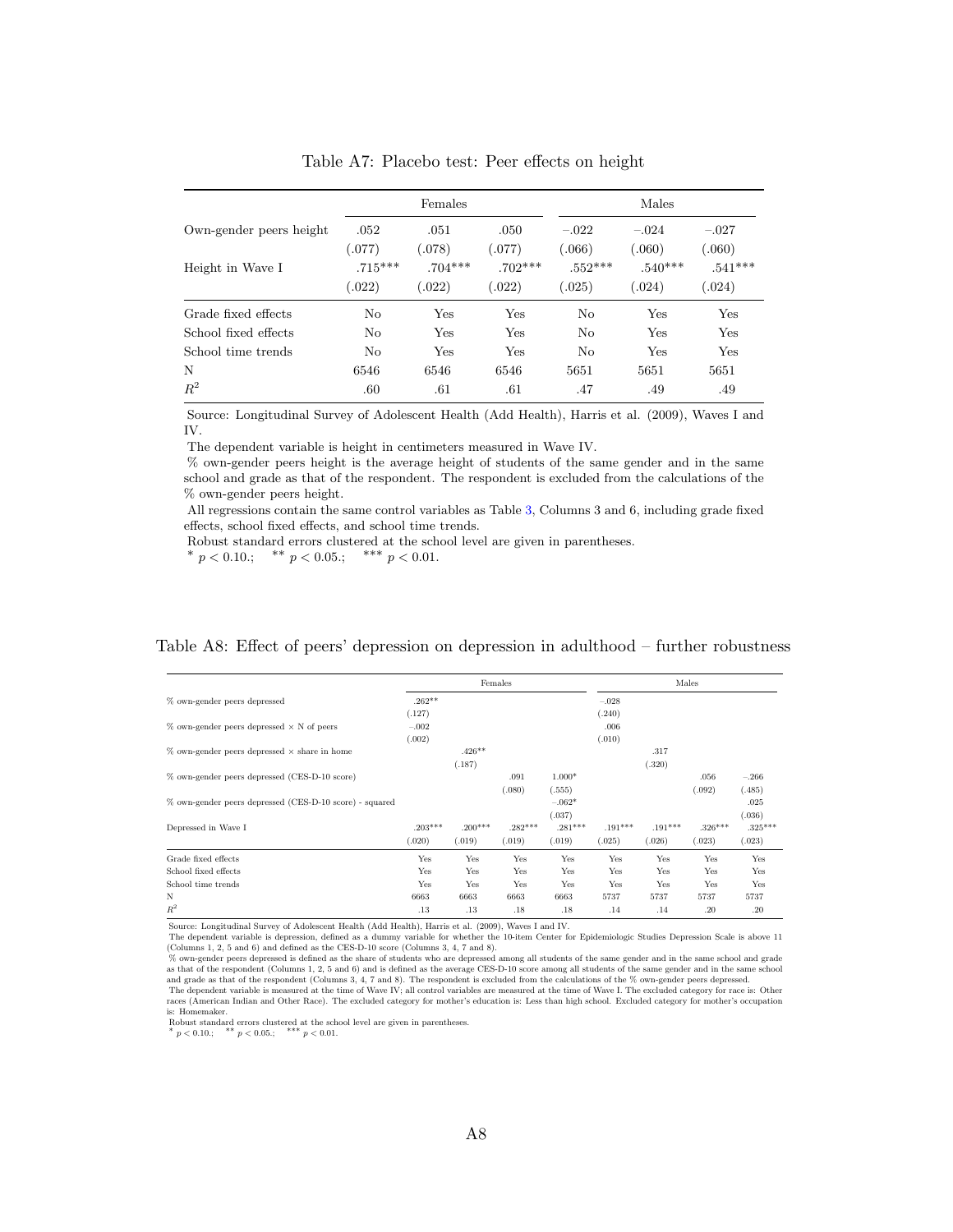<span id="page-35-0"></span>

|                              |                     | Females             |                      |                     | Males               |                    |
|------------------------------|---------------------|---------------------|----------------------|---------------------|---------------------|--------------------|
|                              | $\geq 3$            | > 5                 | >10                  | $>$ 3               | > 5                 | >10                |
| % own-gender peers depressed | $.220**$<br>(.090)  | $.239**$<br>(.095)  | $.224**$<br>(0.101)  | .155<br>(.114)      | .121<br>(.117)      | .098<br>(.131)     |
| Depressed in Wave I          | $.196***$<br>(.019) | $.198***$<br>(.019) | $.203***$<br>(0.019) | $.191***$<br>(.025) | $.191***$<br>(.025) | $.191***$<br>.025) |
| Grade fixed effects          | Yes                 | Yes                 | Yes                  | Yes                 | Yes                 | Yes                |
| School fixed effects         | Yes                 | Yes                 | Yes                  | Yes                 | Yes                 | Yes                |
| School time trends           | Yes                 | Yes                 | Yes                  | Yes                 | Yes                 | Yes                |
| N                            | 6846                | 6822                | 6663                 | 5941                | 5901                | 5737               |
| $R^2$                        | .14                 | .14                 | $.13\,$              | .15                 | .15                 | .14                |

Table A9: Effect of peers' depression on depression in adulthood – robustness to minimum group size

Source: Longitudinal Survey of Adolescent Health (Add Health), Harris et al. (2009), Waves I and IV. The dependent variable is depression, defined as a dummy variable for whether the 10-item Center for Epidemiologic Studies Depression Scale is above 11.

Column headers indicate the minimum group size (e.g.,  $\geq$  3 indicates that peer groups smaller than 3 students are excluded from the analyses.)

% own-gender peers depressed is the share of students who are depressed among all students of the same gender and in the same school and grade as that of the respondent. The respondent is excluded from the calculations of the % own-gender peers depressed.

The dependent variable is measured at the time of Wave IV; all control variables are measured at the time of Wave I.

All regressions contain the same control variables as Table [3,](#page-12-0) Columns 3 and 6, including grade fixed effects, school fixed effects, and school time trends.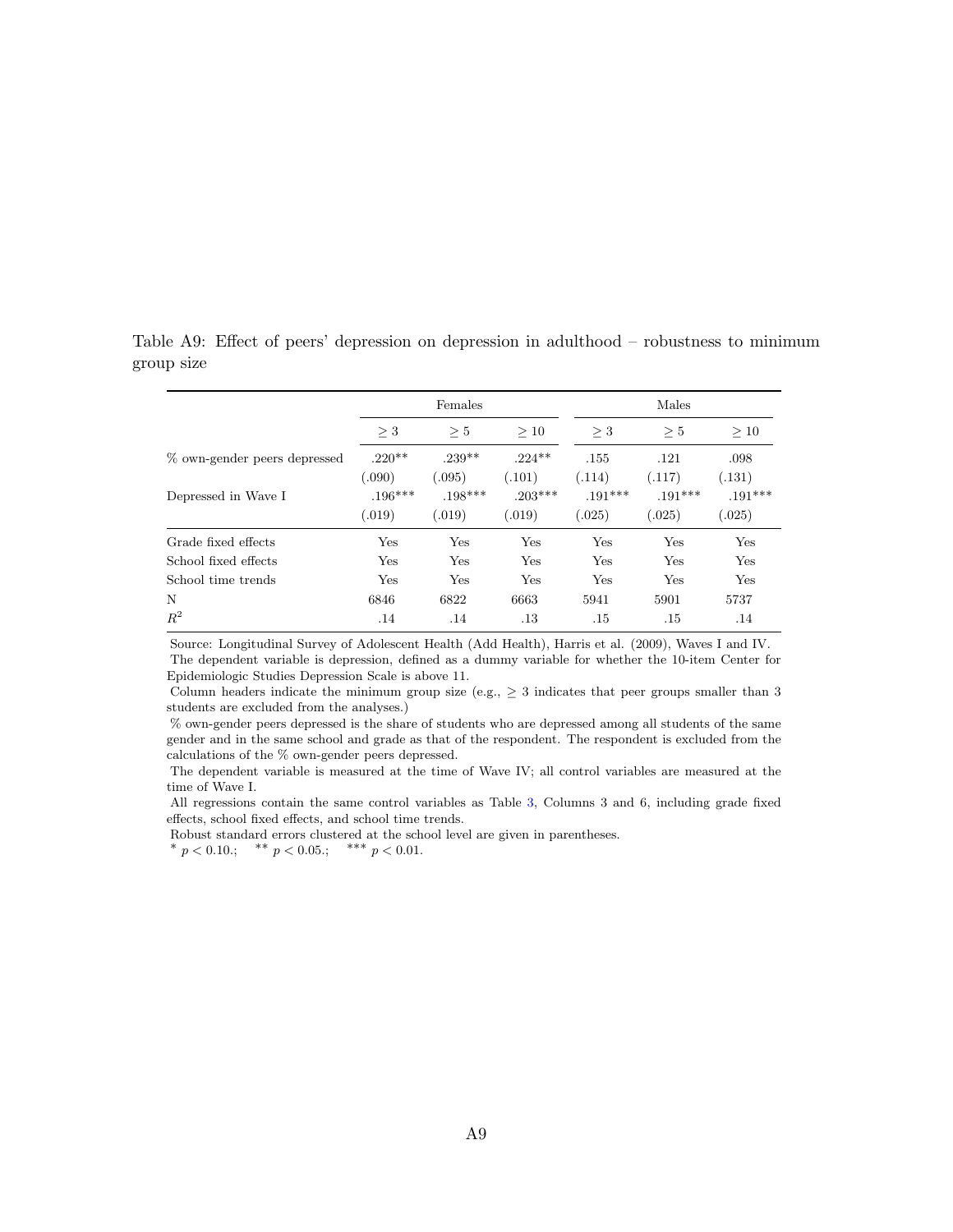<span id="page-36-0"></span>Females Males % own-gender peers depressed  $.261**$  .371\*\*\*  $.165$  .216  $(.111)$   $(.138)$   $(.114)$   $(.133)$ Bond with mother above median  $(BMA)$   $-0.022$   $0.023$   $-0.013$   $0.008$  $(.016)$   $(.030)$   $(.014)$   $(.019)$ BMA  $\times$  % own-gender peers depressed  $-.178$  –.152  $(.118)$   $(.127)$ N 5074 5072 5072 4339 4338 4338  $R^2$ .24 .24 .24 .25 .25 .25

Table A10: Effect of peers' depression on depression in adolescence - Short run, Wave IV sample

Source: Longitudinal Survey of Adolescent Health (Add Health), Harris et al. (2009), Waves I and II.

The dependent variable is depression, defined as a dummy variable for whether the 10-item Center for Epidemiologic Studies Depression Scale is above 11, measured in Wave II.

The dependent variable is measured at the time of Wave II; all control variables are measured at the time of Wave I.

The sample is the same of Table [6,](#page-18-0) but restricted to individuals observed in Wave IV.

All regressions contain the same control variables as Table [3,](#page-12-0) Columns 3 and 6, including grade fixed effects, school fixed effects, and school time trends.

Robust standard errors clustered at the school level are given in parentheses.

∗ p < 0.10.; \*\*  $p < 0.05$ .; \*\*\*  $p < 0.01$ .

### <span id="page-36-1"></span>Table A11: Gender Differences in Own-Gender Friend Socialization among Adolescents

|                     |         |         | All friends |         | Same school/grade |         |         |         |  |  |
|---------------------|---------|---------|-------------|---------|-------------------|---------|---------|---------|--|--|
|                     | Females |         | Males       |         | Females           |         | Males   |         |  |  |
| Activities / with:  | Females | Males   | Females     | Males   | Females           | Males   | Females | Males   |  |  |
| Talk about problems | 0.694   | 0.581   | 0.439       | 0.390   | 0.675             | 0.468   | 0.391   | 0.340   |  |  |
|                     | (0.425) | (0.461) | (0.471)     | (0.457) | (0.435)           | (0.473) | (0.470) | (0.443) |  |  |
| Talk on the phone   | 0.808   | 0.669   | 0.651       | 0.691   | 0.803             | 0.525   | 0.564   | 0.662   |  |  |
|                     | (0.355) | (0.437) | (0.446)     | (0.421) | (0.362)           | (0.471) | (0.472) | (0.435) |  |  |
| Visit house         | 0.491   | 0.305   | 0.356       | 0.567   | 0.462             | 0.207   | 0.245   | 0.517   |  |  |
|                     | (0.461) | (0.430) | (0.445)     | (0.450) | (0.458)           | (0.384) | (0.405) | (0.460) |  |  |
| Hang out            | 0.573   | 0.422   | 0.433       | 0.607   | 0.588             | 0.372   | 0.388   | 0.614   |  |  |
|                     | (0.461) | (0.464) | (0.465)     | (0.453) | (0.460)           | (0.460) | (0.462) | (0.455) |  |  |
| Spend weekend       | 0.535   | 0.442   | 0.425       | 0.575   | 0.495             | 0.300   | 0.320   | 0.516   |  |  |
|                     | (0.464) | (0.465) | (0.463)     | (0.457) | (0.469)           | (0.437) | (0.442) | (0.465) |  |  |
| N                   | 6482    | 5830    | 4719        | 5561    | 1480              | 723     | 753     | 1197    |  |  |

Source: Longitudinal Survey of Adolescent Health (Add Health), Harris et al. (2009), Wave I. Talk about problems refers to the share of respondents who answered yes to the question Did you talk to [friend 1....5] about

a problem during the past seven days ? Talk on the phone refers to the share of respondents who answered yes to the question Did you talk to [friend 1....5] on the telephone during the past seven days?

Hang out refers to the share of respondents who answered yes to the question Did you meet [friend 1....5] after school to hang out or go somewhere during the past seven days?

Spend weekend refers to the share of respondents who answered yes to the question Did you spend time with [friend 1....5] during the past weekend?

Visit house refers to the share of respondents who answered yes to the question Did you go to [friend 1....5]'s house during the past seven days?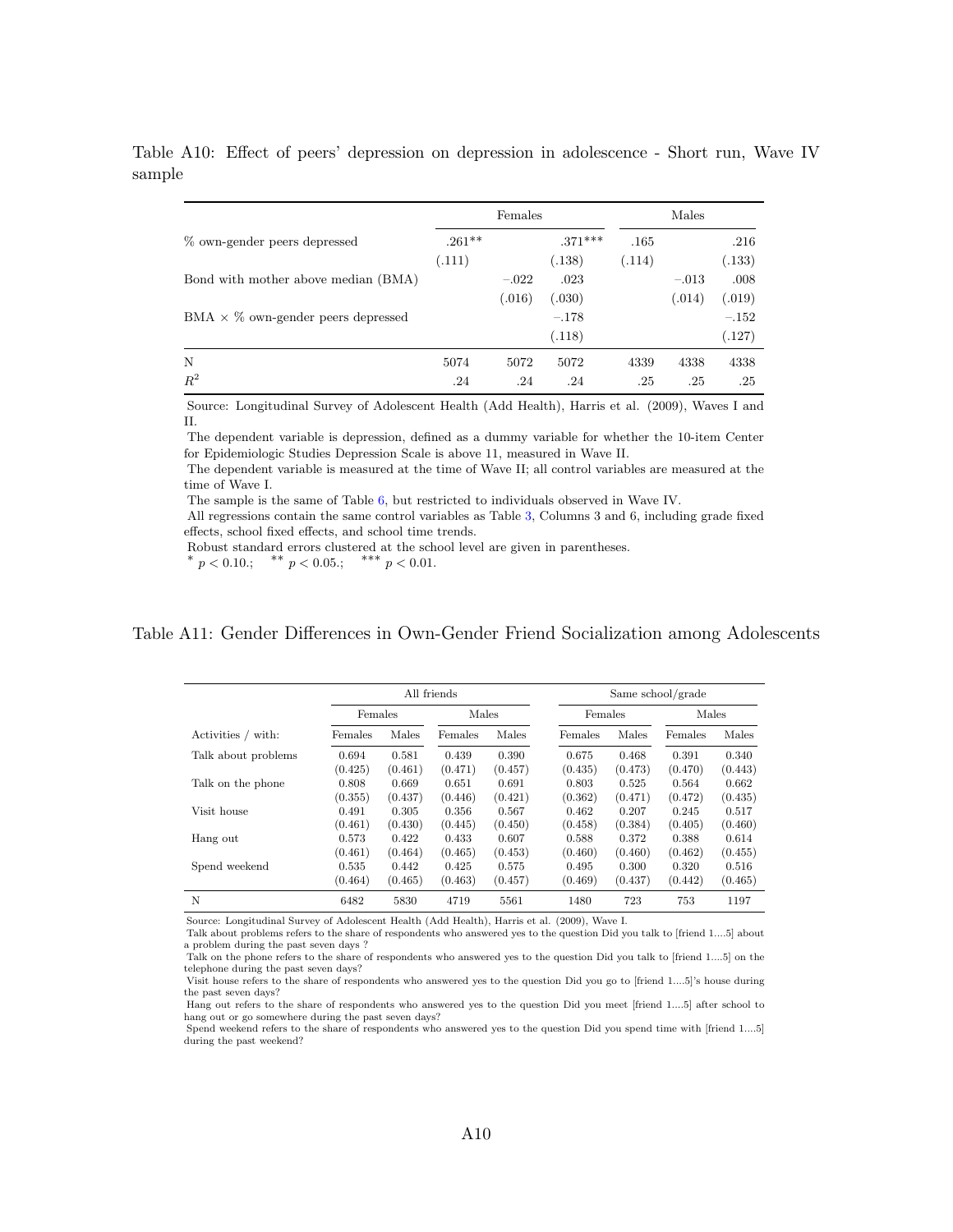## <span id="page-37-0"></span>C Using the in-school sample

In Table [A12,](#page-38-0) we explore the potential use of a peer depression measure constructed using the in-school data. Since the in-school data do not include a full CES-D score, the alternative is to use a self-reported measure of depression drawing on the question: "In the last month, how often did you feel depressed or blue?". We define a binary depression variable, which is equal to one when answers to this question are: "occasionally"; "often"; and "everyday"; and 0 otherwise. Then, using this variable we construct an alternative measure of own-gender peer depression, which uses the full in-school sample (about 90K observations) to define peer groups. We then match this variable with the sample that we use in our baseline analysis. We can match 4,998 females and 4,047 males. We then run our baseline regression of Table [3](#page-12-0) by substituting the own-gender peer depression variable based on the CES-D score and the inhome data with the one constructed using the in-school data, as described above. The results are presented in columns 1 and 2 of Table [A12.](#page-38-0) As can be seen, using this variable, owngender peer depression has a small, negative, and statistically insignificant effect on long-term depression for both males and females.

We then seek to understand whether the fact that we do not find a significant effect of peer depression for females in particular (as in our main analysis) is due to the fact that peer depression is constructed using the larger sample of peers from the in-school data or whether it is due to the fact the depression is measured differently. To this end, we estimate a very similar regression to the one in columns 1 and 2 (using the identical sample), employing a measure of own-gender peer depression that still relies on a single self-reported question (this is just one of the components of the CES-D10 that we use as our main measure of depression) but this time is derived from the in-home questionnaire instead of the in-school questionnaire, so the peer groups are based on the in-home sample as in our main analysis. In particular, using the question of the in-home data "How often was the following true during the past seven days? You felt depressed", we defined a depression variable that is equal to one when answers are: "sometimes"; "a lot of the time"; and "most of the time or all of the time"; and 0 otherwise; we then use this variable to construct the measure of peer depression in the in-home data. The results of this regression are reported in columns 3 and 4 of Table [A12.](#page-38-0) What we see is that the estimated peer effects are very similar to those in columns 1 and 2, suggesting that results are not sensitive to the way peer groups are defined, that is, in-school or in-home.

As a final step, we also run our baseline specification using our baseline measure of peer depression that is based on the CES-D score (as in Table [3\)](#page-12-0) on the same subsample as in columns 1-4 and report results in columns 5 and 6. These results demonstrate that our key result is still there and that the lack of significant peer effects for females in columns 1 and